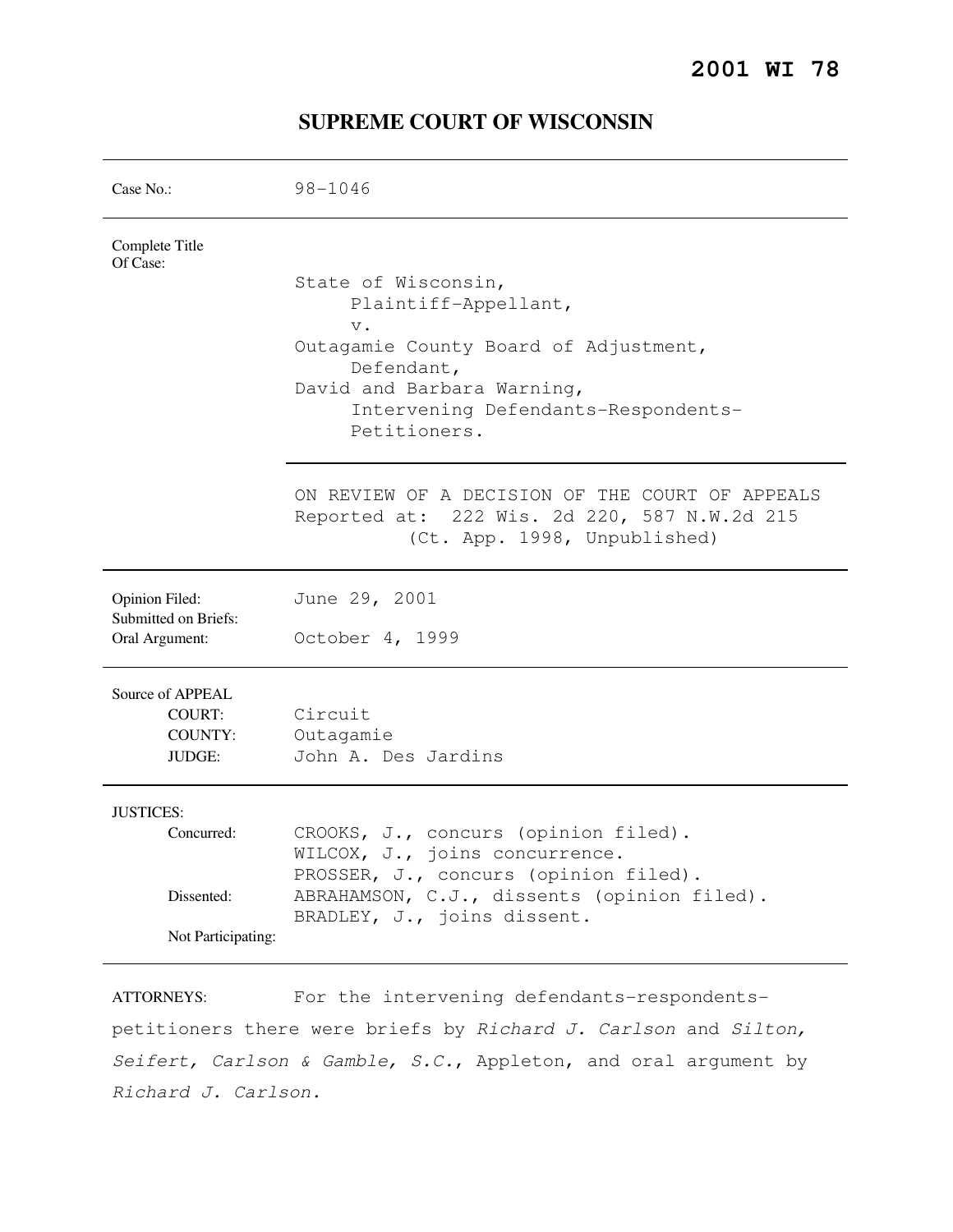For the plaintiff-appellant the cause was argued by Jeffrey M. Gabrysiak, assistant attorney general, with whom on the brief was James E. Doyle, attorney general.

 An amicus curiae brief was filed by John A. Kassner and Brennan, Steil, Basting & MacDougall, S.C., Madison, on behalf of the Wisconsin Builders Association, and oral argument by John A. Kassner.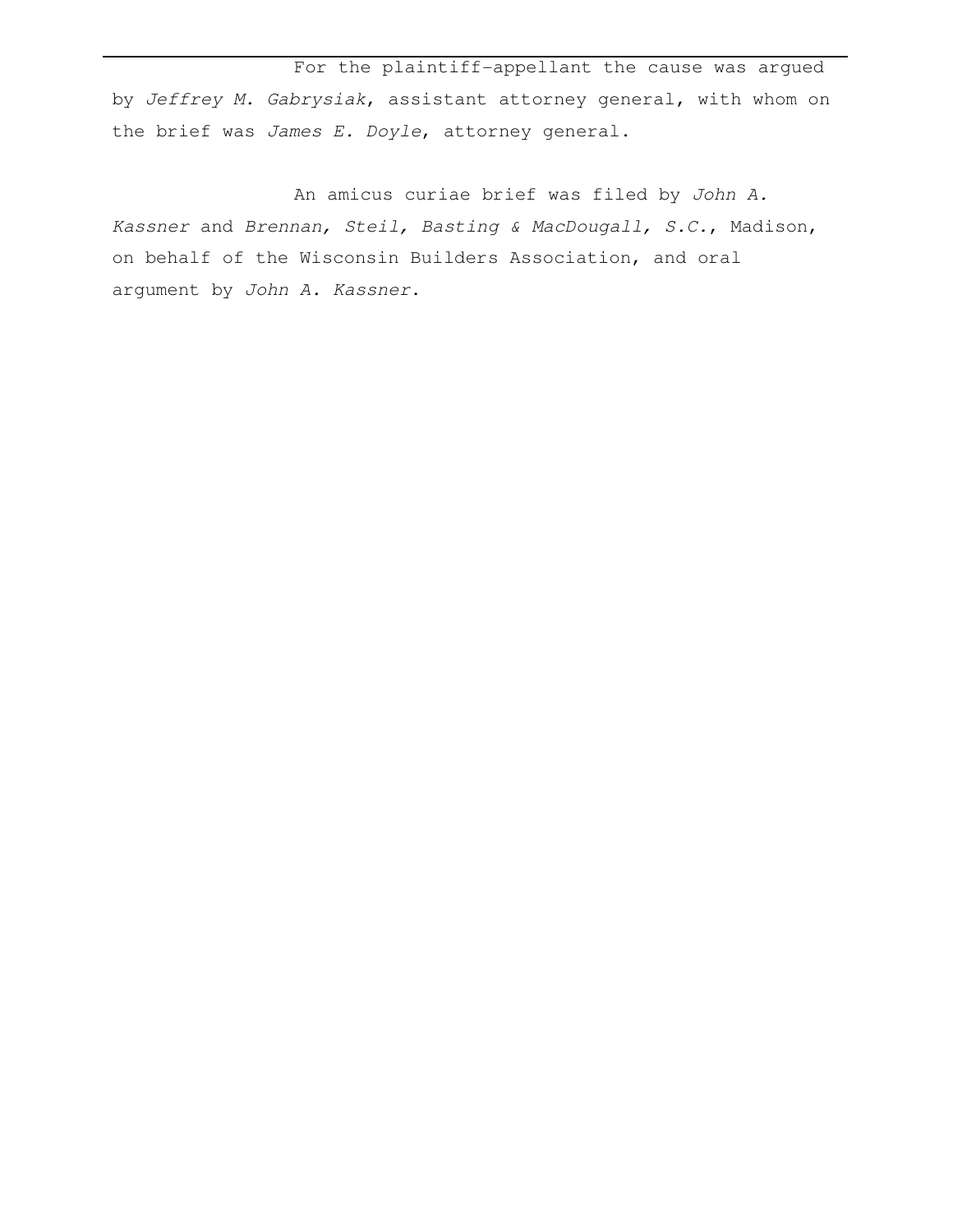## **2001 WI 78**

### **NOTICE**

This opinion is subject to further editing and modification. The final version will appear in the bound volume of the official reports.

No. 98-1046

STATE OF WISCONSIN  $\qquad \qquad : \qquad \qquad$  IN SUPREME COURT

**State of Wisconsin,** 

 **Plaintiff-Appellant,** 

 **v.** 

**Outagamie County Board of Adjustment,** 

 **Defendant,** 

**David and Barbara Warning,** 

 **Intervening Defendants- Respondents-Petitioners.** 

# FILED

## **JUN 29, 2001**

**Cornelia G. Clark Clerk of Supreme Court Madison, WI** 

REVIEW of a decision of the Court of Appeals. Reversed.

¶1 DIANE S. SYKES, J. This is a zoning case in which we review a conclusion reluctantly reached by the court of appeals that the law of this state may require a basement to be destroyed in order to save it from being flooded. Judge Michael Hoover aptly noted the irony in his opinion for the court of appeals: "applicable law compels a harsh result" in that "we order the certain destruction of [a] basement in order to avoid the possibility that it may be damaged in a flood." State v.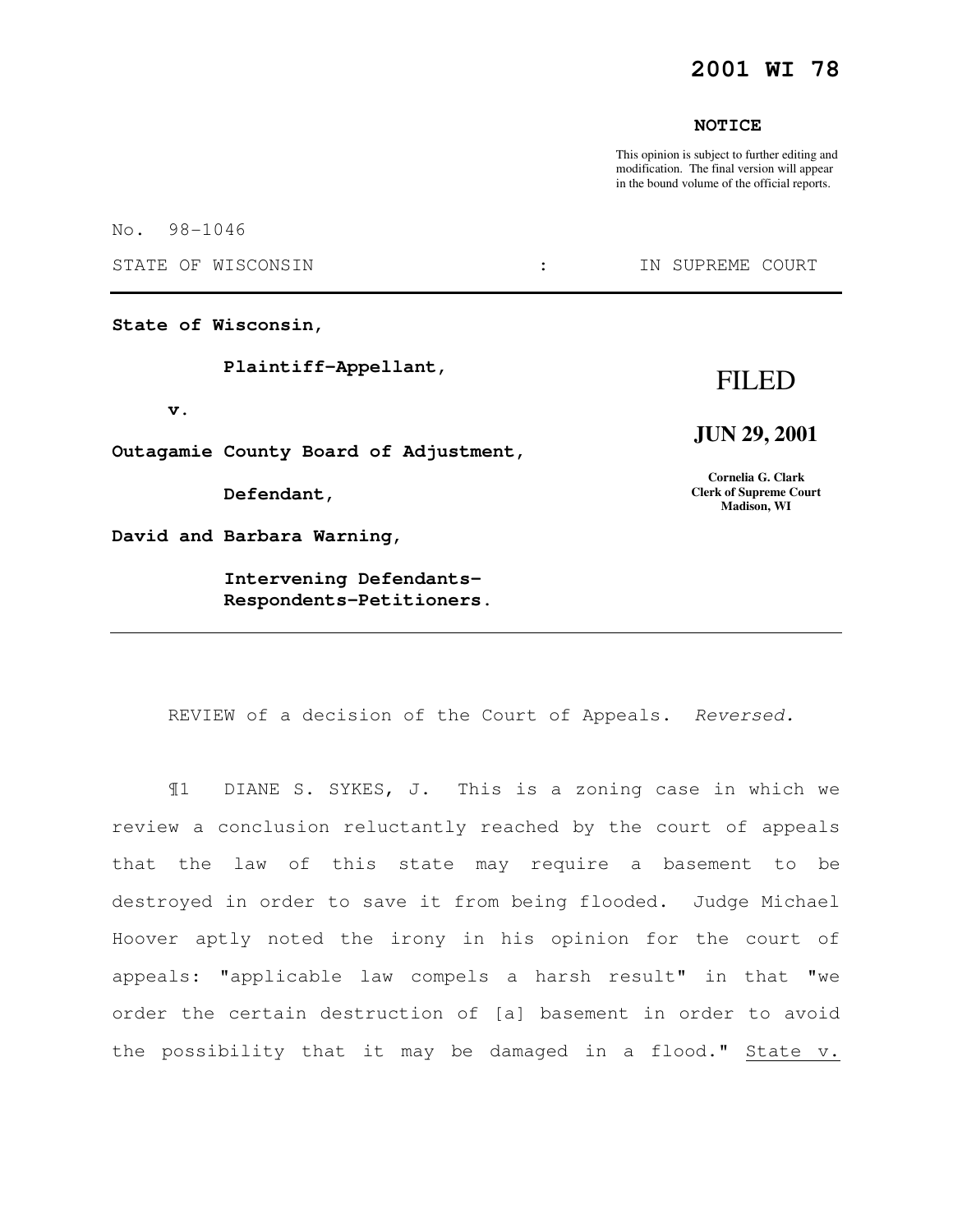Outagamie County Bd. of Adjustment, No. 98-1046, unpublished slip op. at 2 (Wis. Ct. App. Sept. 22, 1998).

¶2 David and Barbara Warning own a ranch home in the Town of Bovina, located in the 100-year Flood Fringe District of Outagamie County. The Warnings' basement floor falls below the flood protection elevation required by the county's floodplain zoning ordinance. The Warnings wanted to add a sun porch onto their home, but were denied a building permit because of the basement floor violation. They sought and obtained a variance to allow the nonconforming basement to continue to exist.

¶3 The State, for the Department of Natural Resources (DNR), initiated certiorari review in the circuit court, contending that the basement was illegal and the variance improperly granted. The circuit court affirmed the issuance of the variance. The court of appeals reversed, noting, however, the anomaly of using a zoning law the purpose of which is to protect basements to precipitate the likely regulatory destruction of one.

¶4 What compelled this anomalous result, according to the court of appeals, was our decision in State v. Kenosha County Board of Adjustment, 218 Wis. 2d 396, 415, 577 N.W.2d 813 (1998), as well as Wis. Admin. Code § NR 116.13(2) (Register, June 1996, No. 486). Kenosha County eliminated the previous distinction between area and use variances and established a "no reasonable use of the property" standard for the issuance of either type of variance, thereby making all variances almost impossible to obtain. The administrative rule prohibits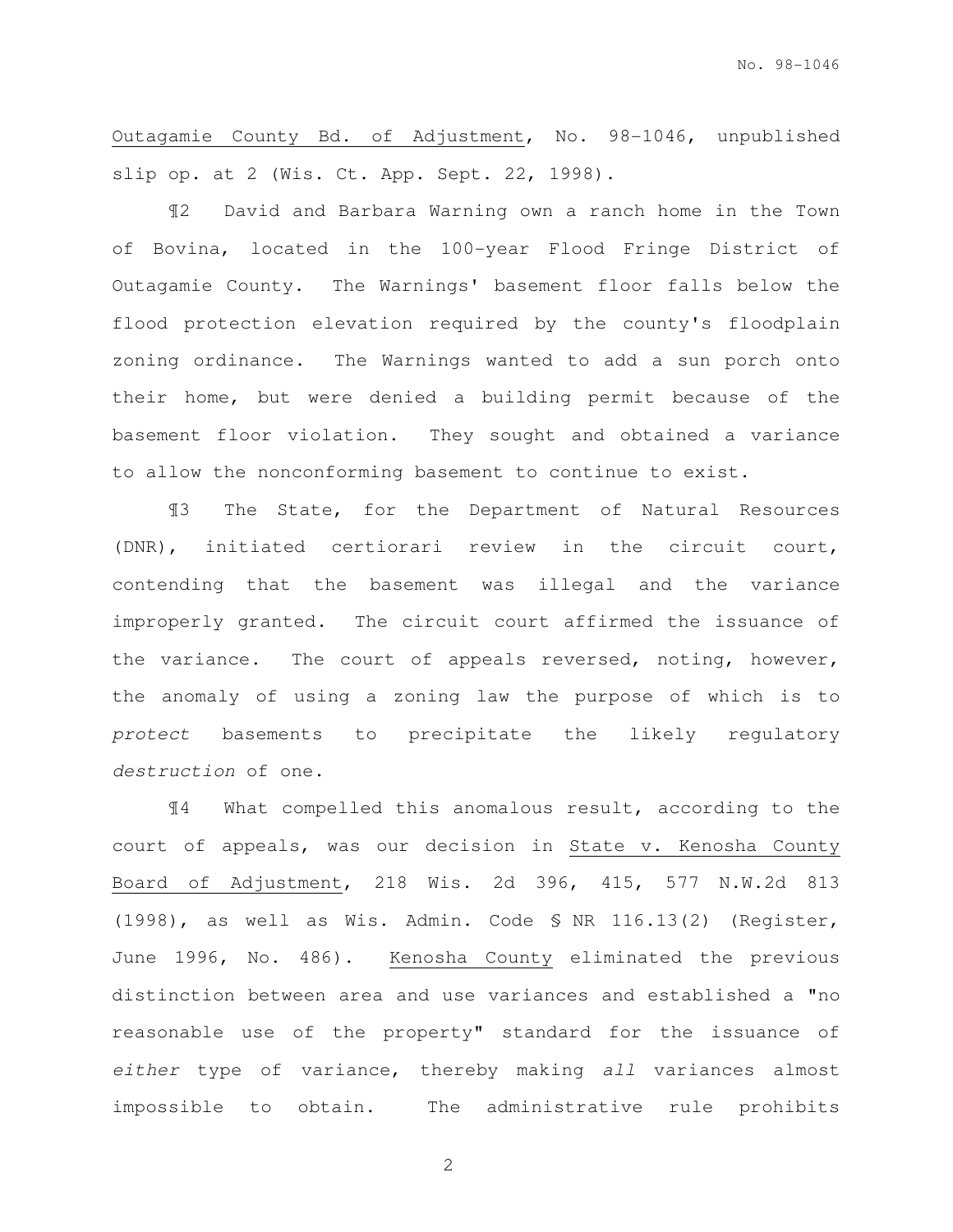outright the issuance of a variance to allow a basement floor that falls below the regional flood elevation to continue to exist.

¶5 Kenosha County's establishment of a single standard for measuring the "unnecessary hardship" required for the issuance of both use and area variances has practically eliminated the efficacy of variance procedure as a remedy against individual injustices caused by sweeping land use regulations, as the Warnings' case vividly demonstrates. Such a radical change in variance law was unwarranted. I would overrule the case and restore the distinction between use and area variances to the law of zoning in this state. Two members of the court join me in this conclusion.<sup>1</sup> Two other members of the court read Kenosha County differently, but nevertheless conclude that it is not an impediment to the Warning's variance, and therefore concur.<sup>2</sup> Four members of the court<sup>3</sup> join me in concluding that because Wis. Admin. Code § NR 116.13(2) categorically prohibits variances for any deviation from basement elevation requirements in floodplains, it inexorably conflicts with the discretionary authority over variances vested in local boards of adjustment by state statute, and therefore

e<br>S

Justices William A. Bablitch and David T. Prosser, Jr. join this opinion in its entirety.

See concurring opinion of Justice N. Patrick Crooks, joined by Justice Jon P. Wilcox.

<sup>3</sup> Justices Wilcox and Crooks join Sections IV and V of this opinion.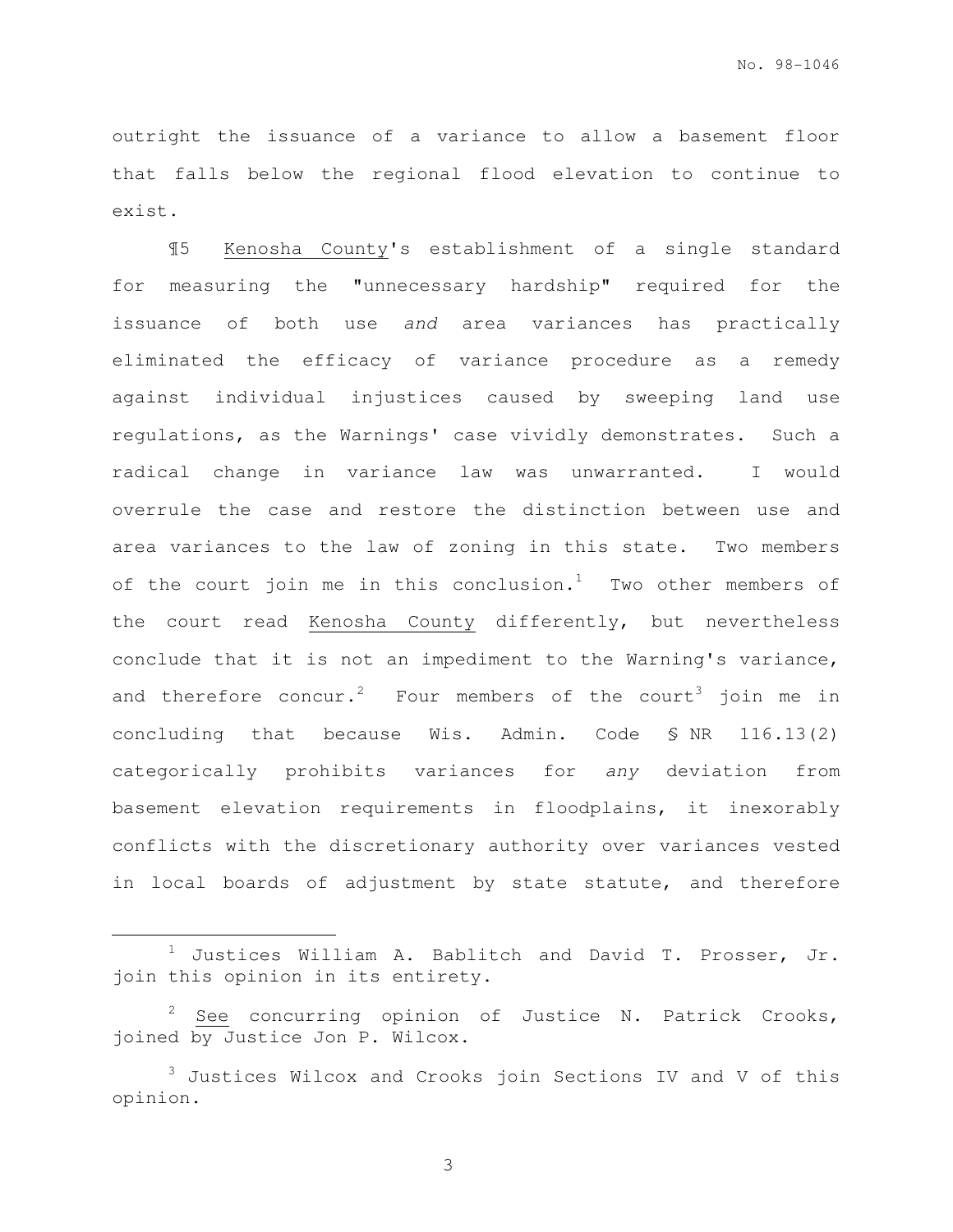must give way. Accordingly, we reverse the court of appeals, and reinstate the circuit court's decision affirming the Outagamie County Board of Adjustment's issuance of a variance to the Warnings.

¶6 Before proceeding, a word about the stakes, which the dissent suggests I have mischaracterized. As a practical matter, this case is about a too-deep basement, which may or may not eventually be subject to an enforcement action but presently is preventing a homeowner from building a sun porch. If that were all there was to it, we never would have granted review. As a legal matter, however, the stakes are very high. This case is about an erroneous precedent of this court that severely restricts almost to the point of eliminating the availability of zoning variances in this state, and a DNR rule that conflicts with a statute. The dissent is therefore correct that the authority of the DNR and the principles of stare decisis are on the line.

¶7 But more fundamentally, this case is about individual private property rights, the scope of the police power to regulate them through zoning, and the statutory authority of local boards to strike a balance between the two through variances. My focus is not on saving the basement or allowing the sun porch, but on restoring balance and common sense to the law of zoning in this state. The irony inherent in the notion of destroying a basement in order to save it only serves to illustrate the flaws in the erroneous precedent and the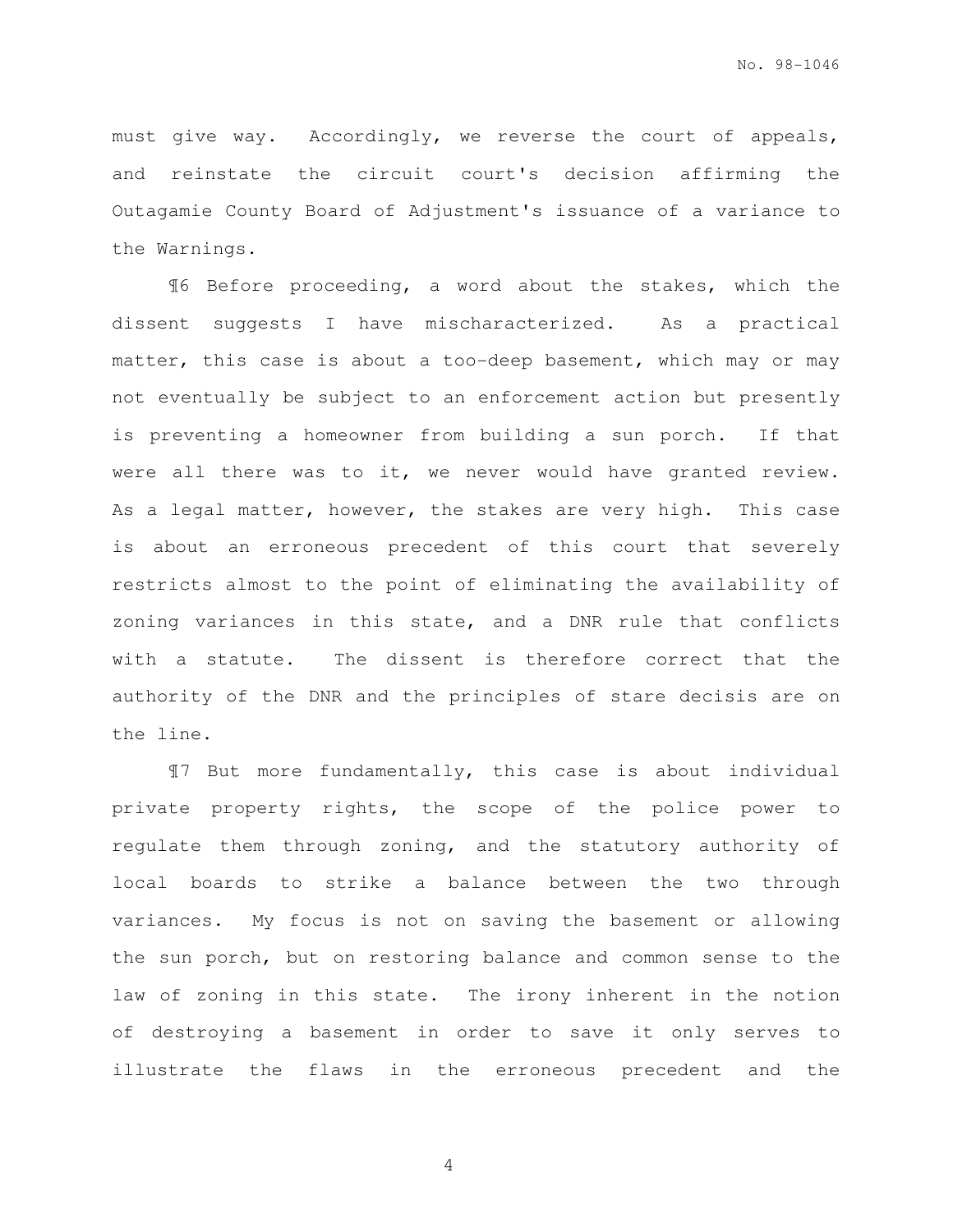conflicting rule; it does not provide the ultimate justification for this opinion.

I

 ¶8 The relevant facts are undisputed. David and Barbara Warning own 1.77 acres of land in the Town of Bovina in Outagamie County. The Warnings' property is located within the 100-year Flood Fringe District of Outagamie County and is regulated by the Outagamie County Zoning Ordinance and the Outagamie Shoreland-Floodplain-Wetland Ordinance (collectively, "the Ordinance").

¶9 The Ordinance defines "flood fringe" as "[t]hat portion of the floodplain outside of the floodway, which is covered by floodwaters during the regional flood. It is generally associated with standing water rather than rapidly flowing water." Ordinance § 16.05. The Ordinance defines "regional flood" as a flood which, because of the area's physical characteristics, may be expected to occur "once in every 100 years." Id. The chance of a regional flood occurring in any given year, therefore, is one percent. Id. The Ordinance requires that the first floor of a residential building located in the flood fringe, including a basement floor, be two feet above regional flood elevation. Ordinance  $$16.32(4)(b)1.$ 

 ¶10 In 1980, the Warnings applied for and received a conditional use permit from the Outagamie County Zoning Committee to place fill and a mobile home on their property, which they knew was in the Flood Fringe District. The County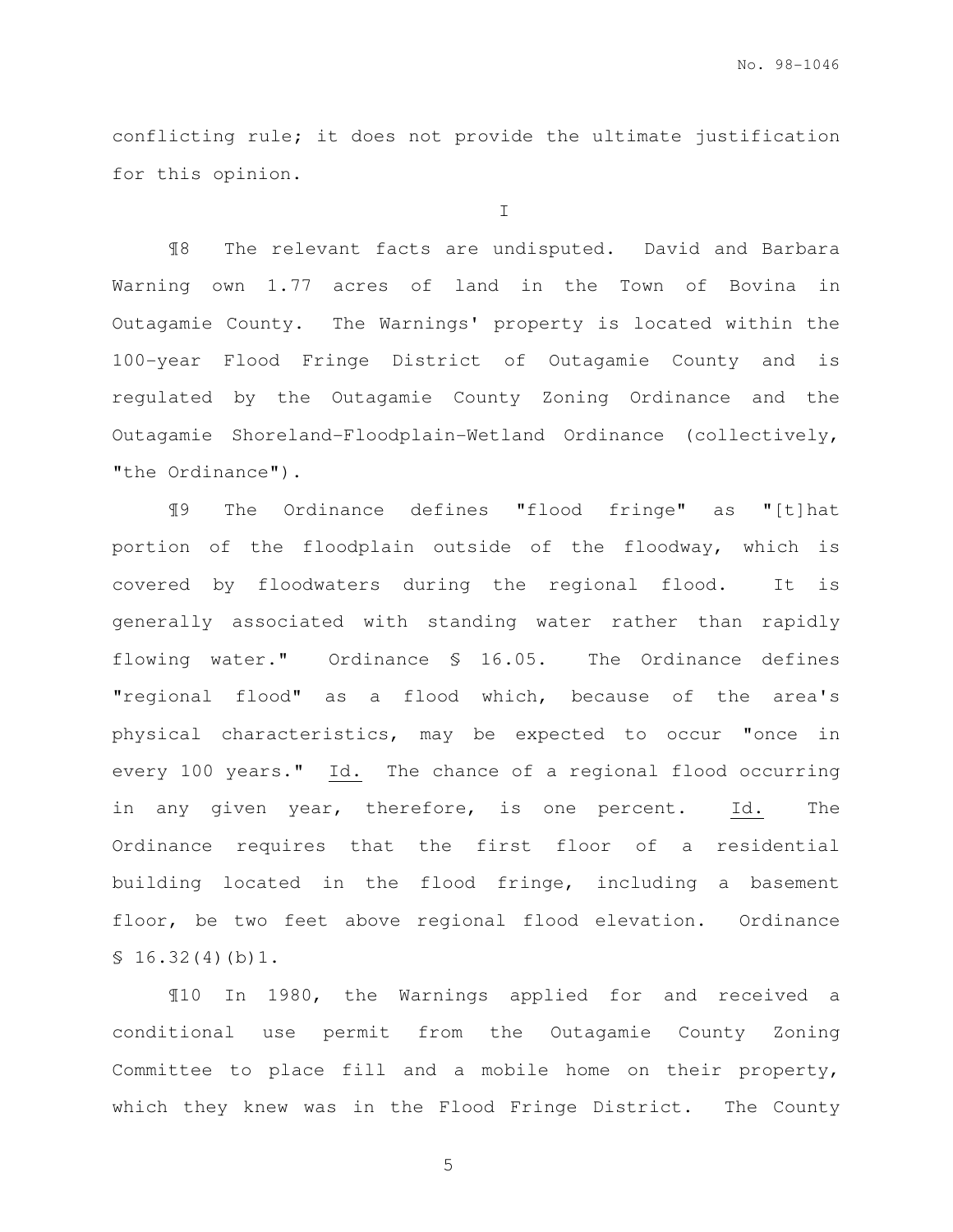required the placement of fill on the land so that the mobile home would be at the proper elevation. The mobile home complied with flood proofing requirements.

 ¶11 In 1984, the Warnings applied for and received a second building permit to replace the mobile home with a permanent single-family home. The building inspector issued a building permit to the Warnings but did not advise them that they needed to obtain a zoning permit from the Outagamie County Zoning Department, and they did not do so.

 ¶12 With the building permit in hand, the Warnings constructed a three-bedroom ranch house with a basement and attached garage. The basement floor of the house fell 3.7 feet below the 100-year regional flood elevation and 5.7 feet below the flood protection elevation, in violation of the Ordinance and the Wisconsin Administrative Code.<sup>4</sup>

¶13 In 1995, 11 years after their home was built, the Warnings applied for a third building permit, this time to add a sun porch to their home. The Outagamie County zoning administrator denied the Warnings' request because their home did not meet the flood protection elevation requirements due to the basement floor violation. The zoning administrator informed the Warnings that without a variance, they could not obtain a

6

<sup>4</sup> The 100-year regional flood elevation is the level to which flood waters will rise during a 100-year flood. The flood protection elevation is an elevation two feet above the 100-year flood elevation. Wis. Admin. Code § NR 116.03(20)(41)(June 1996).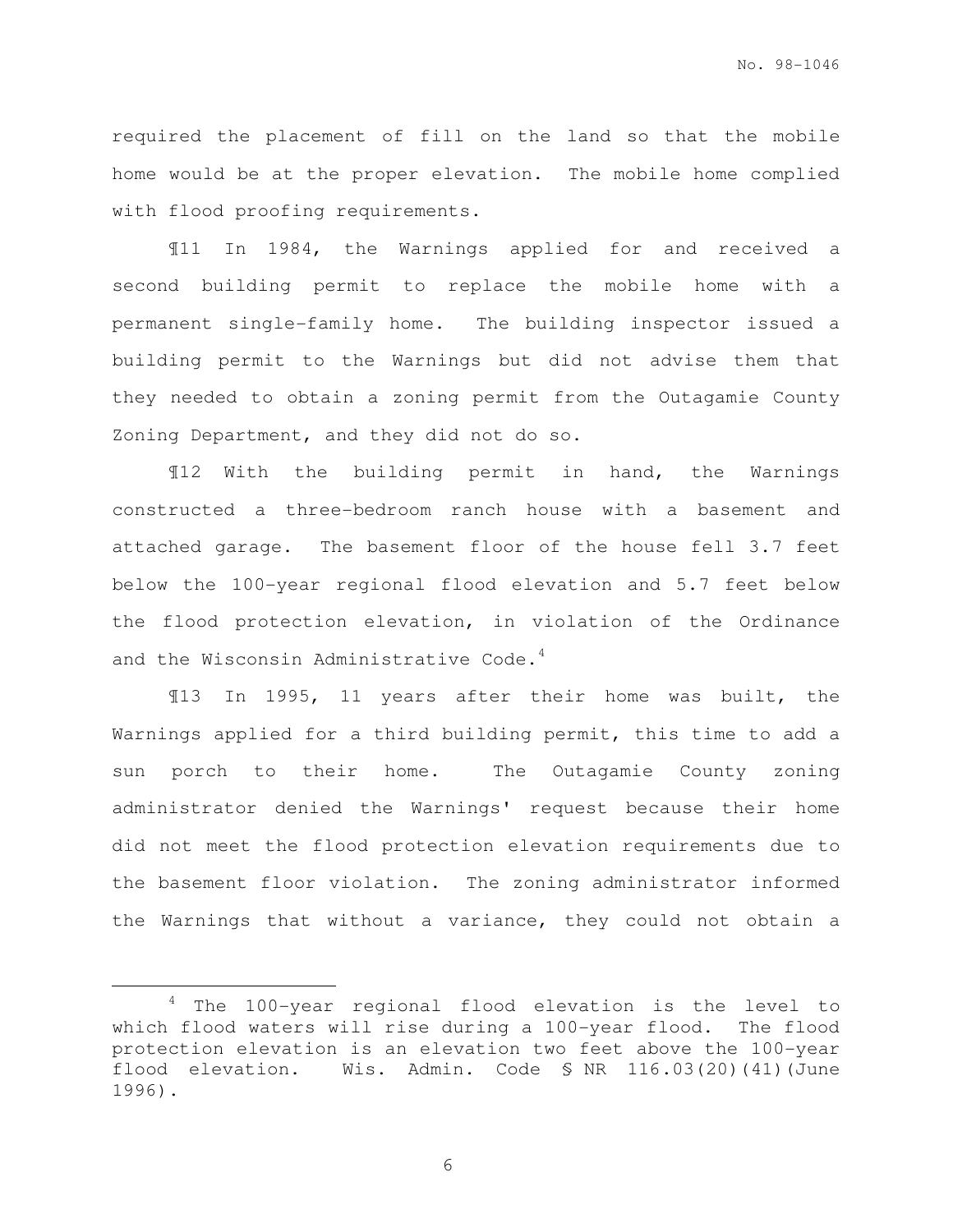building permit to add the sun porch to their nonconforming structure.

¶14 The Warnings applied to the Outagamie County Board of Adjustment for an "after the fact" variance for their nonconforming basement floor.<sup>5</sup> A hearing was held, and the DNR appeared and opposed the variance, arguing that the Warnings' home was not merely nonconforming but "an illegal structure" and that the variance criteria could not be met.

¶15 The Warnings noted, and the zoning administrator conceded, that there were other homes in the area with basements below regional flood elevation, but they had apparently been built before the Ordinance was in place. The Warnings also noted that there was no history of flooding in the area, and that filling in the basement or trying to sell the home without a variance would cause a substantial loss. They also pointed out that the sun porch itself would comply with the Ordinance as it would be constructed on fill above flood protection elevation.

e<br>S

<sup>5</sup> Section 16.32(4)(b)2 of the Outagamie County Shoreland-Floodplain-Wetland Zoning Ordinance states:

The basement floor may be placed at the regional flood elevation, providing it is floodproofed to the flood protection elevation. Where FEMA has granted a community-wide exception, the basement floor may be placed at an elevation lower than the regional flood elevation providing it is in compliance with §16.37. If FEMA has not granted an exception, requests to construct a basement floor below regional flood elevation must be considered a variance requiring action of the Board of Adjustment as outlined in §16.40 (emphasis supplied).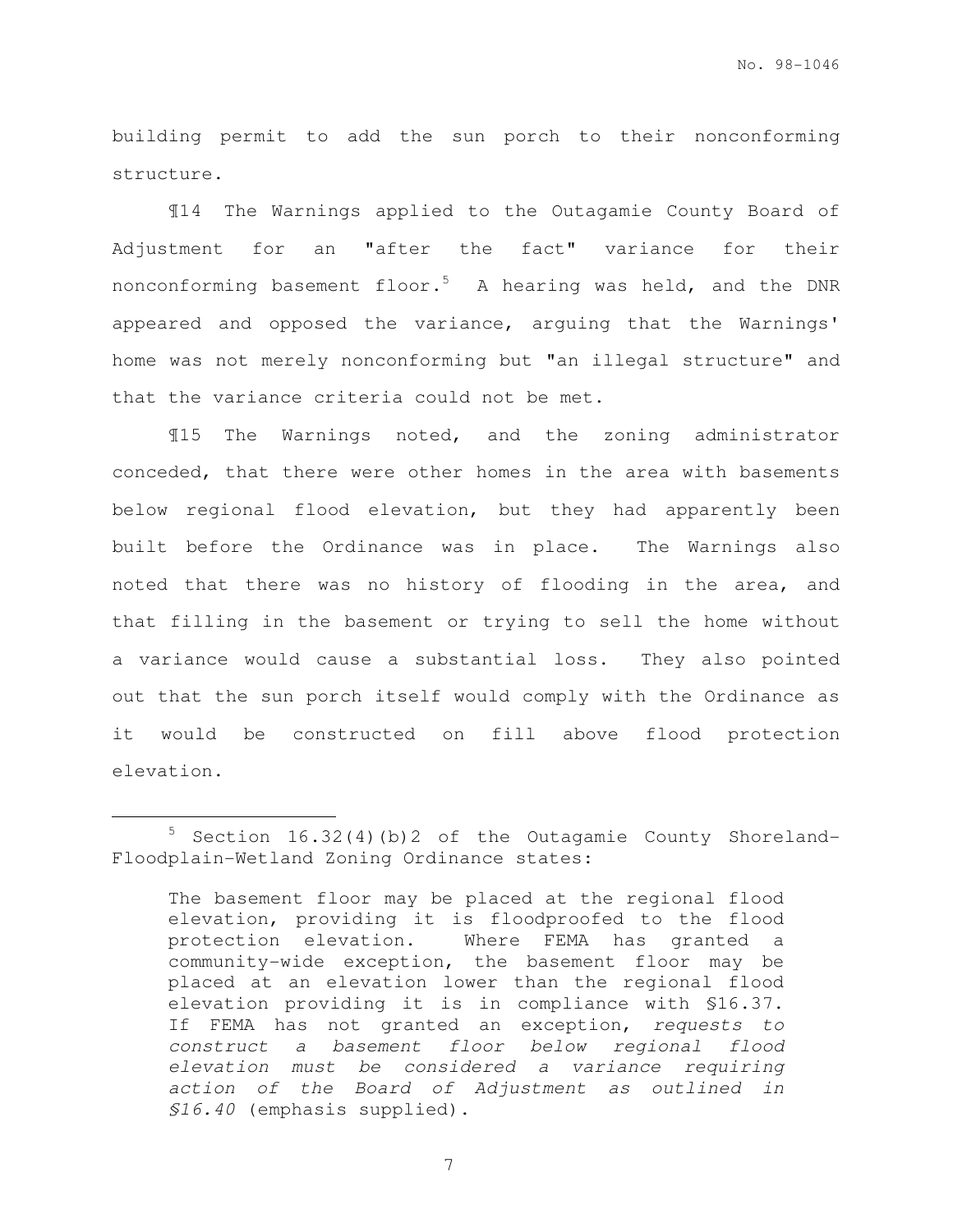¶16 There was no community opposition to the variance; only the zoning administrator and the DNR representative objected. They argued that the Warnings had not satisfied the criteria for a variance under the Ordinance. Neither the zoning administrator nor the DNR representative cited § NR 116.13(2) as prohibiting the Board from granting any variance at all in these circumstances.

¶17 The Board of Adjustment made findings and voted unanimously to grant the variance, reasoning that:

[T]he hardship experienced by the Warnings was caused by the Town of Bovina and the negligence of the town building inspector for issuing a building permit for the three bedroom ranch style home in 1984. The hardship is not based solely on economic gain or loss, the loss would be substantial. The Board also felt that the proposed addition to the home would comply with the floodproofing requirements.

¶18 The State sought certiorari review of the Board of Adjustment's decision in circuit court pursuant to Wis. Stat. § 59.694(10) (1997-98).<sup>6</sup> On certiorari review, the DNR argued for the first time that § NR 116.13(2) prohibited any variances for flood elevation deviations. The circuit court affirmed the Board, concluding that the Warnings had at all times acted in good faith, that they would suffer a hardship that was not selfcreated in the absence of a variance, and that the DNR had waived its argument that § NR 116.13(2) was more restrictive than the Ordinance. Specifically as to hardship, the circuit

 $6$  All subsequent references to the Wisconsin Statutes are to the 1997-98 version unless otherwise indicated.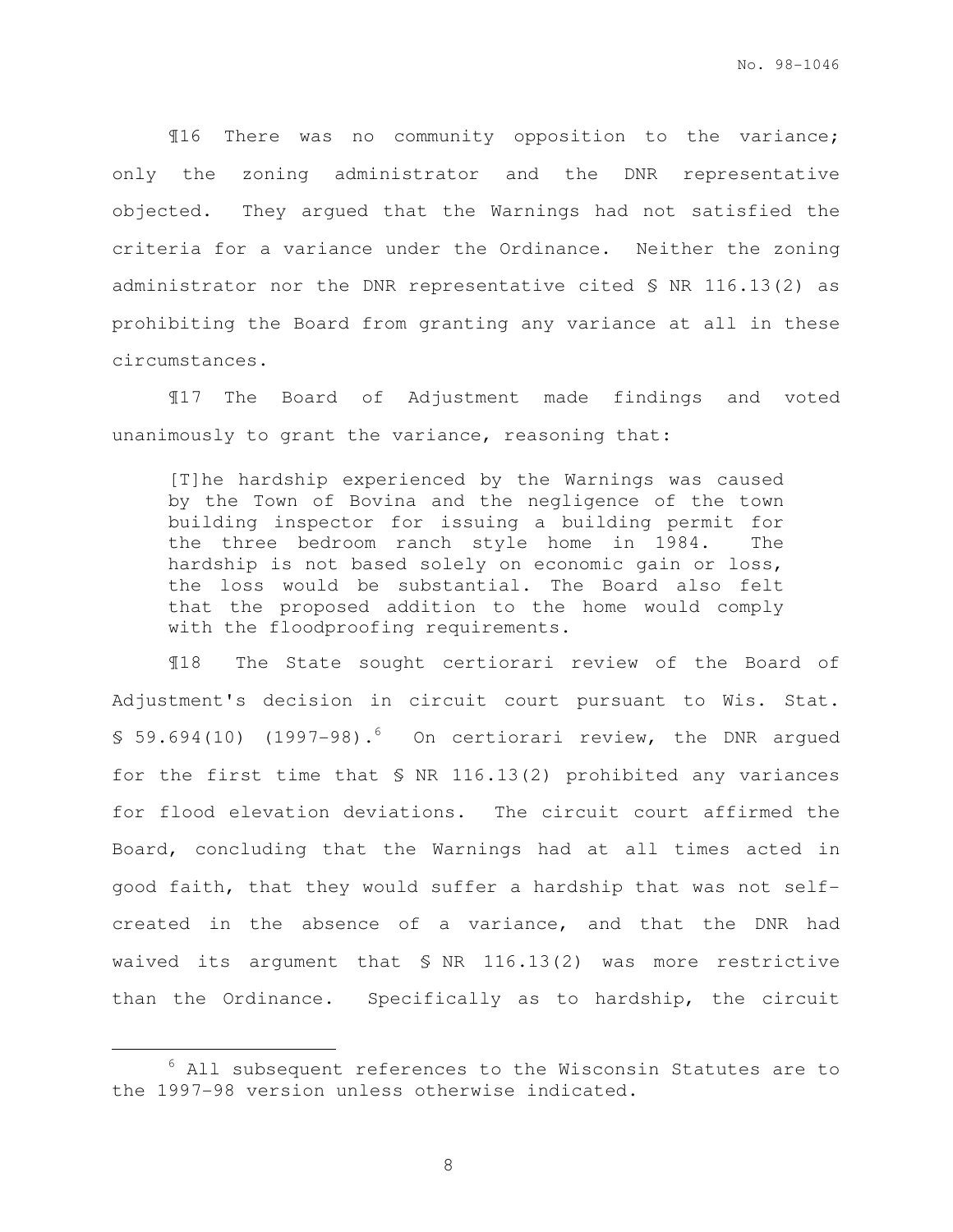court applied the court of appeals' decision in State v. Kenosha County Board of Adjustment, 212 Wis. 2d 310, 569 N.W.2d 54 (Ct. App. 1997), and held that the hardship of filling in the basement or moving the residence "would be extremely great" and "unnecessarily burdensome" as compared to the benefits of enforcing the "strict letter of the restrictions."

¶19 The State appealed, and shortly thereafter, this court reversed the court of appeals' decision in Kenosha County. Our decision in Kenosha County erased the longstanding distinction between area (or dimensional) and use variances, and instituted a requirement that a property owner seeking either type of variance establish that there is "no reasonable use of the property without a variance". Kenosha County, 218 Wis. 2d at 413-14 (emphasis added). The Warnings, of course, had sought and obtained an area variance for their basement. Before our decision in Kenosha County, area variances had been governed by the "unnecessarily burdensome" standard described in Snyder v. Waukesha County Zoning Board of Adjustment, 74 Wis. 2d 468, 475, 247 N.W.2d 98 (1976), which the court of appeals had followed in its decision in Kenosha County, 212 Wis. 2d at 320.

¶20 Evaluating an area variance against a "no reasonable use of the property" standard is a far cry from evaluating it against an "unnecessarily burdensome" standard. Yet our decision in Kenosha County did not overrule or even distinguish Snyder, but simply declared itself "compatible" with its "concerns," without explaining how this could be so, when the earlier case had clearly distinguished between use and area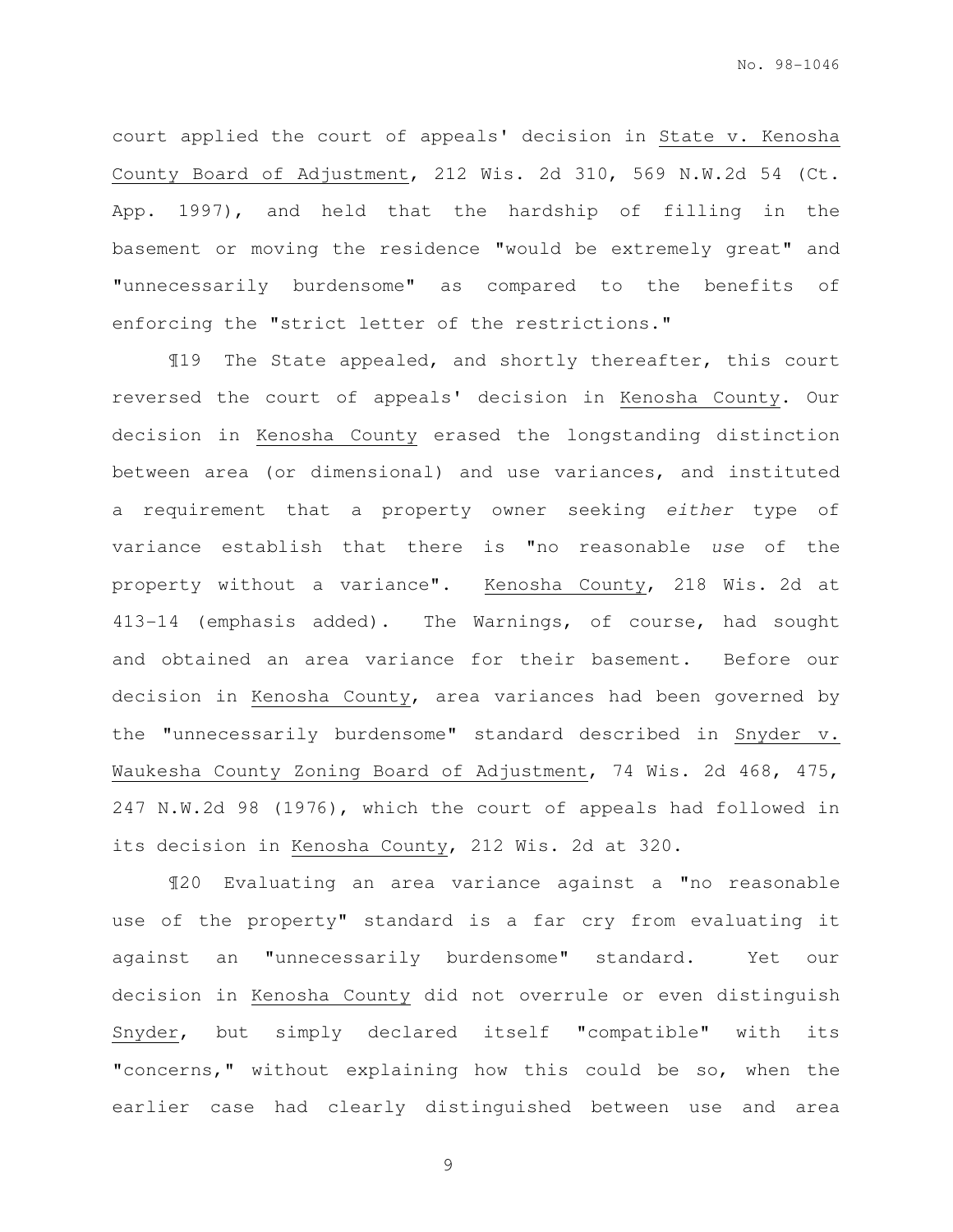variances and established the more flexible "unnecessarily burdensome" standard for the latter. The court of appeals reluctantly concluded that Kenosha County's new "no reasonable use of the property" test for area variances could not be met in this case. The court also concluded that, in any event, § NR 116.13(2) foreclosed the issuance of a variance to allow a basement floor below the regional flood elevation. State v. Outagamie County Bd. of Adjustment, No. 98-1046, unpublished slip op. at 8-9.

¶21 We accepted review and heard oral argument on October 6, 1999. We subsequently ordered rebriefing and reargument, which took place on October 4, 2000.

#### II

¶22 The interpretation and reconciliation of statutes and ordinances involve questions of law that reviewing courts decide independently. See State v. Ozaukee County Bd. of Adjustment, 152 Wis. 2d 552, 559, 449 N.W.2d 47 (Ct. App. 1989). The Wisconsin Statutes require counties to zone by ordinance all floodplains within their unincorporated areas. Wis. Stat. § 87.30(1). The purpose of floodplain zoning is to promote the public health, safety, and welfare and to minimize flood damage. See Wis. Stat. § 87.30(1); see also § 1, ch. 614, Laws of 1965-66 Vol. II. Outagamie County adopted a combination shoreland-floodplain-wetland zoning ordinance in 1977.

¶23 The statutes also authorize counties to create boards of adjustment to make special exceptions, or variances, from the terms of zoning ordinances in harmony with their general purpose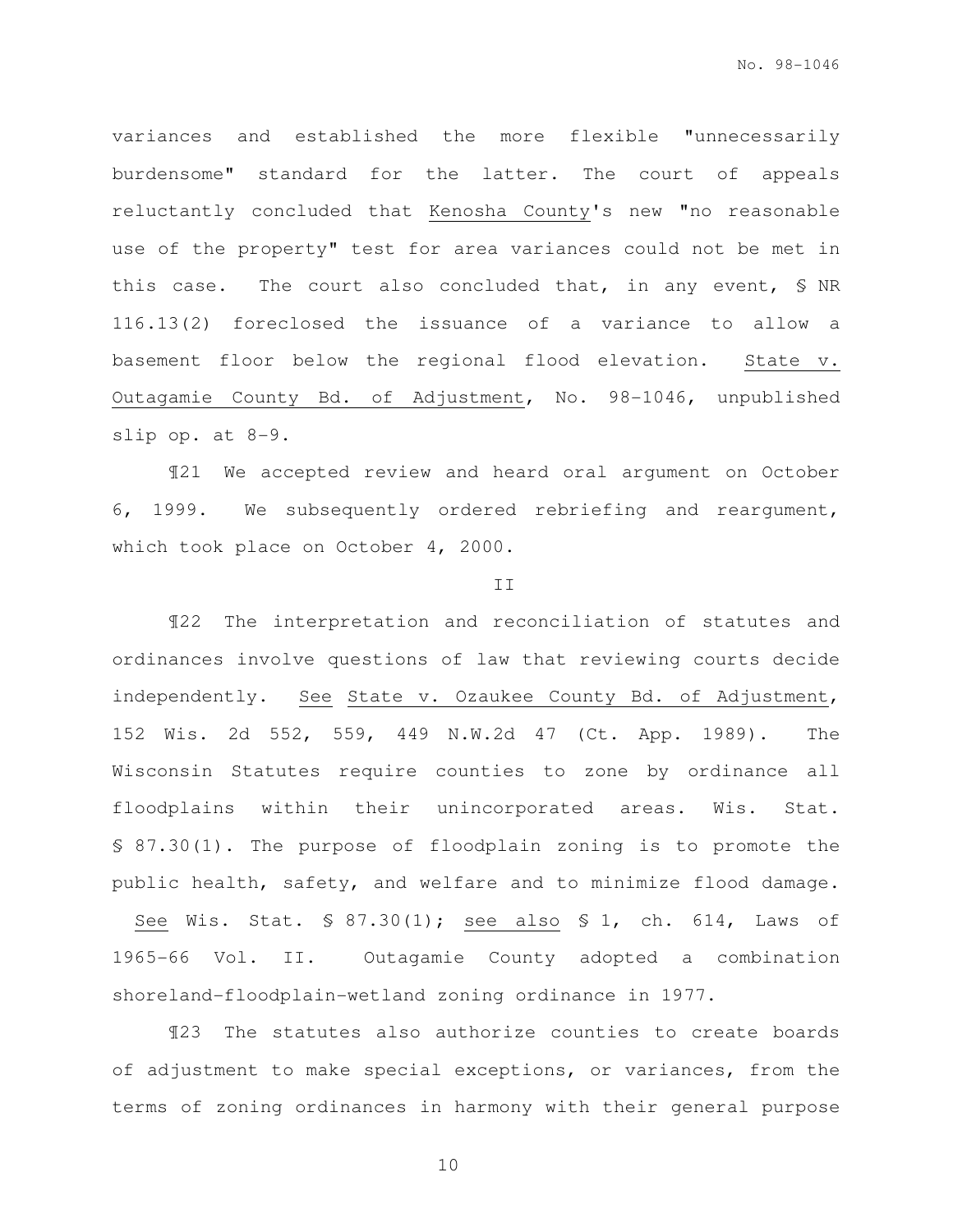and intent. Wis. Stat.  $\frac{1}{5}$  59.694(1).<sup>7</sup> A board of adjustment's authority to issue variances is codified in Wis. Stat. § 59.694(7)(c), which describes the broad scope of the power in this way:

To authorize upon appeal in specific cases variances from the terms of the ordinance that will not be contrary to the public interest, where, owing to special conditions, a literal enforcement of the provisions of the ordinance will result in unnecessary hardship, and so that the spirit of the ordinance shall be observed and substantial justice done.

¶24 The statute requires a person seeking a variance to prove that he or she will suffer an "unnecessary hardship" in the absence of a variance. Arndorfer v. Sauk County Bd. of Adjustment, 162 Wis. 2d 246, 253, 469 N.W.2d 831 (1991). The hardship must be unique to the property and not a condition personal to the landowner, such as mere inconvenience. Snyder, 74 Wis. 2d at 479. It cannot be self-created. Id. at 476. The hardship is evaluated against the purpose of the zoning restriction at issue. Id. at 473. A variance cannot be contrary to the public interest. Arndorfer, 162 Wis. 2d at 256.

¶25 A person aggrieved by the issuance or denial of a variance may commence an action in circuit court seeking the remedy available by certiorari, as the State did in this case. See Wis. Stat. § 59.694(10). A reviewing court must accord a presumption of correctness and validity to a board of

11

 $\frac{7}{1}$  Wisconsin Statute § 59.694 is the former Wis. Stat. § 59.99 (1993-94), renumbered by 1995 Wis. Act 201 (effective September 1, 1996).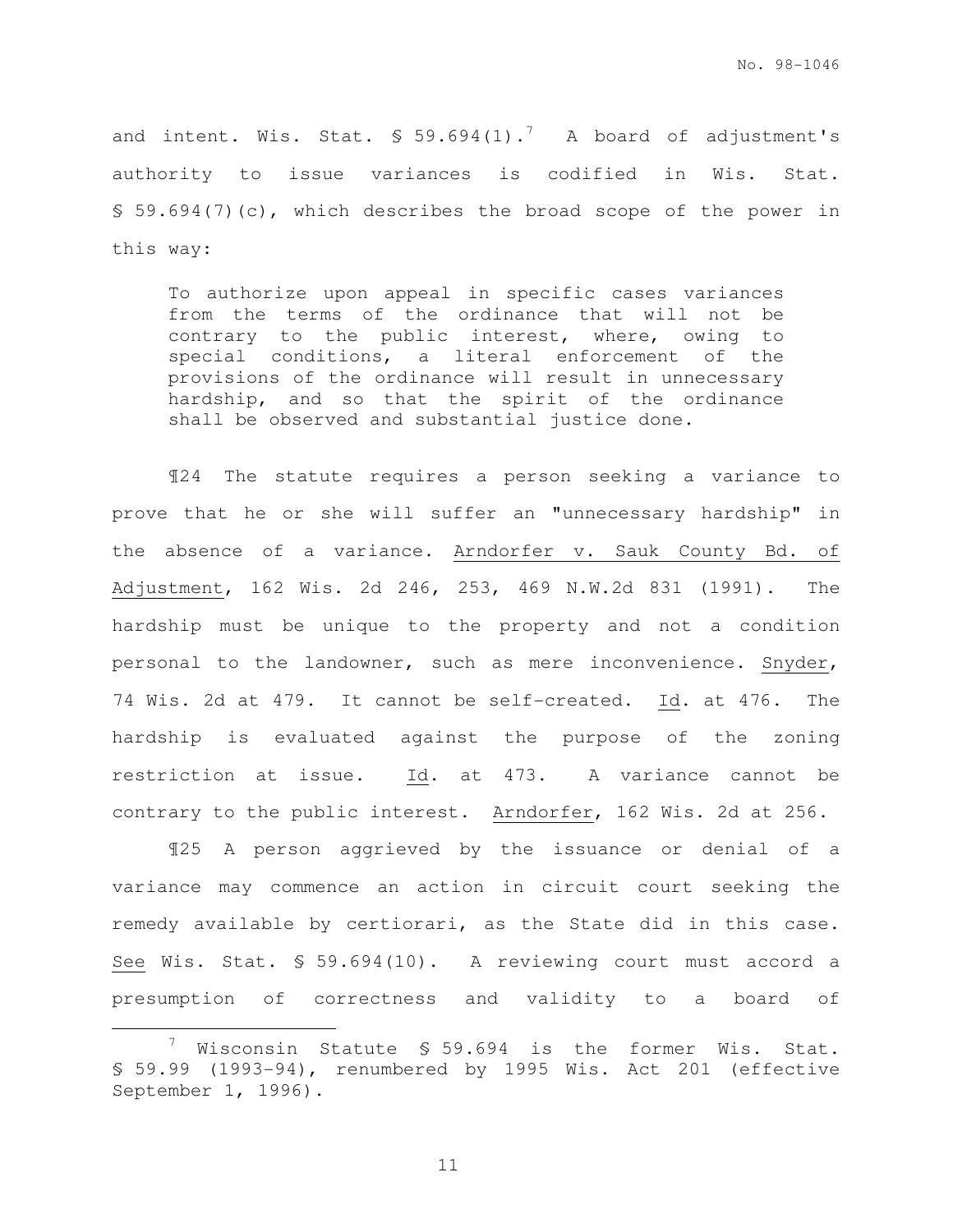adjustment's decision. Snyder, 74 Wis. 2d at 476 (citing Richard W. Cutler, Zoning Law and Practice in Wisconsin § 15 (1967); 4 Edward H. Ziegler, Jr., Rathkopf's The Law of Zoning and Planning § 42.07 (4th ed. 1995); 8A McQuillin, Municipal Corporations § 25.237 (3d ed. 1994)). A reviewing court may not substitute its discretion for that of the board, the entity to which the legislature has committed these decisions. Id. at 476; see also Arndorfer, 162 Wis. 2d at 253.

¶26 When no additional evidence is taken, statutory certiorari review is limited to: (1) whether the Board kept within its jurisdiction; (2) whether it proceeded on a correct theory of law; (3) whether its action was arbitrary, oppressive or unreasonable and represented its will and not its judgment; and (4) whether the Board might reasonably make the order or determination in question, based on the evidence. Arndorfer, 162 Wis. 2d at 253. In applying this standard, a reviewing court is required to defer to the decision of the board unless it is "unreasonable or without a rational basis. . . . Thus, the findings of the board may not be disturbed if any reasonable view of the evidence sustains them." Snyder, 74 Wis. 2d at 476.

III

 ¶27 The critical threshold issue in this case is the proper standard for measuring unnecessary hardship in an area variance case. The Warnings and amicus curiae argue that our decision in Kenosha County improperly altered the test for an area variance from the "unnecessarily burdensome" formulation that had existed since our 1976 decision in Snyder to the "no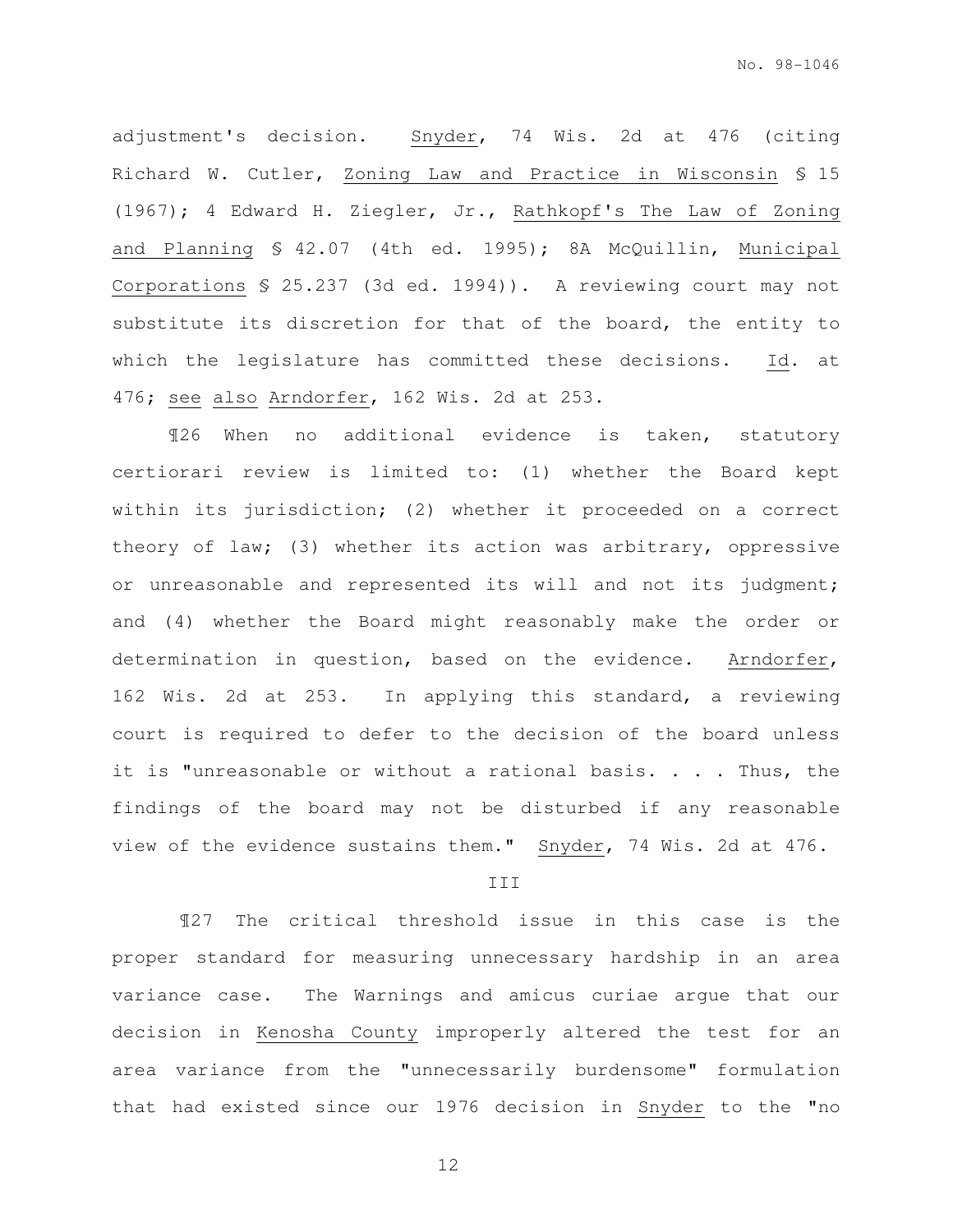reasonable use of the property" standard that up to that point had generally been used only in use variance cases.

¶28 The import of Kenosha County is that there is now in this state only one test for both area and use variances, and it is such a Draconian one that all variances—whether from area (dimensional) or use zoning restrictions——are nearly impossible to obtain. This, the Warnings and amicus contend, is completely at odds with Snyder, in which we clearly established separate standards for area and use variances and said, for reasons related to the differing purposes of area and use zoning, that area variances are generally more readily obtainable than use variances. Snyder, 74 Wis. 2d at 473. They urge that we overrule Kenosha County and restore Snyder's distinction between area and use variances.

¶29 Kenosha County was decided unanimously a mere three years ago. Ordinarily, of course, we adhere to the principle of stare decisis. Respect for precedent "promotes the evenhanded, predictable, and consistent development of legal principles, fosters reliance on judicial decisions, and contributes to the actual and perceived integrity of the judicial process." Payne v. Tennessee, 501 U.S. 808, 827 (1991). Fidelity to precedent ensures that existing law will not be abandoned lightly. State v. Stevens, 181 Wis. 2d 410, 441, 511 N.W.2d 591 (1994) (Abrahamson, J., concurring), cert. denied, 515 U.S. 1102 (1995). When existing law "is open to revision in every case, 'deciding cases becomes a mere exercise of judicial will, with arbitrary and unpredictable results.'" Citizens Utility Bd. v.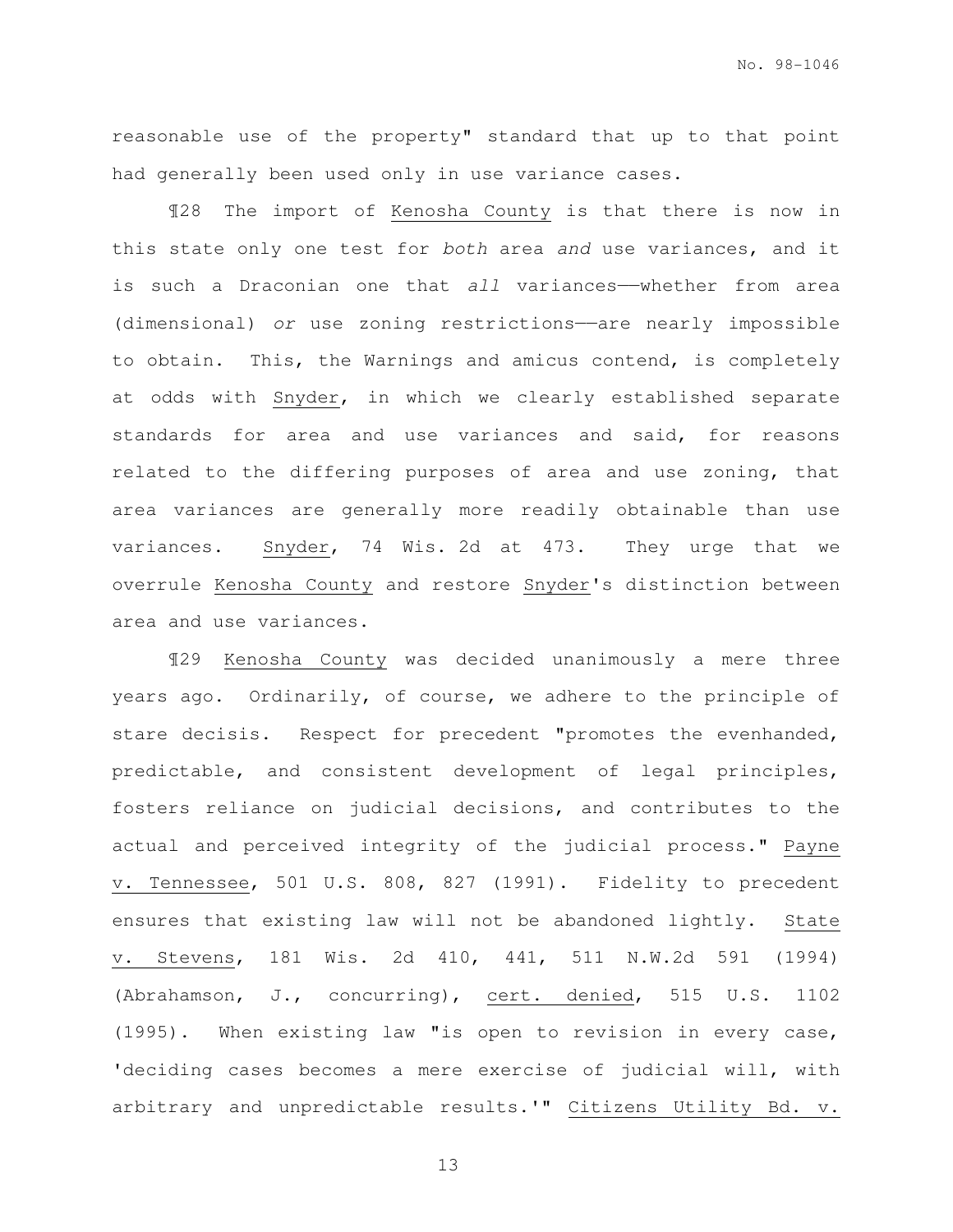Klauser, 194 Wis. 2d 484, 513, 534 N.W.2d 608 (1995) (Abrahamson, J., dissenting) (citation omitted). Thus, we do not overturn precedent unless there is strong justification. City of Akron v. Akron Ctr. for Reprod. Health, Inc., 462 U.S. 416, 420 (1983). Changing the law is justified only when "precedent has become detrimental to coherence and consistency in the law." Stevens, 181 Wis. 2d at 442 (Abrahamson, J., concurring).

¶30 Still, the principle of stare decisis is not an "inexorable command,"<sup>8</sup> and so the United States Supreme Court has attempted to develop an analytical framework for dealing with challenged precedents, identifying several factors to assist in the decision of whether to overrule:

[W]hen this Court reexamines a prior holding, its judgment is customarily informed by a series of prudential and pragmatic considerations designed to test the consistency of overruling a prior decision with the ideal of the rule of law, and to gauge the respective costs of reaffirming and overruling a prior case. Thus, for example, we may ask whether the rule has proven to be intolerable simply in defying practical workability; whether the rule is subject to a kind of reliance that would lend a special hardship to the consequences of overruling and add inequity to the cost of repudiation; whether related principles of law have so far developed as to have left the old rule no more than a remnant of abandoned doctrine; or whether facts have so changed, or come to be seen so differently, as to have robbed the old rule of significant application or justification.

<sup>8</sup> Burnet v. Coronado Oil & Gas Co., 285 U.S. 393, 405 (1932)(Brandeis, J., dissenting).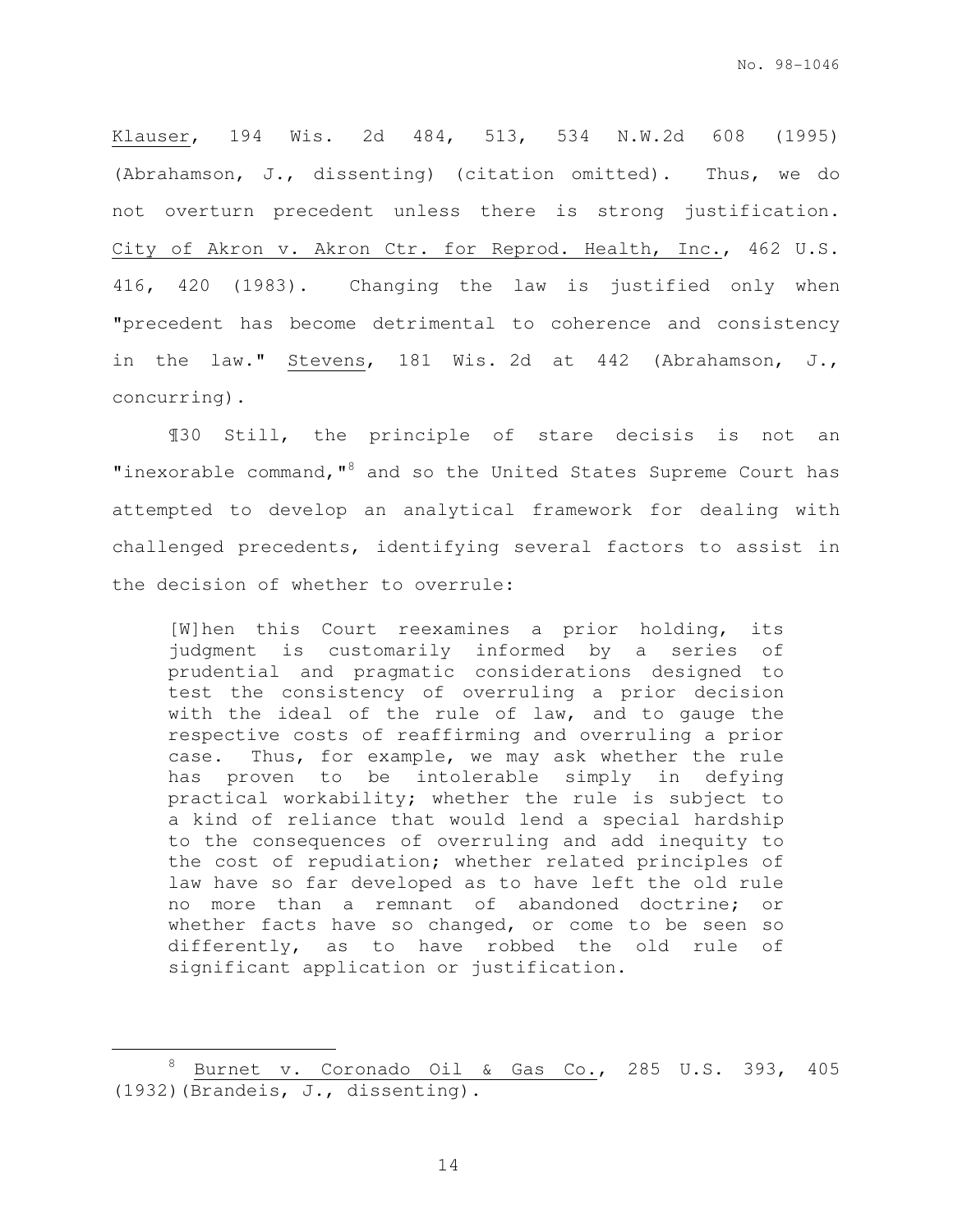Planned Parenthood of Southeastern Pa. v. Casey, 505 U.S. 833, 854-55 (1992) (joint opinion of O'Connor, Kennedy, and Souter, JJ.).<sup>9</sup> The four justices who concurred in part and dissented in part in Planned Parenthood v. Casey engaged in a different sort of inquiry on the decision to overrule: 1) was the prior case correctly decided; and 2) has it produced a settled body of law? Id. at 999 (Scalia, J., concurring in part and dissenting in part).

¶31 Kenosha County cannot withstand either analysis. The rule it established defies practical workability, lacks sufficient justification, and is detrimental to the coherence of the law of zoning in this state. The case, regrettably, was incorrectly decided. The principle of stare decisis does not compel us to adhere to erroneous precedents or refuse to correct our own mistakes. The United States Supreme Court "has never felt constrained to follow precedent" that is "unworkable or . . . badly reasoned," because stare decisis "is a principle of policy and not a mechanical formula of adherence to the latest decision." Payne, 501 U.S. at 827-28. Given how long Kenosha County has been on the books, it has not yet produced a settled body of law such that overruling it would be substantially disruptive to the legal order.

15

<sup>&</sup>lt;sup>9</sup> Citing, respectively, Swift & Co. v. Wickham, 382 U.S. 111 (1965); United States v. Title Ins. & Trust Co., 265 U.S. 472 (1924); see Patterson v. McLean Credit Union, 491 U.S. 164 (1989); see Burnet, 285 U.S. 393.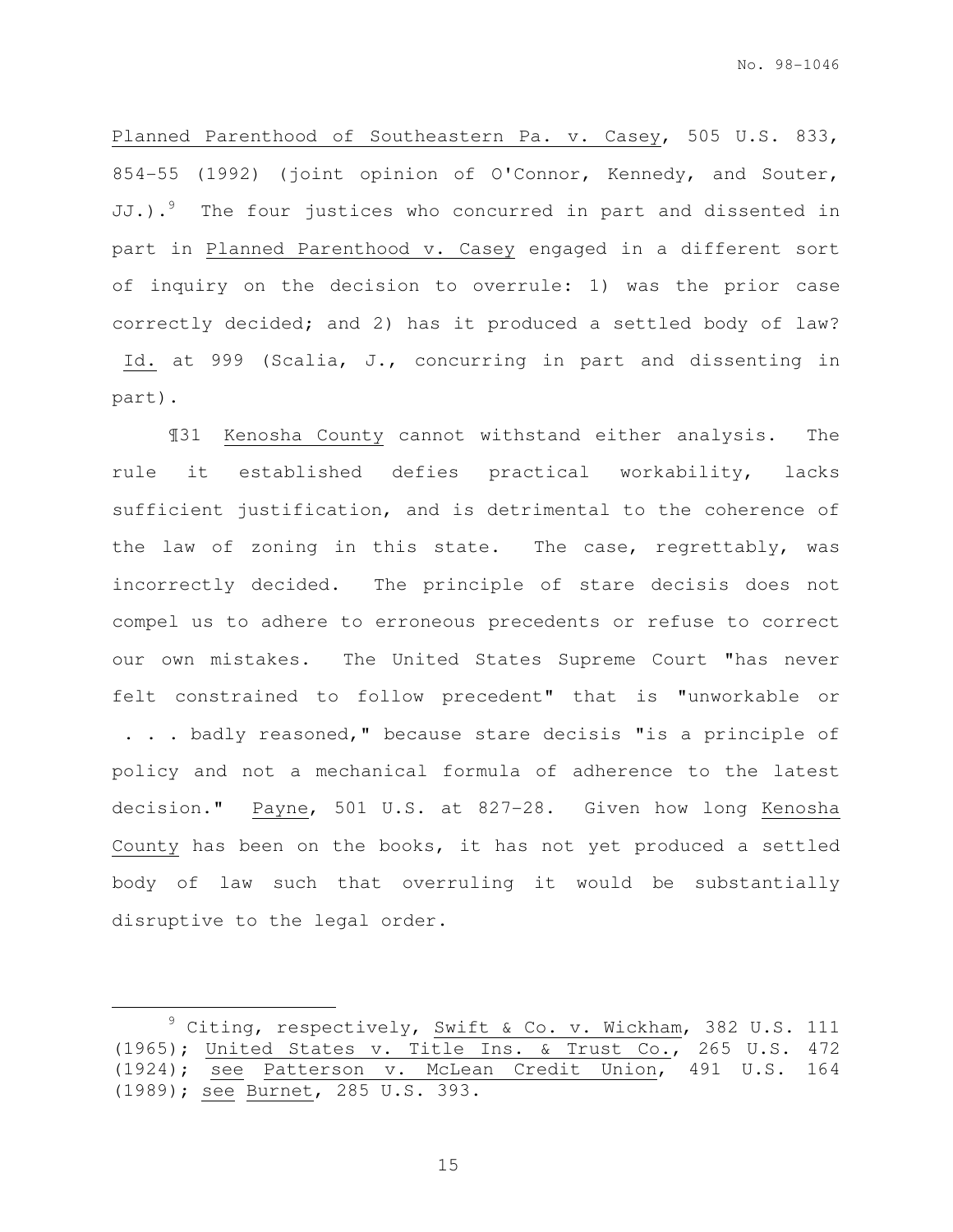¶32 Kenosha County mistakenly merged the previously distinct standards for measuring "unnecessary hardship" in area and use variances, overruling Snyder sub silentio and making it virtually impossible to get a zoning variance of any kind. This has robbed boards of adjustment of the discretion explicitly vested in them by the legislature as a hedge against the individual injustices that occasionally result from the application of otherwise inflexible zoning regulations. Kenosha County purported to be faithful to Snyder and to the rule of deference to the discretion of boards of adjustment, when indeed it was not.<sup>10</sup> This point was not lost on Judge Neal Nettesheim, as he remarked on the impact of Kenosha County in State ex rel. Spinner v. Kenosha County Board of Adjustment, 223 Wis. 2d 99, 588 N.W.2d 662 (Ct. App. 1998):

[T]he supreme court's decision [in Kenosha County] demonstrates that if any feasible use of the property is available, a hardship cannot exist. Although the supreme court acknowledged, in the same breath, that a board of adjustment's decision is presumptively correct, is committed to the board's discretion and is conclusive if any reasonable view of the evidence sustains the board's finding . . . these deferential phrases ring hollow in light of the court's ultimate holding. The real effect of the court's decision is to significantly curtail a board of adjustment's discretion in such matters. It will be a rare case in

16

 $10$  Both the concurrence and the dissent insist that stare decisis requires us to stick with State v. Kenosha County Board of Adjustment, 218 Wis. 2d 396, 577 N.W.2d 813 (1998). The court's fidelity to precedent, however, only goes so far. Nobody minded that Kenosha County effectively overruled Snyder v. Waukesha County Zoning Board of Adjustment, 74 Wis. 2d 468, 247 N.W.2d 98 (1976).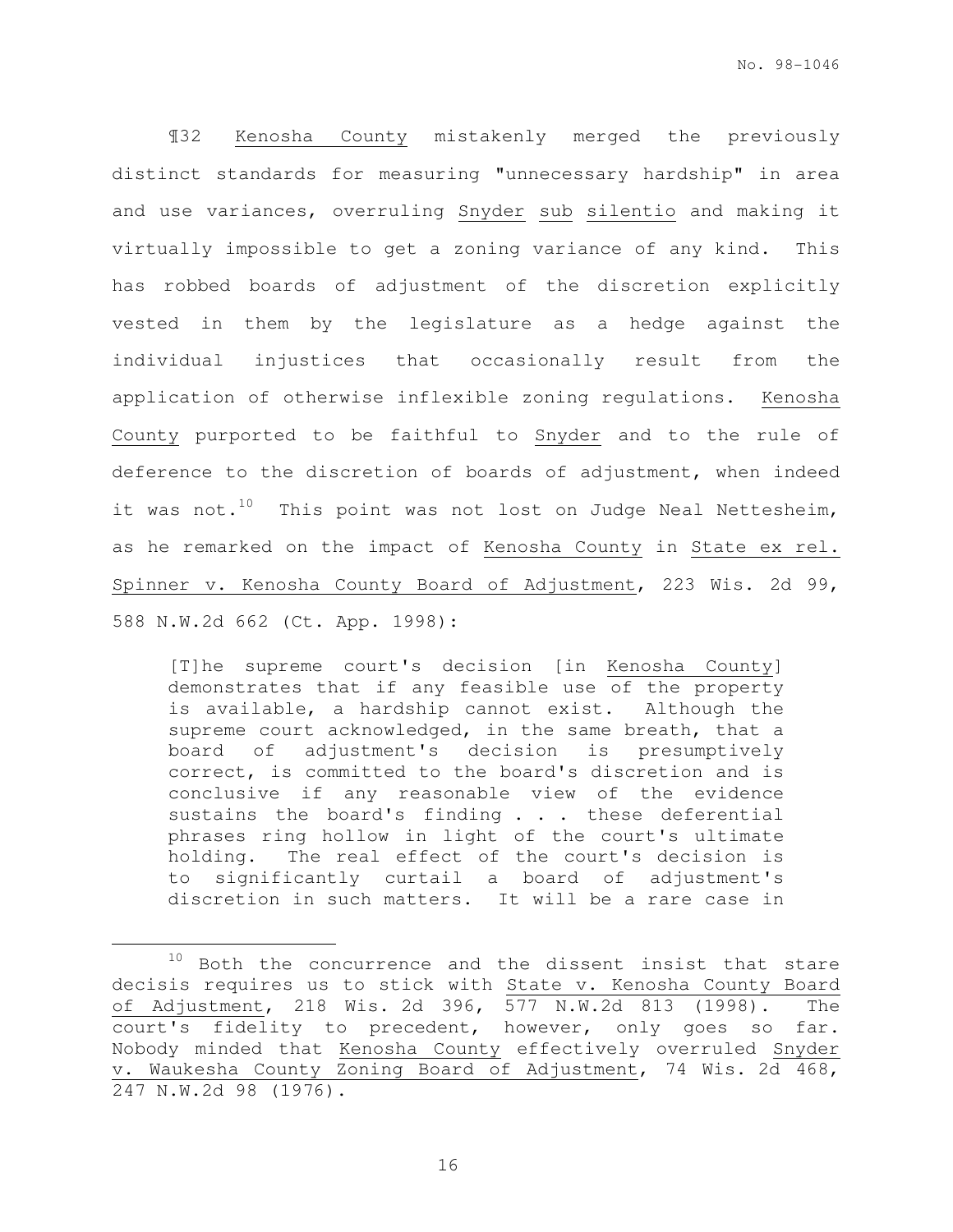which a landowner will be able to meet the "no feasible use" test.

Id. at 110 (Nettesheim, J., concurring.)

¶33 I do not perceive that Kenosha County has engendered the sort of reliance that would make it inequitable, harmful, or disruptive to the people of this state to repudiate it at this early point in its doctrinal life. Accordingly, I would expressly overrule it and reinstate Snyder as the proper formulation of the meaning of "unnecessary hardship" for purposes of the issuance of use and area variances.

¶34 Wisconsin Statute § 59.694(7)(c) authorizes boards of adjustment to grant variances in cases in which a strict enforcement of the zoning code would cause an "unnecessary hardship." Although the statute speaks of variances generally, and does not further define "unnecessary hardship," our law has always treated use variances differently from area variances because of the different purposes underlying use and area zoning. Snyder, 74 Wis. 2d at 473-75. This distinction between use and area variances is well-recognized:

A use variance is one that permits a use other than that prescribed by the zoning ordinance in a particular district. An area variance has no relationship to a change of use. It is primarily a grant to erect, alter, or use a structure for a permitted use in a manner other than that prescribed by the restrictions of a zoning ordinance.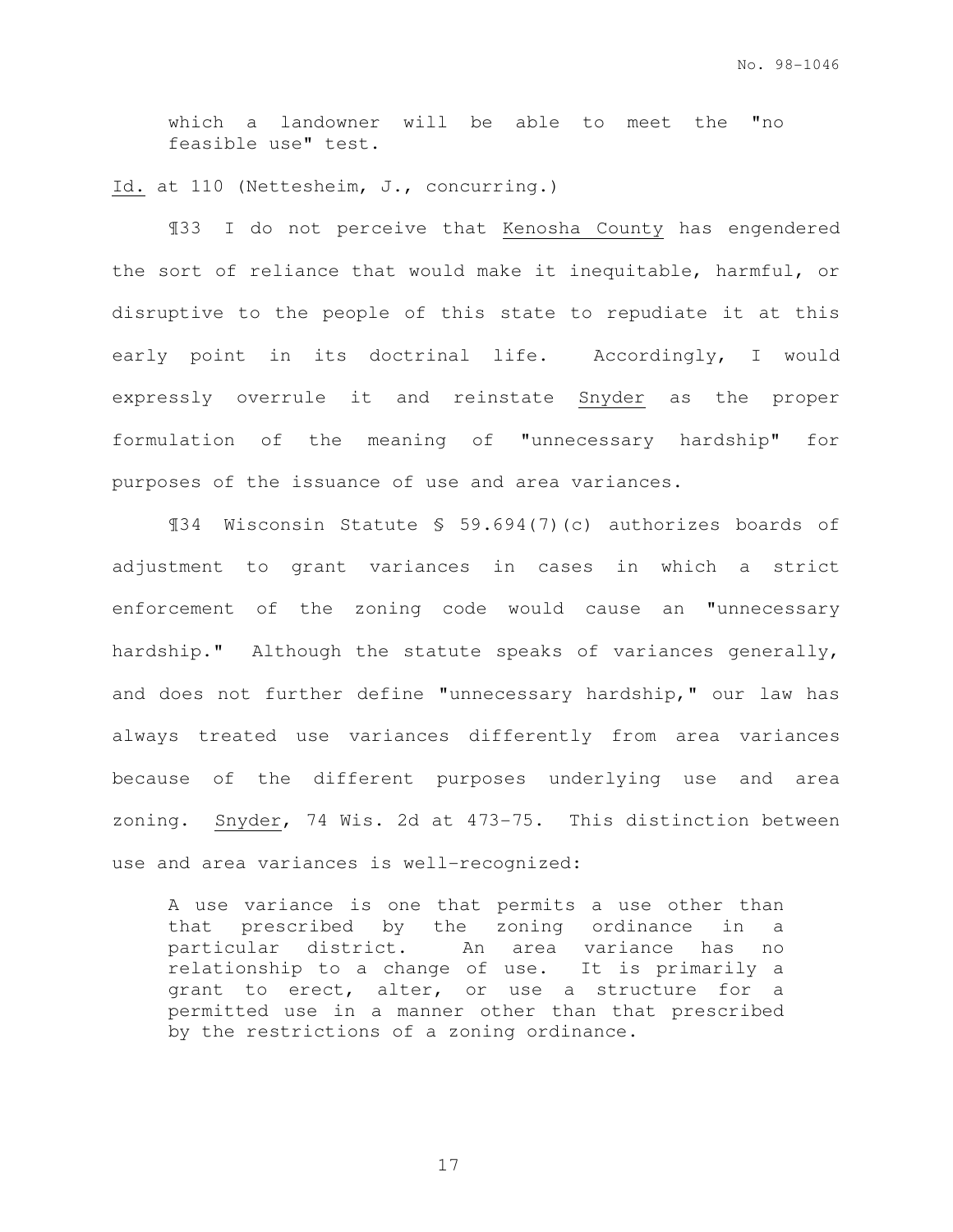3 E.C. Yokley, Zoning Law and Practice § 21-6 (4th ed. 1979); see also 3 Edward H. Ziegler, Jr., Rathkopf's The Law of Zoning and Planning § 38.01 (4th ed. 1997).

¶35 As the court of appeals in Kenosha County noted, statutes governing use and area variances fall into three categories: (1) those which allow use and nonuse (area) variances and which allow nonuse (area) variances to be granted upon a showing of practical difficulty; (2) those which allow use and nonuse (area) variances and require a showing of unnecessary hardship for both; and (3) those which do not allow use variances and require unnecessary hardship for the granting of nonuse (area) variances. See Kenosha County, 212 Wis. 2d at 316-17, (quoting 3 Ziegler, supra § 38.04, at 42). Our statute falls into the second category, allowing both use and area variances upon a showing of "unnecessary hardship."

¶36 The general rule throughout the United States recognizes a distinction in the level of hardship required to justify area and use variances. "[I]n most states, the courts will approve an area variance upon a lesser showing by the applicant than is required to sustain a use variance." 3 Kenneth H. Young, Anderson's American Law of Zoning § 20.48, at 580 (4th ed. 1996). Wisconsin has followed the general rule, and in Snyder, we discussed the reason for the distinction: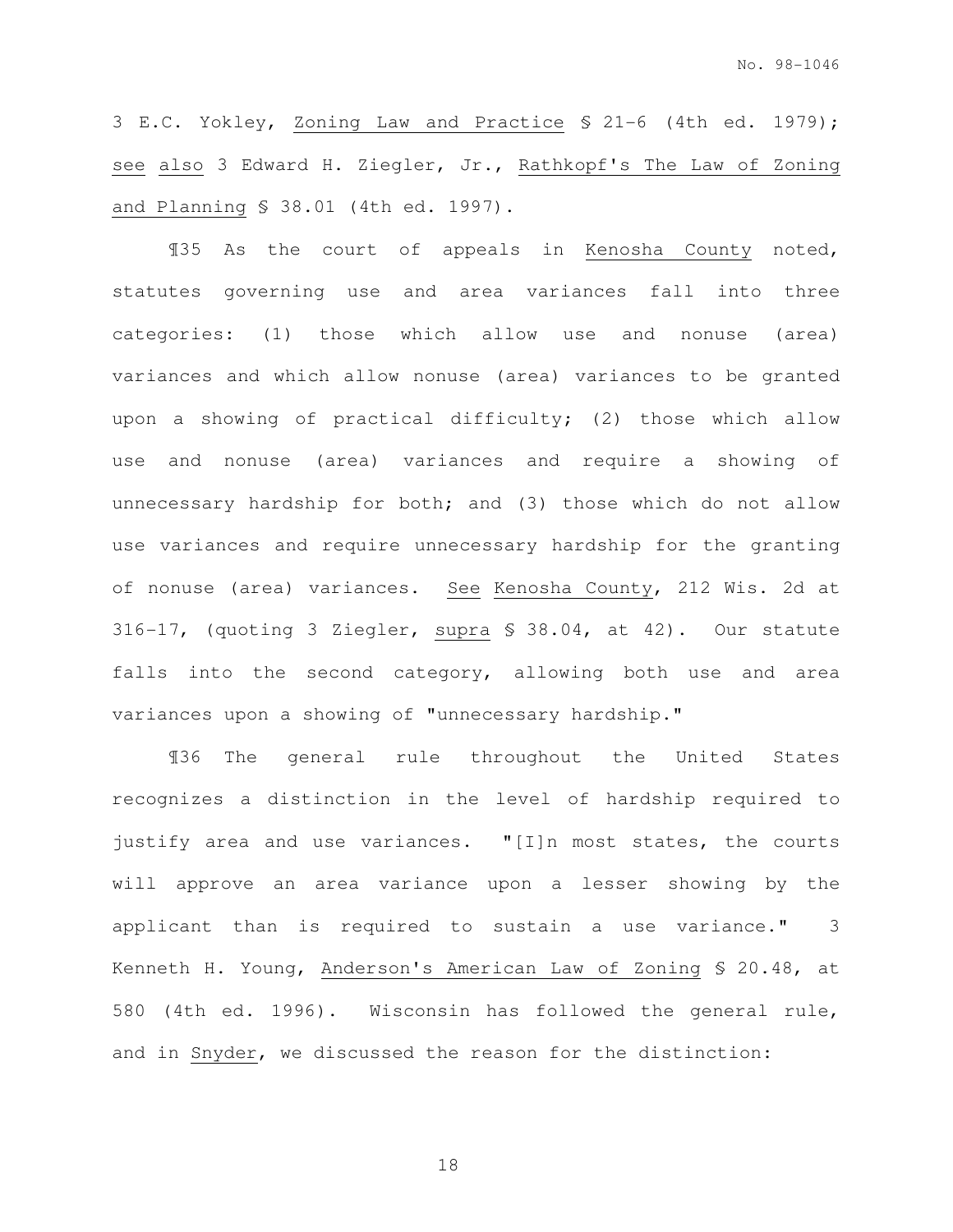[T]he fact that area variances are considerably easier to obtain than use variances creates the impression that a minimal showing of difficulty will establish the element of practical difficulty and entitle the landowner to a variance. However, area variances are not more easily obtained because practical difficulties are something much less severe than unnecessary hardship, but because area variances do not involve great changes in the character of neighborhoods as do use variances. This relates to what hardships or practical difficulties may be considered unnecessary or unreasonable in light of the purpose of the zoning law.

Snyder, 74 Wis. 2d at  $473.^{11}$ 

e<br>S

¶37 Snyder was an area variance case, and we established the following test for the existence of an "unnecessary hardship" sufficient for the issuance of an area variance: "'[w]hether compliance with the strict letter of the restrictions governing area, set backs, frontage, height, bulk or density would unreasonably prevent the owner from using the property for a permitted purpose or would render conformity with such restrictions unnecessarily burdensome.'" Snyder, 74 Wis. 2d at 475 (quoting 2 Ziegler, supra § 45-28). We noted that use variances are subject to a different, narrower measure of "unnecessary hardship:"

## In State ex rel. Markdale Corp. v. Board of Appeals, 27 Wis. 2d 154, 133 N.W.2d 795 (1965), [a use variance

 $11$  Contrary to the assertion in the dissent, I do not recommend that Kenosha County be overruled because it "prevents Wisconsin from joining other jurisdictions that distinguish area and use variances." Dissent at ¶133. Wisconsin followed the majority rule in distinguishing between area and use variances until Kenosha County took us outside the norm. I advocate overruling Kenosha County in order to return Wisconsin to the majority, not to join it for the first time.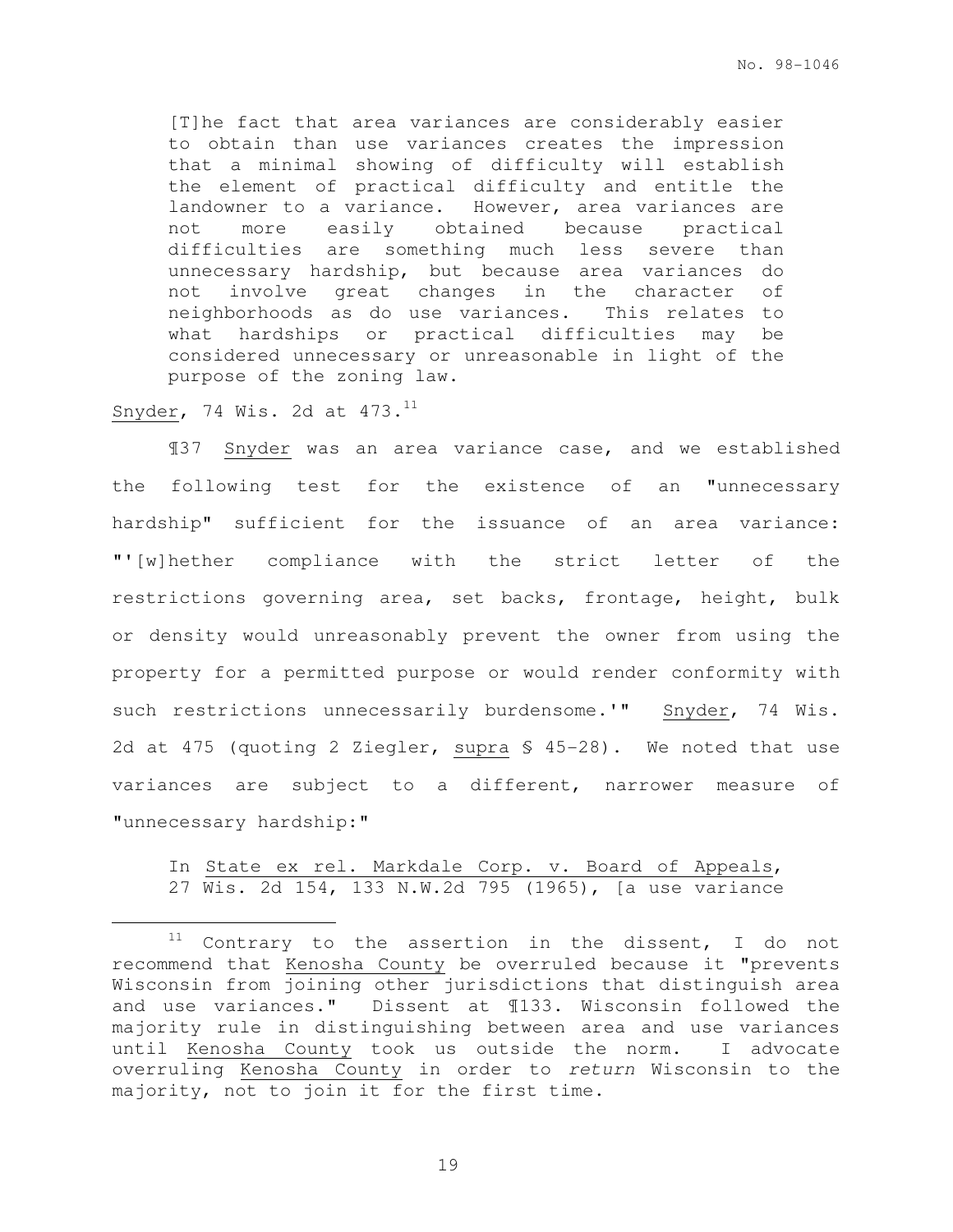case] the court considered, in relation to an appeal for a use variance, the definition of unnecessary hardship. The court first took note of the New York rule that to justify a finding of unnecessary hardship, it must appear that the property cannot yield a reasonable return when used for the permitted purposes. . . . The court then stated: "A note entitled 'Zoning Variances,' 74 Harvard Law Review (1961), 1396, 1401, suggests the following definition of 'unnecessary hardship' as used in zoning statutes and ordinances with respect to the power of appeals boards to grant variances: "Since the main purpose of allowing variances is to prevent land from being rendered useless, 'unnecessary hardship' can best be defined as a situation where in the absence of a variance no feasible use can be made of the land."

Snyder, 74 Wis. 2d at 474 (citations omitted).

e<br>S

¶38 Thus, because variances from use restrictions have the potential to bring about great changes in neighborhood character, "unnecessary hardship" in use variance cases is measured against a higher standard relating to the use of the property, that is, whether a reasonable use of the property is feasible without a variance.<sup>12</sup> On the other hand, because area variances do not generally change neighborhood character, "unnecessary hardship" in area variance cases is measured against a lower standard relating to the nature of the area restriction in question, that is, whether compliance with the particular area restriction would "unreasonably prevent the

 $12$  The cases seem to use the phrases "no reasonable use" and "no feasible use" interchangeably. The concept is perhaps better expressed as I have stated it above: whether a reasonable use of the property is feasible without the variance.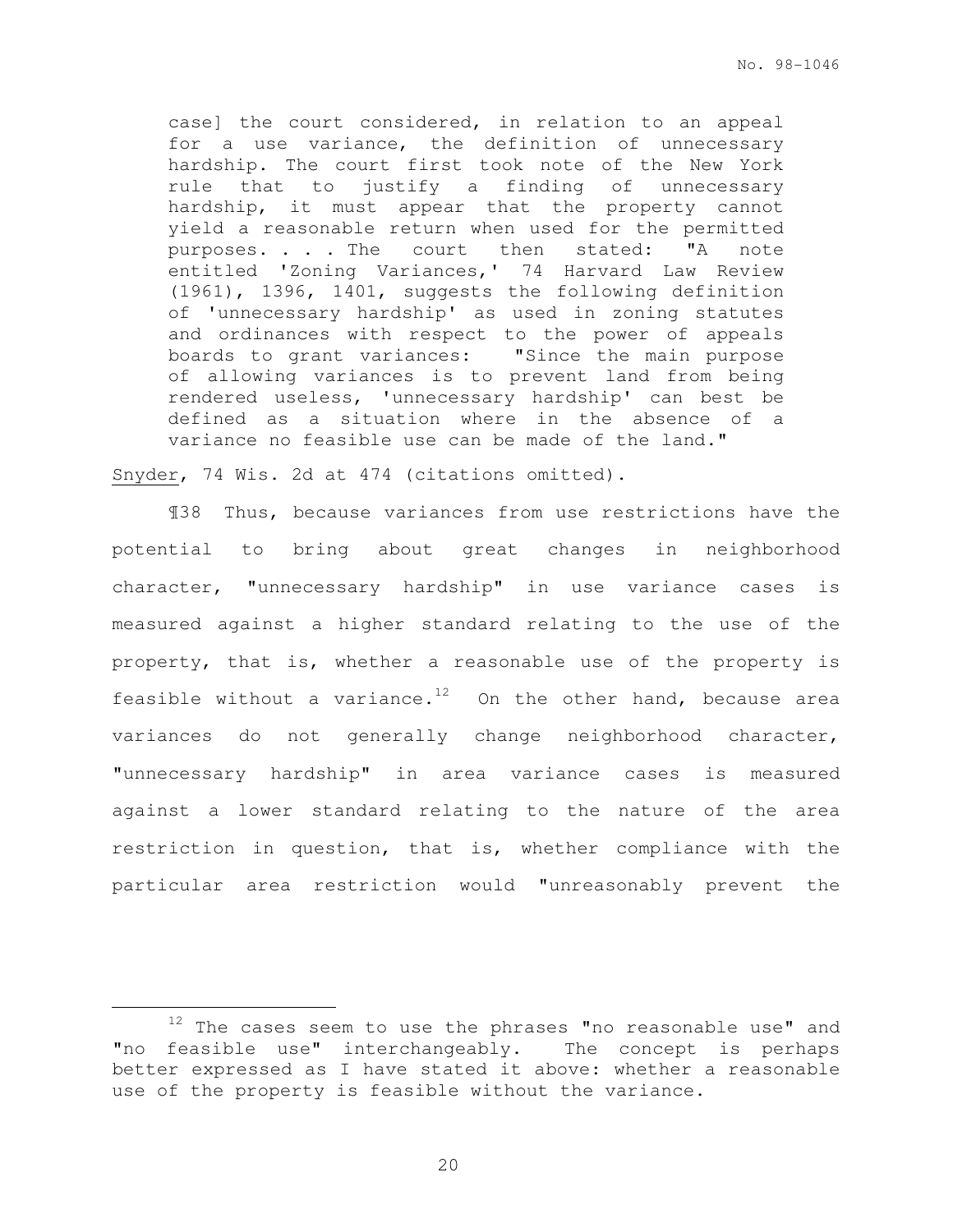owner from using the property for a permitted purpose" or be "unnecessarily burdensome".<sup>13</sup>

¶39 This distinction between area and use variances remained intact until Kenosha County. There, the homeowner sought an area variance to build a deck within the 75-foot setback from the ordinary high water mark of Hooker Lake. The Kenosha County Board of Adjustment granted the variance and both the trial court and the court of appeals affirmed. This court reversed, citing the "unnecessarily burdensome" language from Snyder but not applying it, instead adopting the State's suggestion that the case be evaluated on the basis of the "no reasonable use of the property" standard which had previously

<sup>&</sup>lt;sup>13</sup> The dissent says that this distinction in the standards for use and area variances deviates from the plain language of the variance statute. Dissent at ¶¶134-36. The truth is that any judicially created standard for evaluating "unnecessary hardship" will deviate from the plain language of the statute, because the statute does not define the term. Snyder's separate standards for use and area variances are judicial gloss. Kenosha County's single, "no reasonable use" standard is judicial gloss. I am not a proponent of judicially enhancing statutes beyond their text. However, in this area at least, and in most states, judicial standards have been attached to variance enabling statutes in order to give content and meaning to the broad term "unnecessary hardship," to avoid invalidating the statutes as improper delegations of discretionary power without adequately defined standards. See 3 Kenneth H. Young, Anderson's American Law of Zoning §§ 20.08, 20.16, at 452-53 (4th ed. 1996); 3 E.C. Yokley, Zoning Law and Practice § 21-3 (4th ed. 1979). Judicially created standards for measuring "unnecessary hardship" in variance cases have been around since the inception of zoning. It is a little late in the interpretive history of this statute to suddenly become fastidious about its plain language, unless one advocates no standard at all. I do not read the dissent as doing that.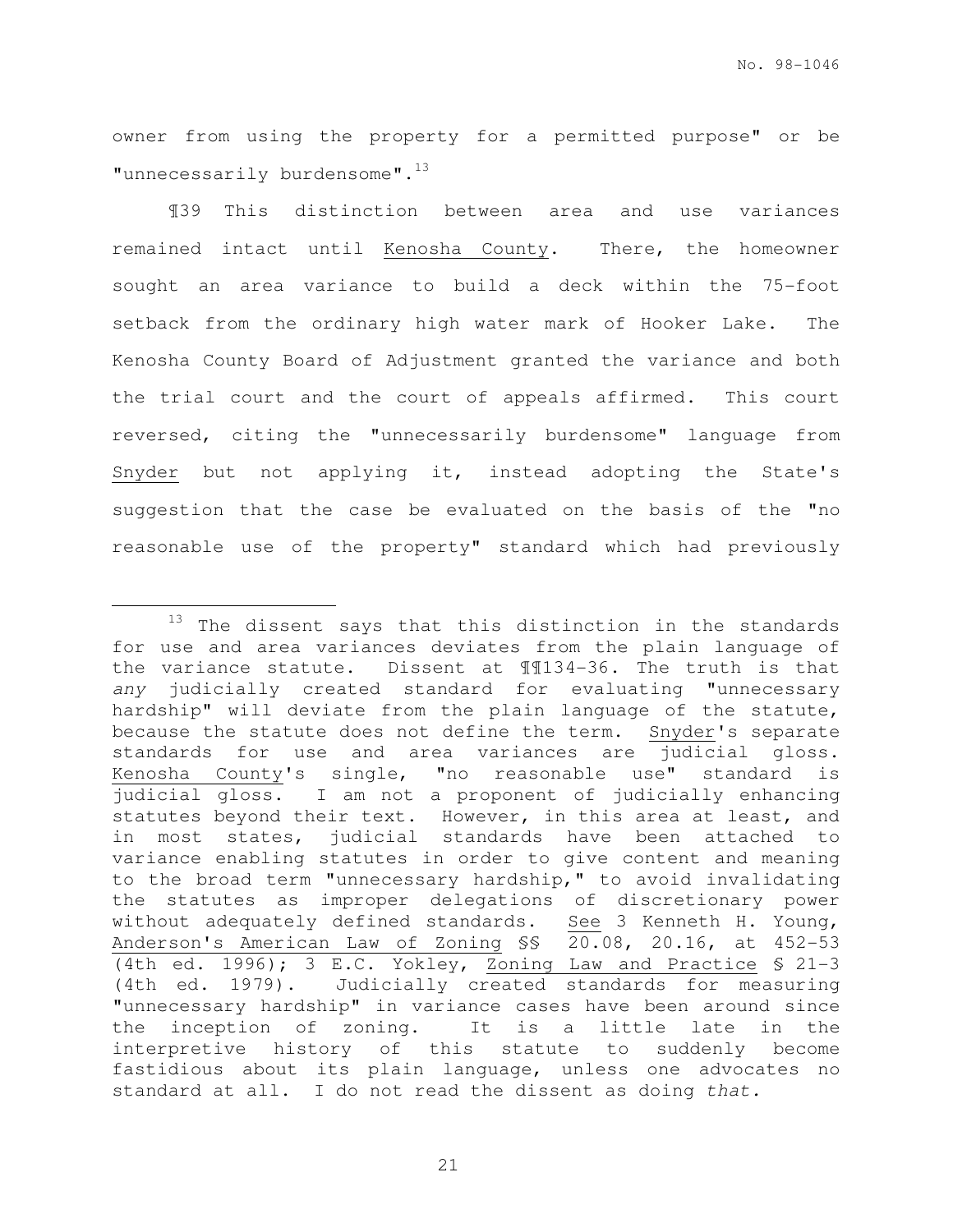been applied only to use variance cases. Kenosha County, 218 Wis. 2d at 413. The court said the "no reasonable use of the property" test was "compatible with the concerns we expressed in Snyder," as well as the court of appeals decision in State v. Winnebago County, 196 Wis. 2d 836, 540 N.W.2d 6 (Ct. App. 1995). Kenosha County, 218 Wis. 2d at 413.

¶40 In Winnebago County, the court of appeals had evaluated an area variance against the use variance test set out in Snyder. Winnebago County, 196 Wis. 2d at 843-45. It did so, however, because the relief sought by the property owner, while implicating an area regulation (shoreland setback requirements), would have had the practical effect of changing the character of the neighborhood by permitting greater population density (a larger number of smaller lots). The court of appeals in Kenosha County properly saw Winnebago County as a case of a use variance masquerading as an area variance, and therefore distinguished it:

[A]lthough the relief which the landowner sought was necessarily area based, the core question before the board was the scope and degree of the future use of the property. The landowner's development plans for the property represented a significant change in the use of the property. Under those circumstances, the area variance request carried a significant impact on the future use of the property. Rathkopf's treatise recognizes that in some instances an area variance is really a use variance in disguise:

'If the variance will permit a use of the land that changes the character of the neighborhood, then it is more likely that the variance will be held to be a use variance. For example, suppose a zoning ordinance requires 800 square feet of lot area per apartment in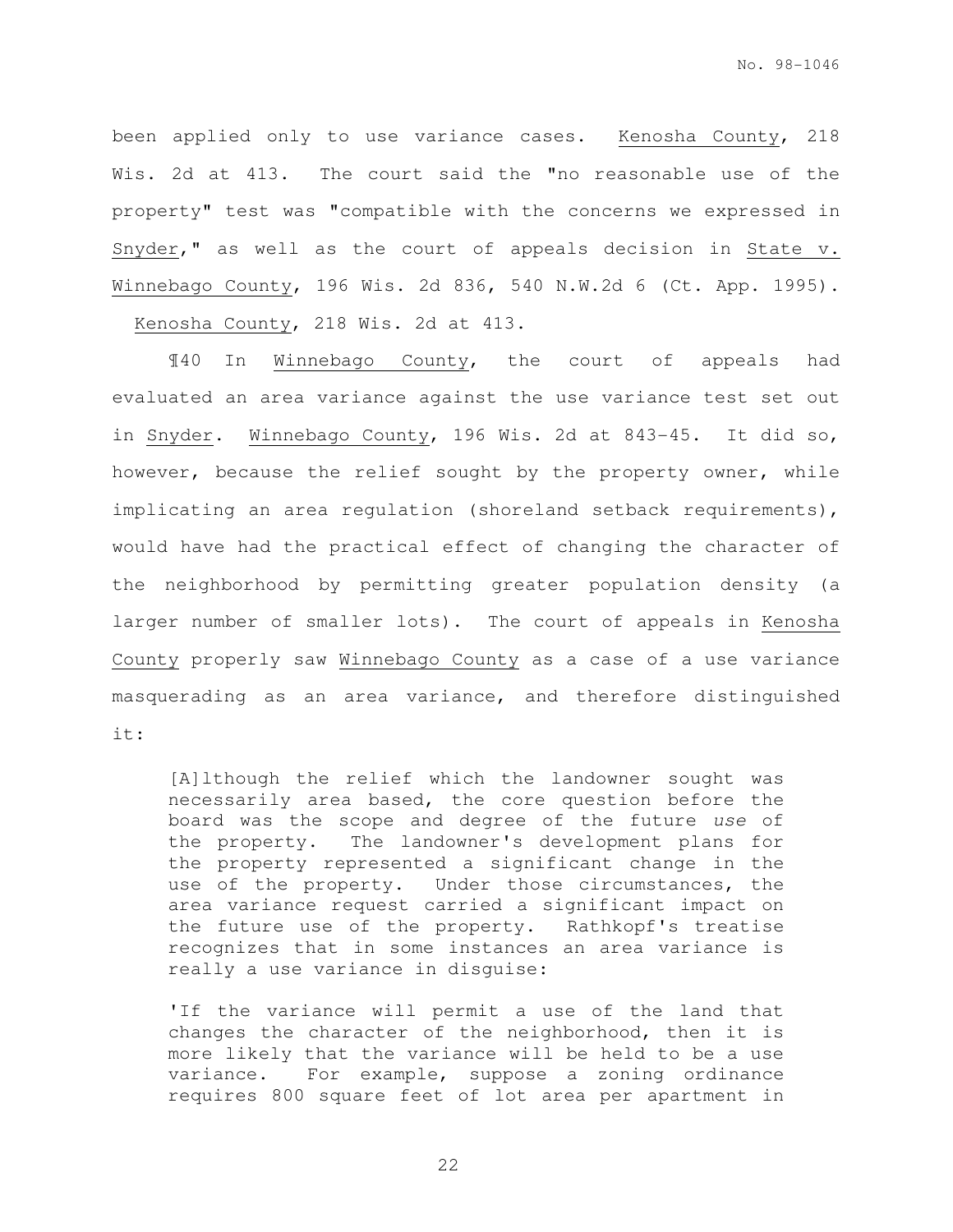a multi-family zone, but the board of adjustment approves a variance for construction of an apartment building that would result in there being only 400 square feet of lot area per apartment. On its face it looks like an area variance, because the subject was area. On the other hand, doubling the number of apartment units being built on one lot may have a substantial impact on the character of the neighborhood, perhaps taking it from being "moderate" to "dense." Courts have found that such a variance was a use variance. 3 Rathkopf [The Law of Zoning and Planning] n. 4, § 38.01, at 8 [footnote omitted) (emphasis added).

 Although the variance sought in Winnebago County was an area variance, the ultimate effect of the variance, if granted, would have produced a marked change in the scope and degree of the proposed development. Thus, it is not remarkable that the Winnebago County court saw the issue in terms of use, spoke to the issue in those terms, and relied on the "no feasible use" test set out by the supreme court in Snyder.

#### Kenosha County, 212 Wis. 2d at 319-20.

¶41 Viewing the area variance in Winnebago County as a use variance in disguise made perfect sense under the facts of that case. In contrast, requiring all area variance applicants to meet the test for a use variance, that is, to demonstrate that there is no reasonable use of the property without a variance, makes little sense. Such a strict standard bears no relationship to the purpose of area zoning, as distinct from use zoning. And, to the extent that it makes all variances nearly unobtainable, it is inconsistent with the language of the enabling statute, which vests boards of adjustment with broad quasi-judicial authority to grant variances for minor deviations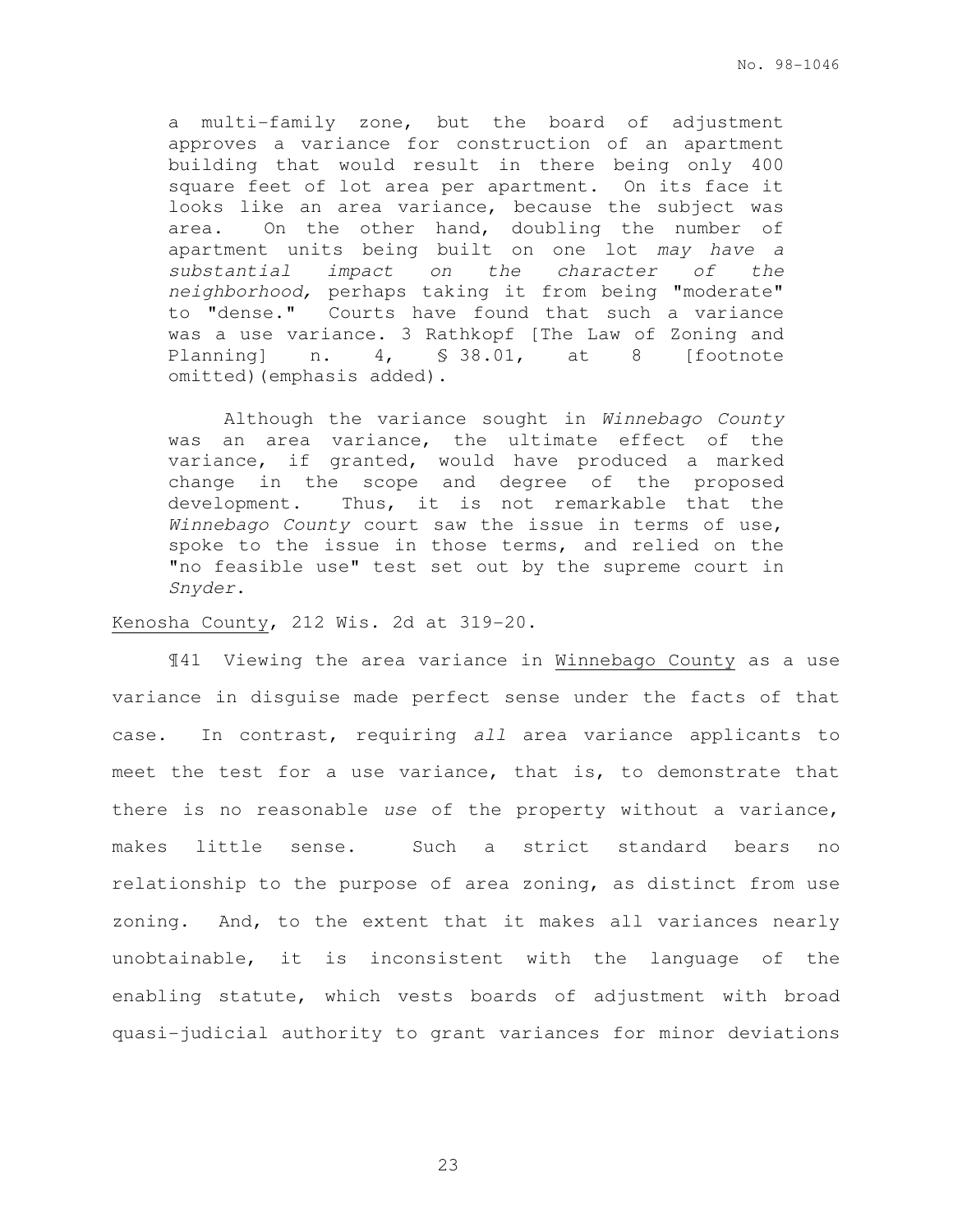from zoning restrictions in order to do substantial justice. See Wis. Stat. §§ 59.694(1) and (7)(c), 59.692(4)(b).

¶42 As it stands now, if an area variance applicant has any reasonable use of his property without a variance, a hardship will not exist and no variance can be issued. What this means as a practical matter is that any property owner currently putting his property to some use is disqualified from obtaining a variance to legalize even a minor zoning violation, and is therefore effectively precluded from making otherwise fully legal improvements to his property. For example, a property owner whose home encroaches into the side yard setback in a de minimus way, say, by a foot (perhaps because of a surveyor's error or builder's mistake), will be unable to obtain a building permit to remodel his kitchen or add a deck, because he will never be able to meet the "no reasonable use of the property" test for an area variance to legalize the setback violation. Similarly, a lake homeowner whose home conformed to the shoreline setback when built but no longer does due to shoreline erosion, will be prevented from improving his home, at least to the extent that the improvements require a government permit and therefore a variance for the shoreline setback violation that developed over time due to natural causes.

¶43 Adequate variance procedure is a practical and legal necessity in the day-to-day administration of modern zoning codes. Use and area zoning are distinct, and exist to promote different types of neighborhood uniformity: uniformity of use, of course, in the former; and uniformity of lot and building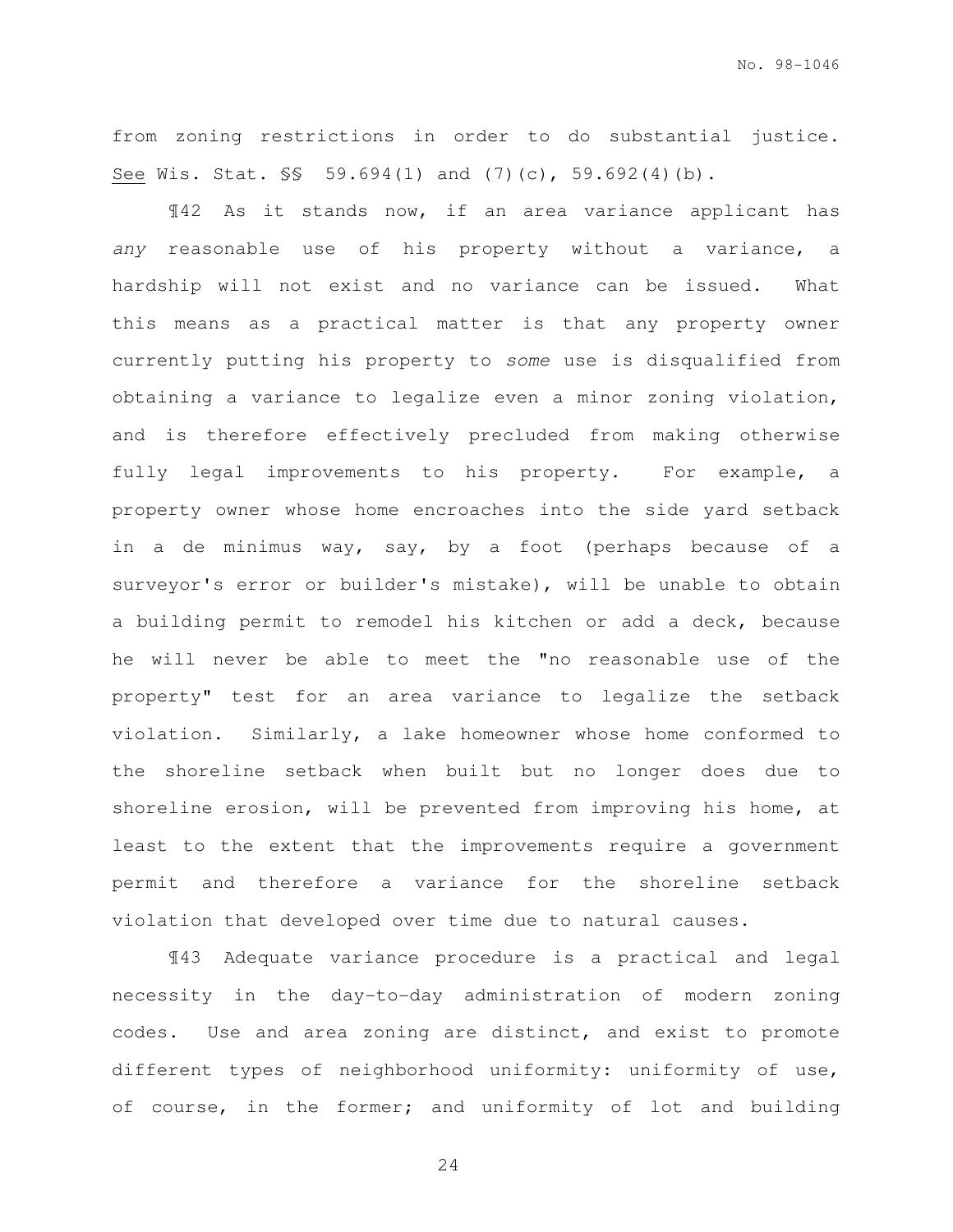size, for example, in the latter. Floodplain zoning exists for the more specific purposes of promoting public health and safety and protecting private property from flood damage.

¶44 "Obtaining a variance because of unnecessary hardship is the recognized and approved legal device by which the basic constitutional right of property is reconciled with the paramount right of government to protect by zoning the public health, safety, morals and welfare." McQuillin, supra § 25.166. Variances "are designed to afford a protective device against individual hardships, to provide relief against unnecessary and unjust invasions of the right of private property, and to provide a flexibility of procedure necessary to the protection of constitutional rights." Id. at § 25.160.

¶45 The unnecessary hardship standard "is neither the same nor as demanding as a takings analysis." 3 Yokley, supra § 21-5 at 86 (Supp. 2000) (emphasis in original). However, the "no reasonable use" test for unnecessary hardship in a use variance case has something of a constitutional ring to it. See Lucas v. South Carolina Coastal Council, 505 U.S. 1003 (1992)(holding that a zoning regulation which deprives property of all economically beneficial or productive use is a categorical regulatory taking). This is generally not true of the test for unnecessary hardship in an area variance case:

The hardship that is required for a use variance, i.e., hardship that equates with a lack of a reasonable return or destruction of all beneficial use of the property, has constitutional overtones. The hardship, or practical difficulty, required for a nonuse variance does not, in most states, have those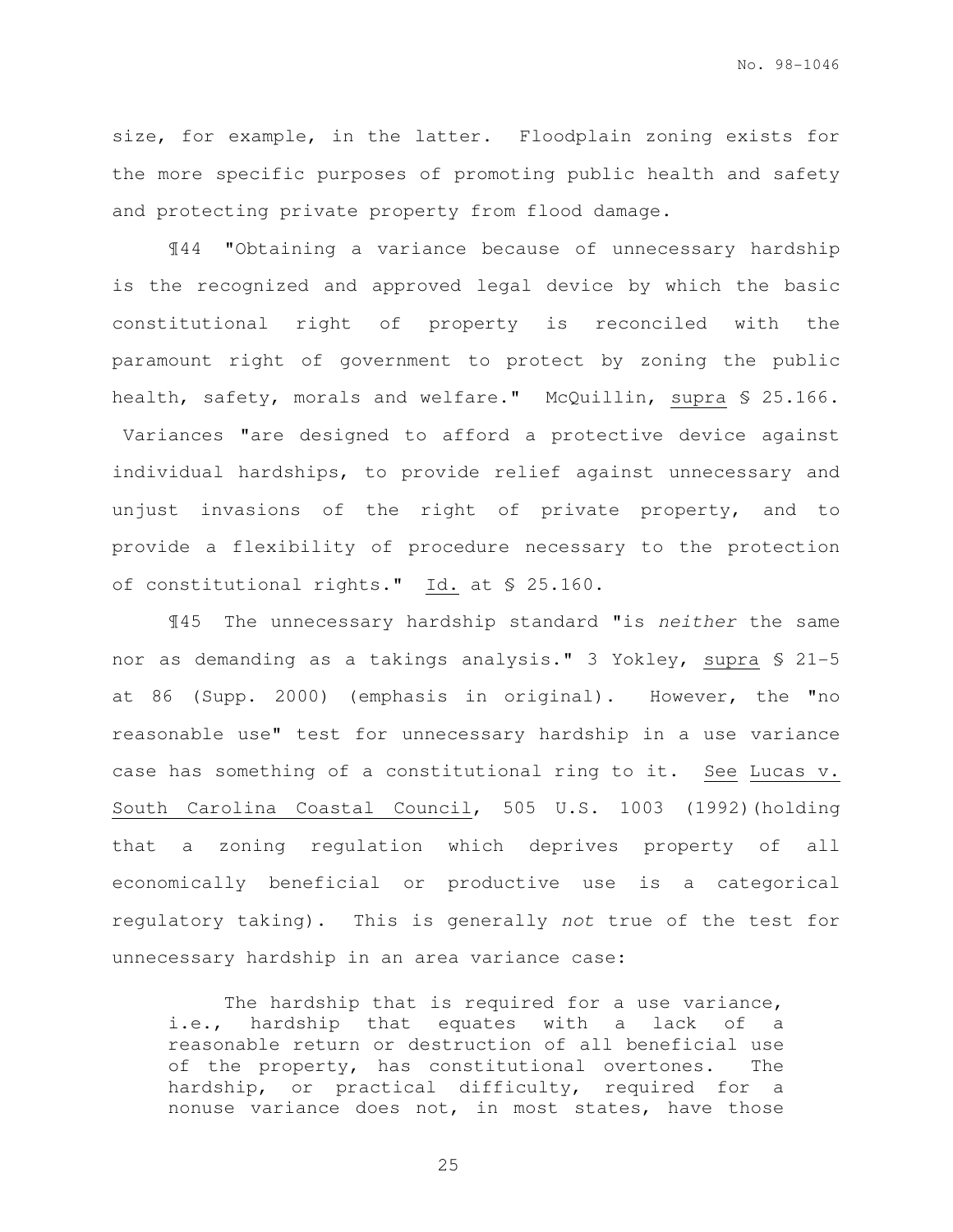constitutional overtones. In many cases the hardship or practical difficulty necessary for a nonuse variance will consist of the unnecessary deprivation of the full enjoyment of a permitted use.

3 Ziegler, supra § 38.02, at 38-22-23.

¶46 Sensible standards for the issuance of area and use variances——standards that bear some relationship to the distinct purposes underlying area and use zoning——are critical to the regulatory "escape valve" function of variance procedure:

It has been said that to preserve the validity of the zoning ordinance in its application to the community in general, the variance provision of the enabling act functions as an "escape valve," so that when regulations that apply to all are unnecessarily burdensome to a few because of certain unique circumstances a means of relief from the mandates of the ordinance is provided.

Yokley, supra § 21-2, at 264.

¶47 Clearly, then, while variance procedure exists in part to prevent zoning regulations from operating in such a way as to render private property useless (and therefore avoid regulatory takings), its purposes encompass far more than that alone. "The purpose of variances in the broadest sense is the rendering of justice in unique and individual cases of practical difficulties or unnecessary hardships arising from literal application of zoning ordinances." McQuillin, supra § 25.172. Limiting the availability of area variances to those situations that resemble regulatory takings operates to unreasonably prevent private property owners from making even highly beneficial, completely legal improvements to their property. Requiring all area variance applicants to demonstrate "no reasonable use of the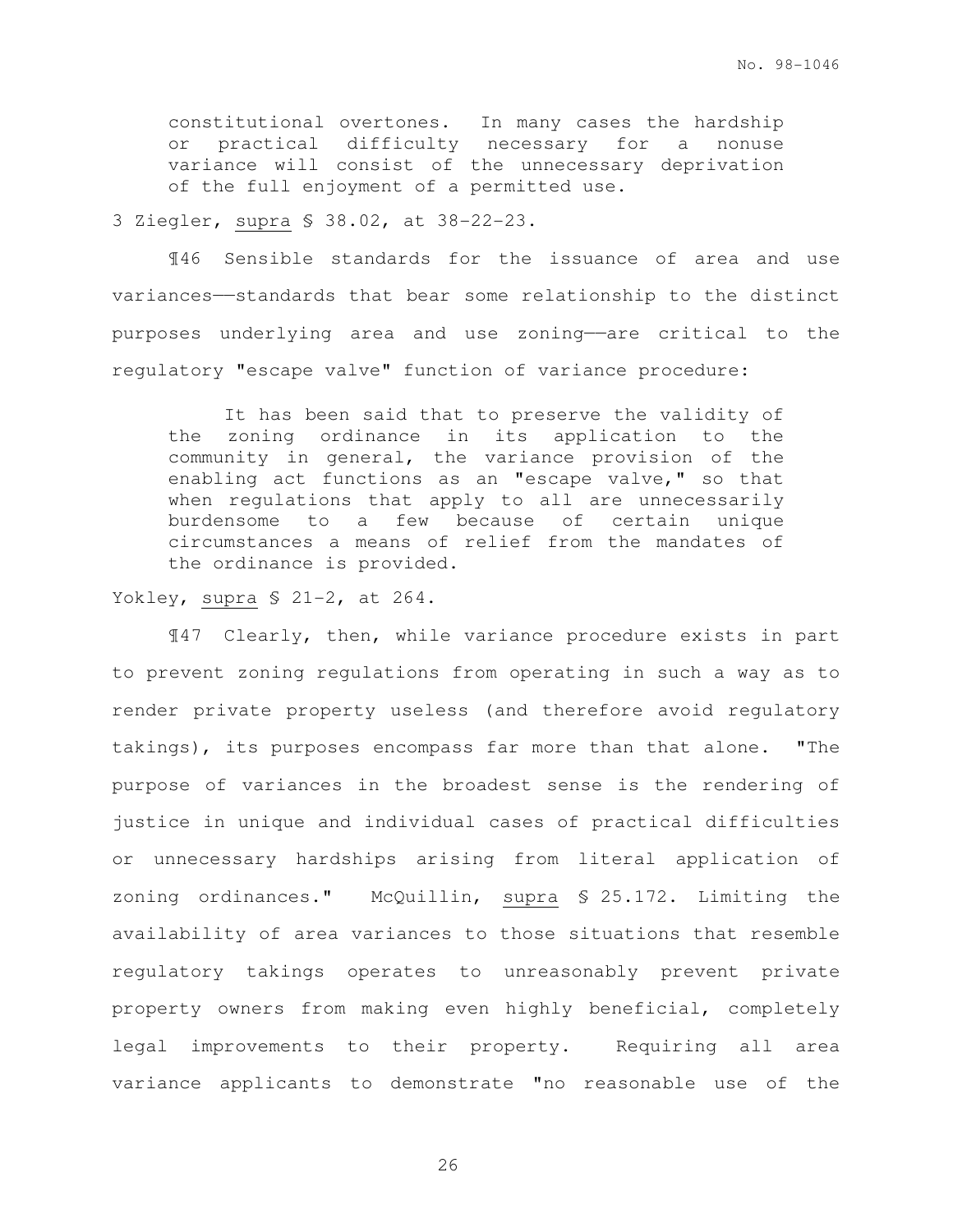property" runs counter to the broader purposes of variance procedure.

¶48 Thus, the general rule allowing area variances upon a lower standard than that which is required for use variances finds its justification in the fundamental purposes of variance procedure:

The prime justification for requiring less of an applicant for an area variance than is required in the case of a use variance is that the former does not affect the use of the land. An area variance is thought not to threaten adjacent land with the establishment of an incompatible use, or to hazard the maintenance of a use which will change the essential character of a neighborhood. Such a variance has some capacity to impose an adverse effect on adjacent land, and standards must be imposed to insure the protection of neighboring property, but in the case of area variances, it is assumed by most courts that adequate protection of the neighborhood can be effected without the imposition of the stringent limitations which have been developed in the use variance cases.

Young, supra § 20.48, at 581.

e<br>S

¶49 Snyder was consistent with these longstanding principles of variance law. Kenosha County was not.<sup>14</sup>

 $14$  The dissent incorrectly characterizes Kenosha County as merely "clarifying" the "proposed binary analysis" in Snyder. Dissent at ¶138. Snyder was not a mere "proposal." It was the law. And (at the risk of overemphasizing this point), Kenosha County did not merely "clarify" Snyder, it overruled it sub silentio by adopting a single, "no reasonable use" test for all variances. On this point the concurrence, too, is wrong. Kenosha County cannot be explained away. Clarity in this area requires that the decision be overruled. Strained attempts to "explain" or "clarify" an erroneous precedent in order to avoid the difficult step of overruling it, tend to generate confusion and ultimately disrespect for the law.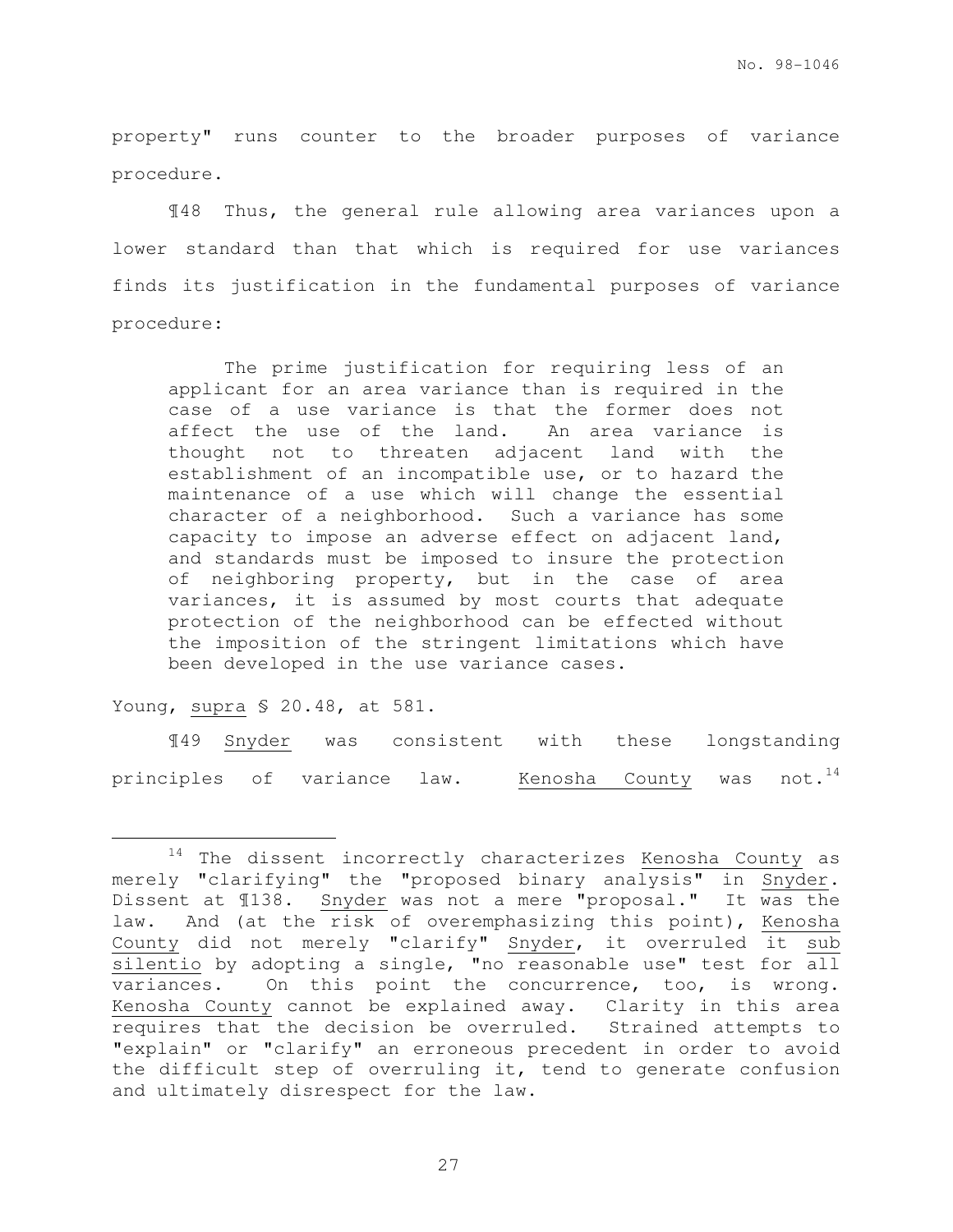Overruling the latter is not a mere exercise of judicial will, but a necessary and justified restoration of balance and coherence to variance law in this state.

¶50 This is not to say that area variances should be, or are, automatic or easy to obtain. "The power to grant a variance is an exceptional one and it is said should be sparingly exercised." Yokley, supra § 21-4, at 83 (Supp. 2000); see also Young, supra § 20.23, at 497 ("courts have repeatedly emphasized that the exceptional power to grant variances should be used sparingly, and never simply to enable one landowner to enhance his income at the expense of his neighbors, or to the detriment of the community plan"). The burden is on the applicant to prove unnecessary hardship, and this "burden of proof is heavy; the reasons for granting a variance must be substantial." Id. § 20.20, at 479. It bears emphasizing that variances——whether from use or area restrictions——can never be authorized when contrary to the public interest.

 ¶51 What remains, then, is to examine the record in this case against Snyder's "unnecessarily burdensome" test for an area variance. Deferring as we must to the Board's discretion, I agree with the circuit court that the record supports the Board's conclusion that compliance with the strict letter of the basement floor elevation requirements of the Ordinance would be unnecessarily burdensome under the circumstances of this case.

¶52 The State considers the Warnings' home to be an "illegal structure." To bring it into compliance with flood elevation requirements (regardless of whether they added a sun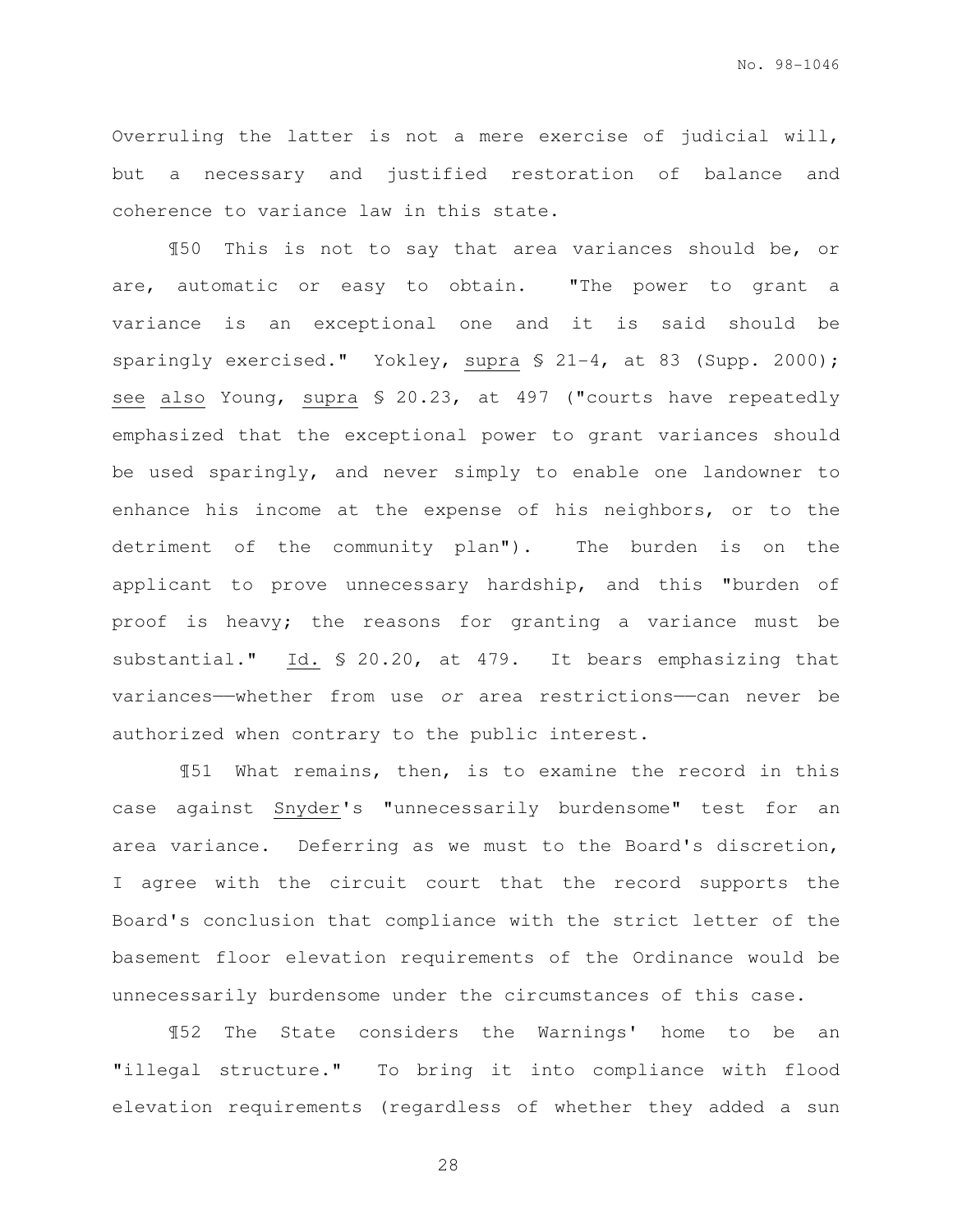porch), the Warnings would have to fill in the basement or move the house. The hardship suffered under either scenario— basically, the complete loss of the basement——is substantial, far outweighing the benefits of enforcing the strict letter of the flood elevation requirements. True, one sure way to avoid basement flood damage is to get rid of the basement altogether, but this is such regulatory overkill under the circumstances of this case that the Board's action in granting the variance was completely justified.

¶53 Furthermore, the hardship is unique to the property and not "self-created" to the extent that the Warnings built their home (with the nonconforming basement floor) pursuant to and in reliance upon a building permit duly issued by the Town of Bovina. They have been unreasonably and unnecessarily prevented from making conforming and beneficial improvements to their property because of the basement floor violation. Legalizing the basement by issuing a variance is not contrary to the public interest and does not have a detrimental impact on neighborhood character. Since the sun porch itself will comply with floodplain regulations, the variance does not increase the nonconformity and therefore does not defeat the purpose of the floodplain ordinance, which is to minimize flood damage and protect health and safety. Accordingly, applying the proper variance test and standard of review, I conclude that the record supports the Board's finding of unnecessary hardship sufficient to justify a variance in this case.

IV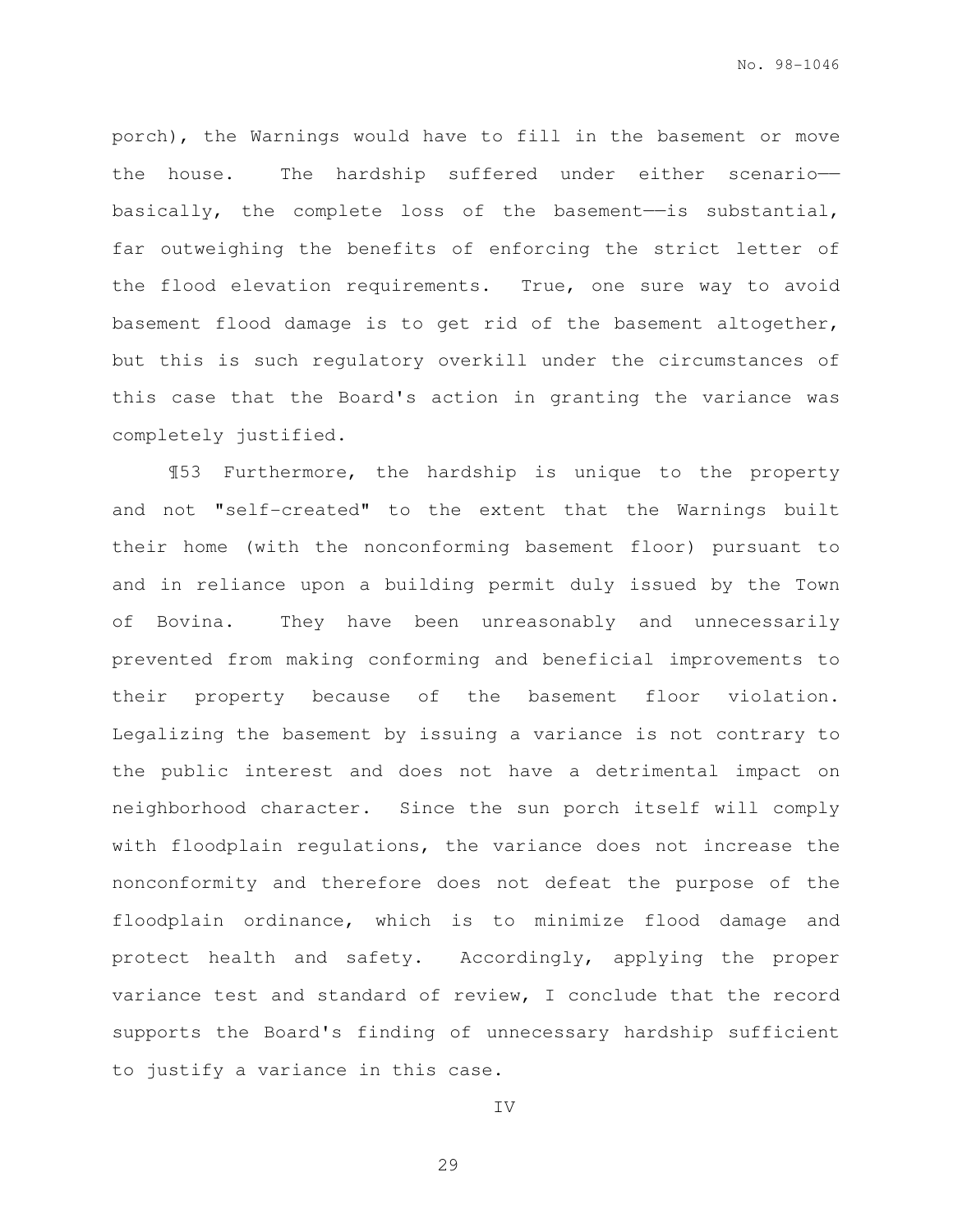¶54 The court of appeals also held that Wis. Admin. Code § NR 116.13(2) foreclosed the issuance of any variance that has the effect of allowing a residential basement floor below the regional flood elevation. The State did not make this argument before the Board, but raised it for the first time in the circuit court. Relying on Goranson v. DILHR, 94 Wis. 2d 537, 545, 289 N.W.2d 270 (1980), the circuit court held that the State had waived the § NR 116.13(2) argument. The court of appeals disagreed, concluding that the Warnings had failed to address the State's argument against waiver and therefore conceded the issue was not waived.

¶55 It is settled law that to preserve an issue for judicial review, a party must raise it before the administrative agency. Judicial review of administrative agency decisions contemplates review of the record developed before the agency.<sup>15</sup> Ordinarily an appellate court will not consider issues beyond those properly raised before the administrative agency, and a failure to raise an issue generally constitutes a waiver of the right to raise the issue before a reviewing court.<sup>16</sup>

¶56 One exception to this rule permits consideration of an issue otherwise waived if all the facts are of record and the

e<br>S

<sup>15</sup> Omernick v. DNR, 100 Wis. 2d 234, 248, 301 N.W.2d 437 (1981) cert. denied, 454 U.S. 883 (1981) (citing Cobb v. PSC, 12 Wis. 2d 441, 107 N.W.2d 595 (1961)) (referring to review pursuant to ch. 227).

<sup>16</sup> Goranson v. DILHR, 94 Wis. 2d 537, 545, 289 N.W.2d 270 (1980); Gallagher v. Industrial Comm'n, 9 Wis. 2d 361, 368, 101 N.W.2d 72 (1960).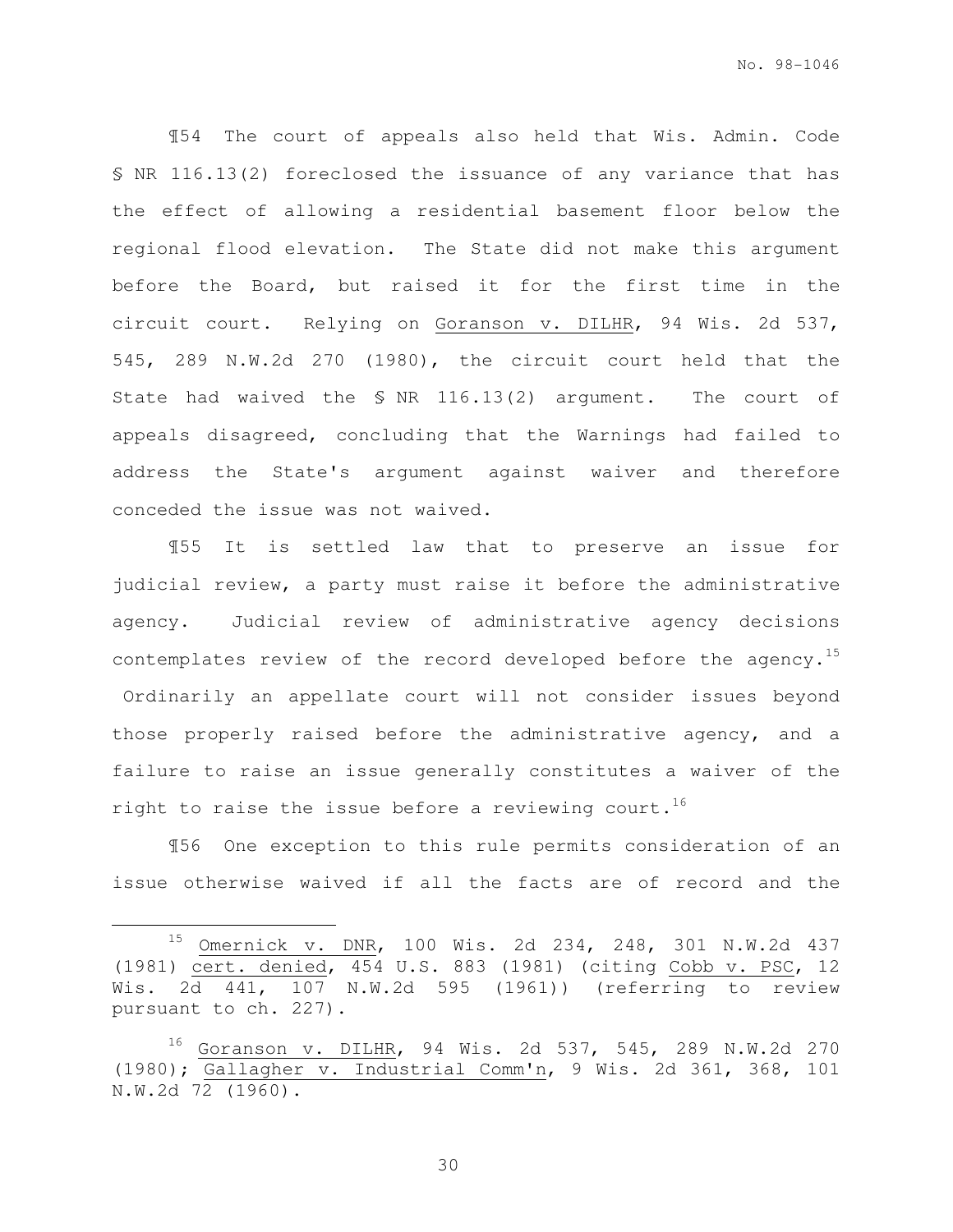issue is a legal one of great importance.<sup>17</sup> Whether  $\frac{1}{5}$  NR 116.13(2) prohibits boards of adjustment from granting variances for residential floors below regional flood elevation is a question of law that has been briefed in this court by both parties and is an issue of great importance to property owners, the DNR, boards of adjustment and the courts. Accordingly, we will look past the waiver in this case and decide the issue.

¶57 Wisconsin Admin. Code § NR 116.13(2) provides:

RESIDENTIAL USES. (a) Any structure or building used for human habitation (seasonal or permanent), which is to be erected, constructed, reconstructed, structurally altered or moved into the floodfringe area shall be placed on fill with the finished surface of the lowest floor, excluding basement or crawlway, at or above the flood protection elevation. If any such structure or building has a basement or crawlway, the surface of the floor of the basement or crawlway shall be at or above the regional flood elevation and shall be floodproofed to the flood protection elevation in accordance with s. NR 116.16. No variance may be granted to allow any floor below the regional flood elevation. An exception to the basement

e<br>S

State ex rel. Gen. Motors Corp. v. Oak Creek, 49 Wis. 2d 299, 319-20, 182 N.W.2d 481 (1971).

<sup>&</sup>lt;sup>17</sup> "The usual reasons for not considering such questions are not present here in that there is no problem of an incomplete record, and the opposing party has had the opportunity to brief the question and present its arguments. This court has said that whether it should review an issue raised here for the first time depends upon the facts and circumstances disclosed by the particular record. The question is one of administration not of power. [citations omitted] Since the issue raised concerns the jurisdiction of the board of review, a subject properly reviewable on certiorari, it should be considered."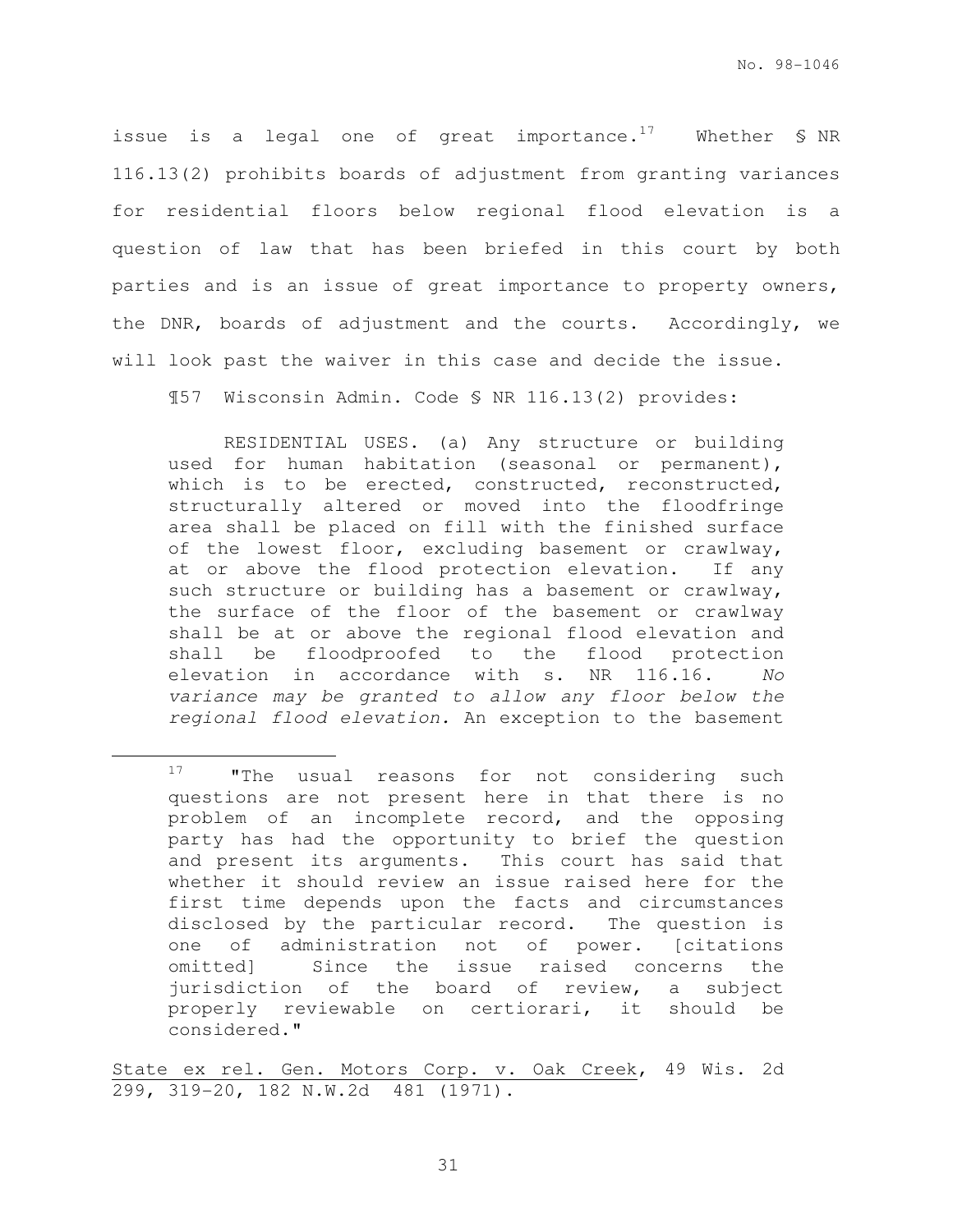requirement may be granted by the department, but only in those communities granted such exception by the federal emergency management agency (FEMA) on or before March 1986 (emphasis added).

¶58 The rule flatly prohibits any variance that would allow a residential floor below the regional flood elevation, unless the Federal Emergency Management Agency (FEMA) has granted a community-wide exception, a circumstance both parties concede is not present here. The court of appeals held that § NR 116.13(2) prohibited the issuance of a variance for the Warnings' basement.

¶59 However, the administrative rule stands in direct conflict with state statute. To the extent that it administratively prohibits all variances in a certain class of cases, it conflicts with the general grant of authority to county boards of adjustment over variance decisions. See Wis. Stat. § 59.694(1) and (7).

¶60 An administrative agency cannot exercise its rulemaking authority in contradiction of the will of the legislature as expressed in the statutes. See Wis. Stat. §§ 227.10(2) ("[n]o agency may promulgate a rule which conflicts with state law") and 227.11(2)(a); Seider v. O'Connell, 2000 WI 76 at ¶24, 236 Wis. 2d 211, 612 N.W.2d 659. This administrative rule purports to circumscribe the authority over variance decisions that the legislature has explicitly vested in local boards of adjustment.

¶61 There is nothing in the DNR's general grant of authority to regulate floodplains that permits the agency to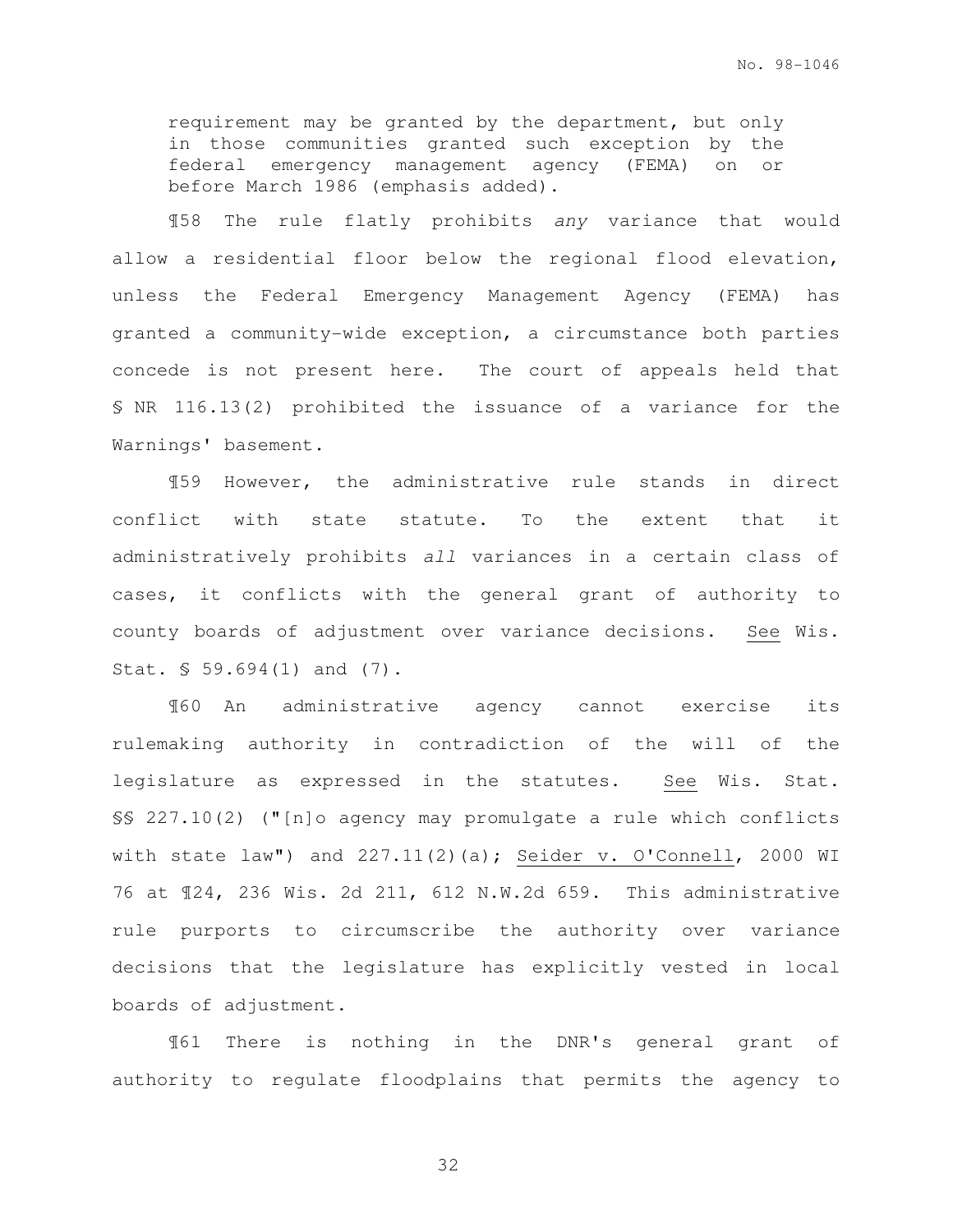write rules that nullify the discretion over variance decisions that the legislature has specifically committed to local boards of adjustment. Thus, to the extent that § NR 116.13(2) prohibits county boards of adjustment from granting variances from flood elevation requirements where the proper statutory standards for such variances have otherwise been met, it is invalid.<sup>18</sup> Accordingly, the rule is no impediment to our sustaining the variance here.

V

¶62 The court of appeals decided this case on the basis of Kenosha County and § NR 116.13(2) and therefore did not address whether the issuance of the variance was consistent with the procedures and standards of the Outagamie County Shoreland-Floodplain-Wetland Zoning Ordinance. We conclude that it was.

¶63 The Ordinance promulgates the variance statute at the local level, and authorizes the Board to grant variances which are not contrary to the public interest where, "owing to special conditions unique to the property, a literal enforcement [of the zoning code] will result in unnecessary hardship, so that the spirit of the chapter shall be observed, public safety and

e<br>S

 $18$  The dissent characterizes this conclusion as a "judicial grant" of "plenary power" to boards of adjustment that undermines the DNR's ability to regulate floodplains. To the contrary, this conclusion merely recognizes and gives effect to a legislative grant of power to boards of adjustment. The DNR is free to regulate floodplains to its heart's content, provided it does so consistently with the statutes. The legislature, however, has explicitly committed variance decisions to local boards of adjustment, not the DNR. Wis. Stat. § 59.694(1).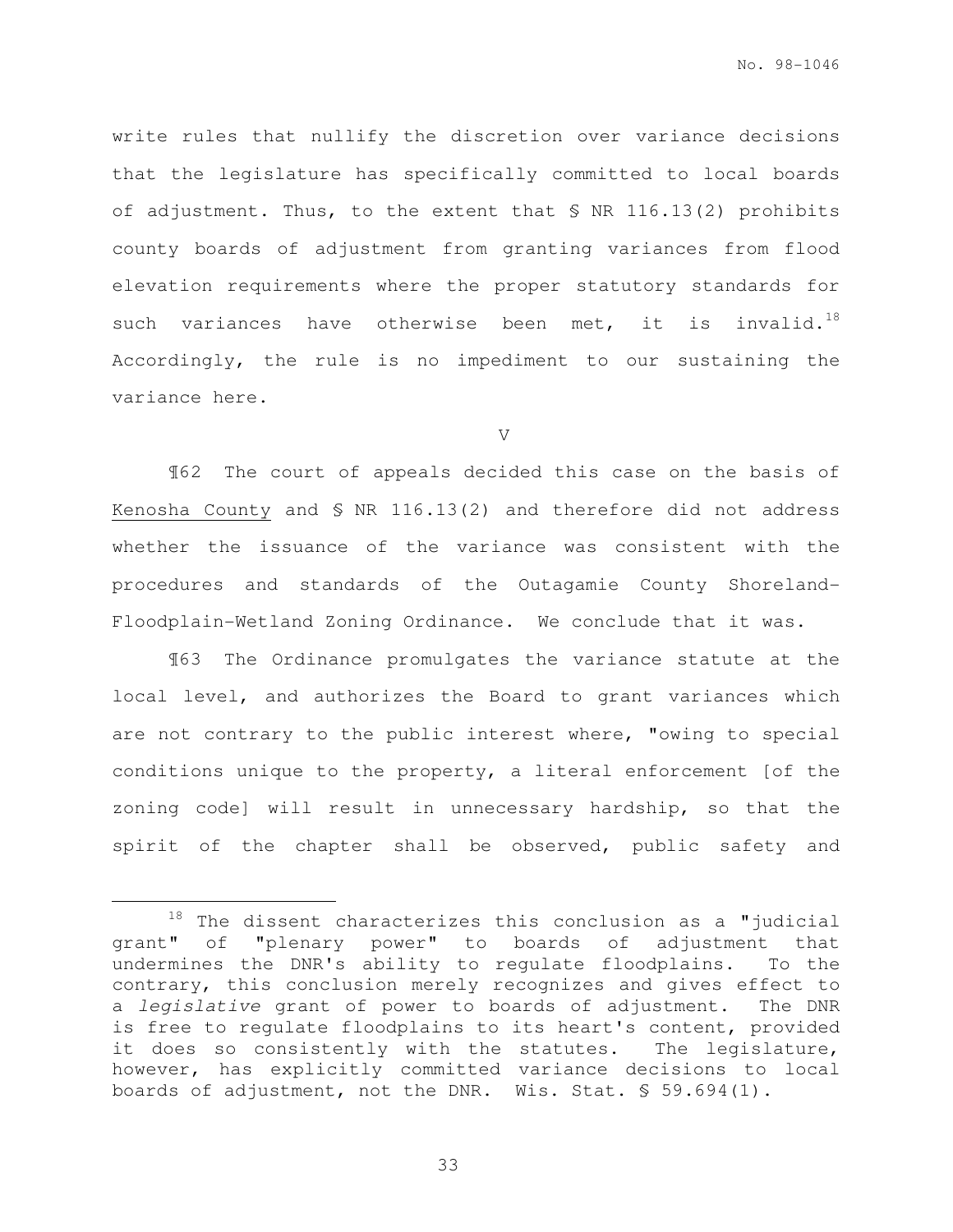welfare secured and substantial justice done." Ordinance § 16.40(2)(b); Wis. Stat. § 59.694(7)(c). Section 16.40(4) of the Ordinance sets out the procedure for the issuance of a variance, and also provides:

In all cases, a variance: (a) Shall not permit any change in established flood elevations or profiles. (b) Shall not be granted for a condition that is common to a group of adjacent lots or premises. (c) Shall not be granted unless it is shown that the variance will not be contrary to the public interest or damaging to the rights of other persons or property values in the area. (d) Shall not be granted for actions which require an amendment to this chapter, the maps or other ordinances of the county. (e) Shall not have the effect of allowing or expanding a use or structure which is prohibited in that zoning district. (f) Shall not be granted solely on the basis of economic gain or loss. (g) Shall not be granted for a self created hardship. (h) Shall not permit a lower degree of flood protection in the floodway area than the flood protection elevation, as defined in § 16.05. In the flood fringe area a lower degree of flood protection than the flood protection elevation may be allowed pursuant to § 16.35(2).

¶64 The Board concluded that the Warnings were facing a unique and unnecessary hardship sufficient to meet the criteria for a variance under the Ordinance. The State, however, argues that according to  $$ 16.40(4)(h)$ , variances for deviations from floodproofing requirements are allowed only pursuant to § 16.35(2), and that section does not allow variances for nonconforming structures that are used for human habitation.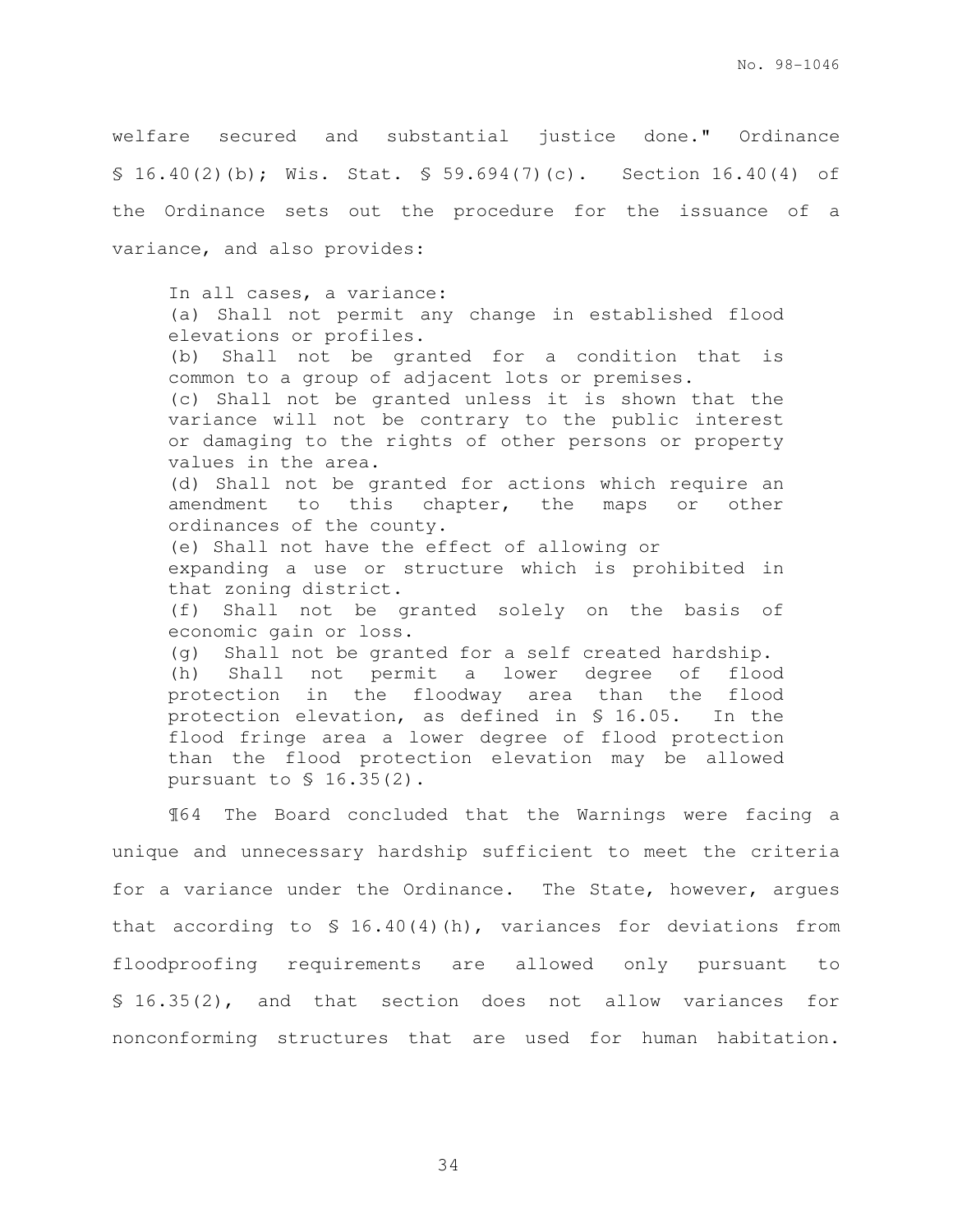Thus, according to the State, the Warnings are ineligible for a variance under the Ordinance. We disagree.

¶65 Section 16.32(4)(b)(2) of the Ordinances establishes the zoning standards for development in flood fringe areas and specifically allows variances for basement floors below regional flood elevation in buildings used for human habitation, referring back to the variance procedures in § 16.40. Section 16.40(4)(h) allows for variances under these circumstances, and refers back to § 16.35. Section 16.35(2) provides:

16.35 EXISTING STRUCTURES IN FLOOD FRINGE AREAS. (1) All modifications or additions to any nonconforming structure which do not exceed 50% of its assessed value adjusted to the most current equalized value for the municipality shall be placed on fill or protected by floodproofing measures pursuant to § 16.32(4) of this chapter. No structural modification or addition to any nonconforming structure as long as such use continues shall exceed 50% of its assessed value for the municipality, unless the entire structure is permanently changed to a conforming structure with a conforming use.

(2) Where compliance with the provisions of the above section would result in unnecessary hardship and only where the structure will not be either used for human habitation or be associated with high flood damage potential, the Board of Adjustment using the procedure in § 16.40 may grant a variance from these provisions in accordance with the criteria listed below. Modifications or additions to structures or buildings which are protected to elevations lower than the flood protection elevation may be permitted if:

(a) Human lives are not endangered.

(b) Public facilities, such as water and sewer, are not to be installed.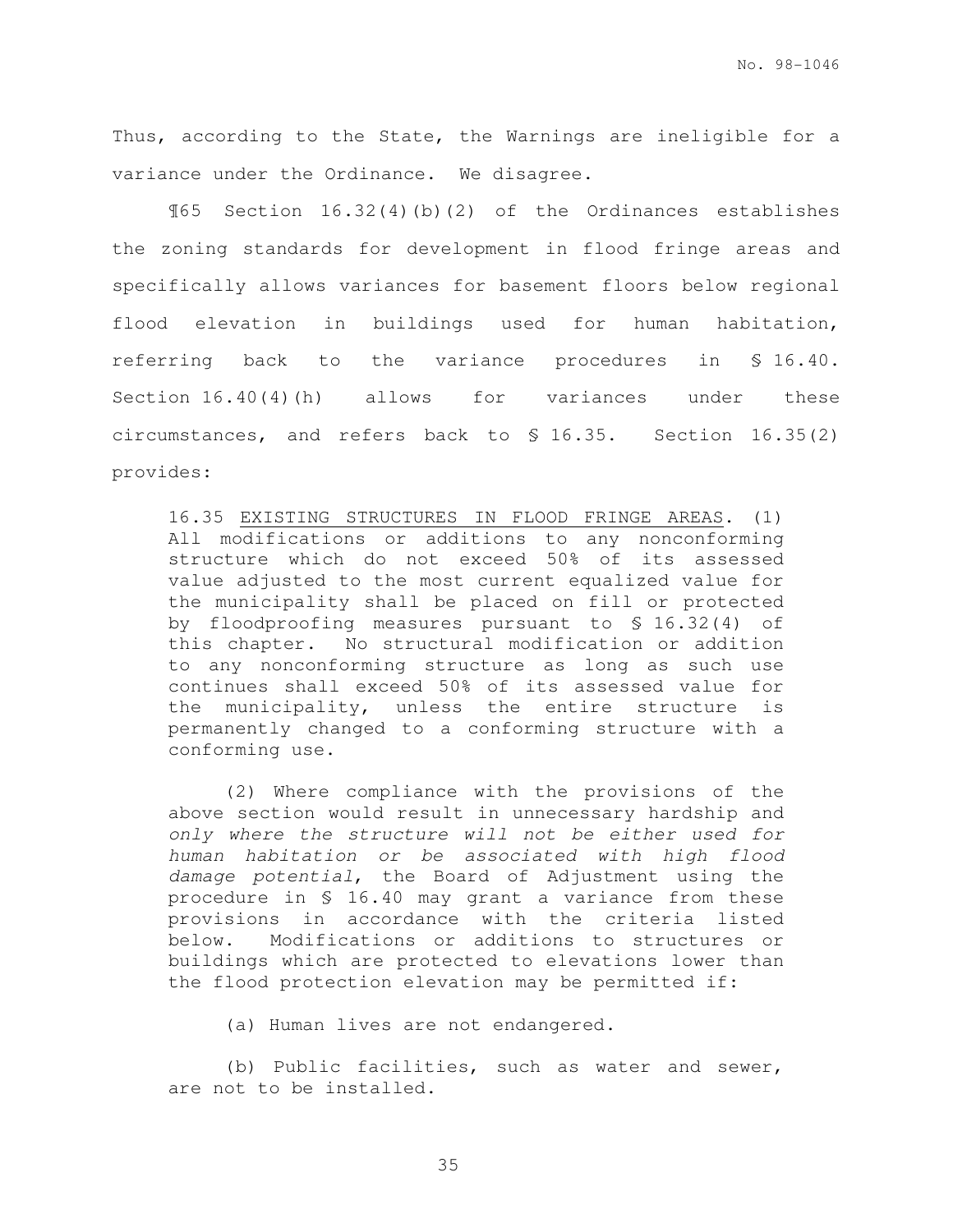(c) Flood depths will not exceed 4'.

(d) Flood velocities will not exceed 2' per second.

(e) The structure will not be used for storage of materials described in § 16.32(4)(e) (emphasis added).

¶66 Thus, the Ordinance seems to both allow and disallow variances for residential basement floors below regional flood elevation. What §§ 16.32 and 16.40 expressly authorize, § 16.35 prohibits. The conflict between these provisions is essentially irreconcilable. We generally attempt to harmonize conflicting statutory provisions to give effect to the leading idea behind the statute. See State v. Schaller, 70 Wis. 2d 107, 110, 233 N.W.2d 416 (1975). Where one provision in a statute renders another a nullity, it is not given effect. Yanta v. Montgomery Ward & Co., 66 Wis. 2d 53, 66, 224 N.W.2d 389 (1974).We conclude, therefore, that § 16.35(2) is unenforceable to the extent that it purports to completely prohibit variances for residential basement floors below regional flood elevation.

¶67 In any event, § 16.35(2) refers back to § 16.35(1), which, although awkwardly phrased, appears to exclude from variance requirements any additions to existing nonconforming structures which do not exceed 50 percent of the structure's value, so long as the addition is placed on fill or otherwise floodproofed. There is no evidence that the Warnings' proposed sun porch exceeds 50 percent of the home's value. Furthermore, the sun porch will be placed on fill at or above the flood protection elevation. Therefore, the issuance of the variance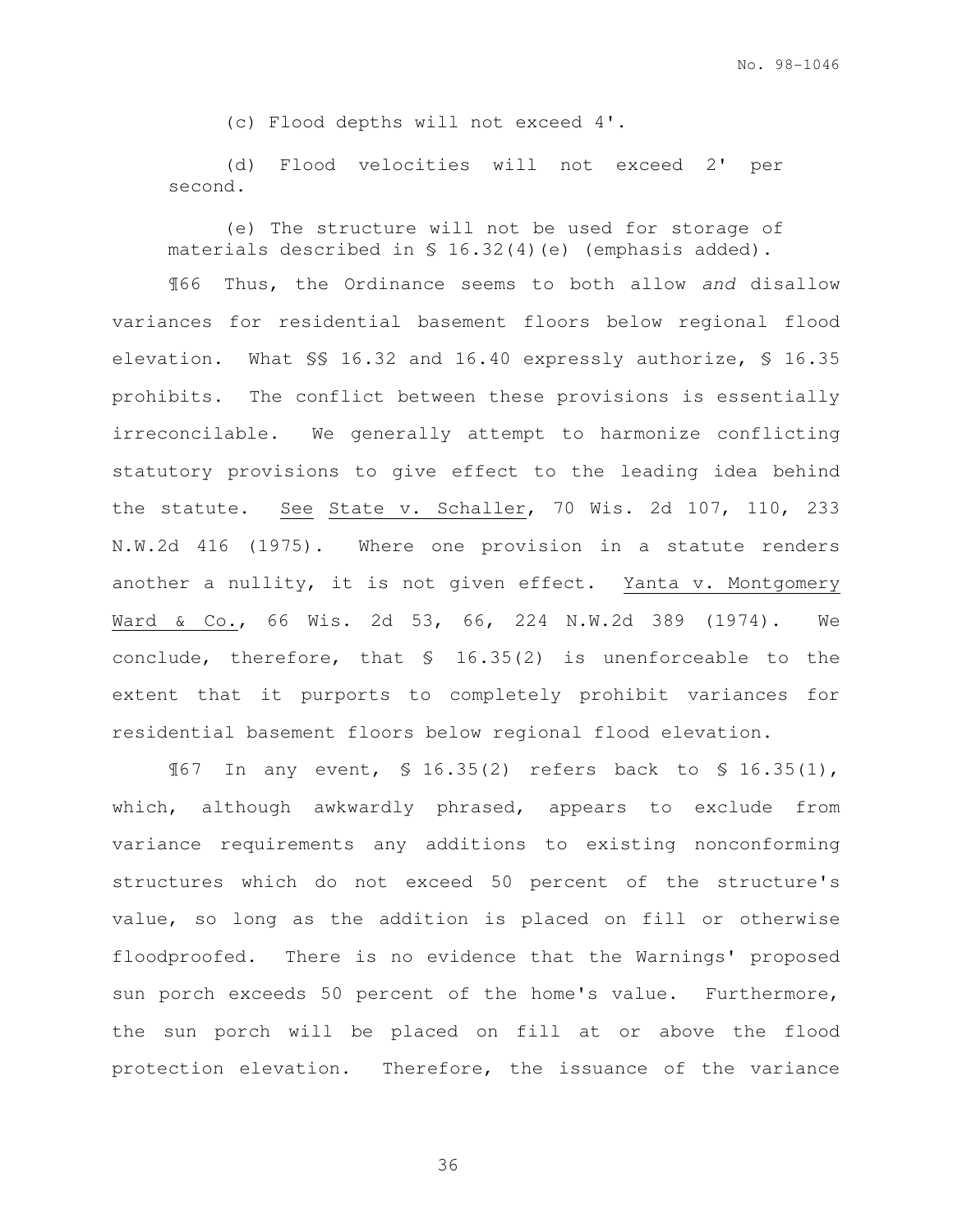does not increase the nonconformity in violation of the Ordinance.

VI

¶68 In summary, I would overrule Kenosha County and restore the distinction between use and area variances in the law of zoning in this state. I conclude that "unnecessary hardship" for purposes of a use variance is established when it is shown that no reasonable use of the property is feasible without a variance. "Unnecessary hardship" for purposes of an area variance is established when it is shown that strict compliance with an area restriction would unreasonably prevent the property owner from using the property for a permitted purpose or is otherwise unnecessarily burdensome.

¶69 Both standards are considered in light of the purpose of the zoning restriction in question and with the goal of doing substantial justice as between the individual property owner and the community. The reasons for granting either type of variance must be substantial and not contrary to the public interest or detrimental to the community plan. Considered against the proper standard, and deferring to the discretion of the Board of Adjustment as the statutorily designated arbiter of local zoning disputes, I conclude that the Board's issuance of a variance to the Warnings under the circumstances of this case was justified.

¶70 Further, we conclude that Wis. Admin. Code § NR 116.13(2) conflicts with Wis. Stat. § 87.30(1g) and is therefore invalid to the extent that it prohibits all variances for residential floors below regional flood elevation. Finally, we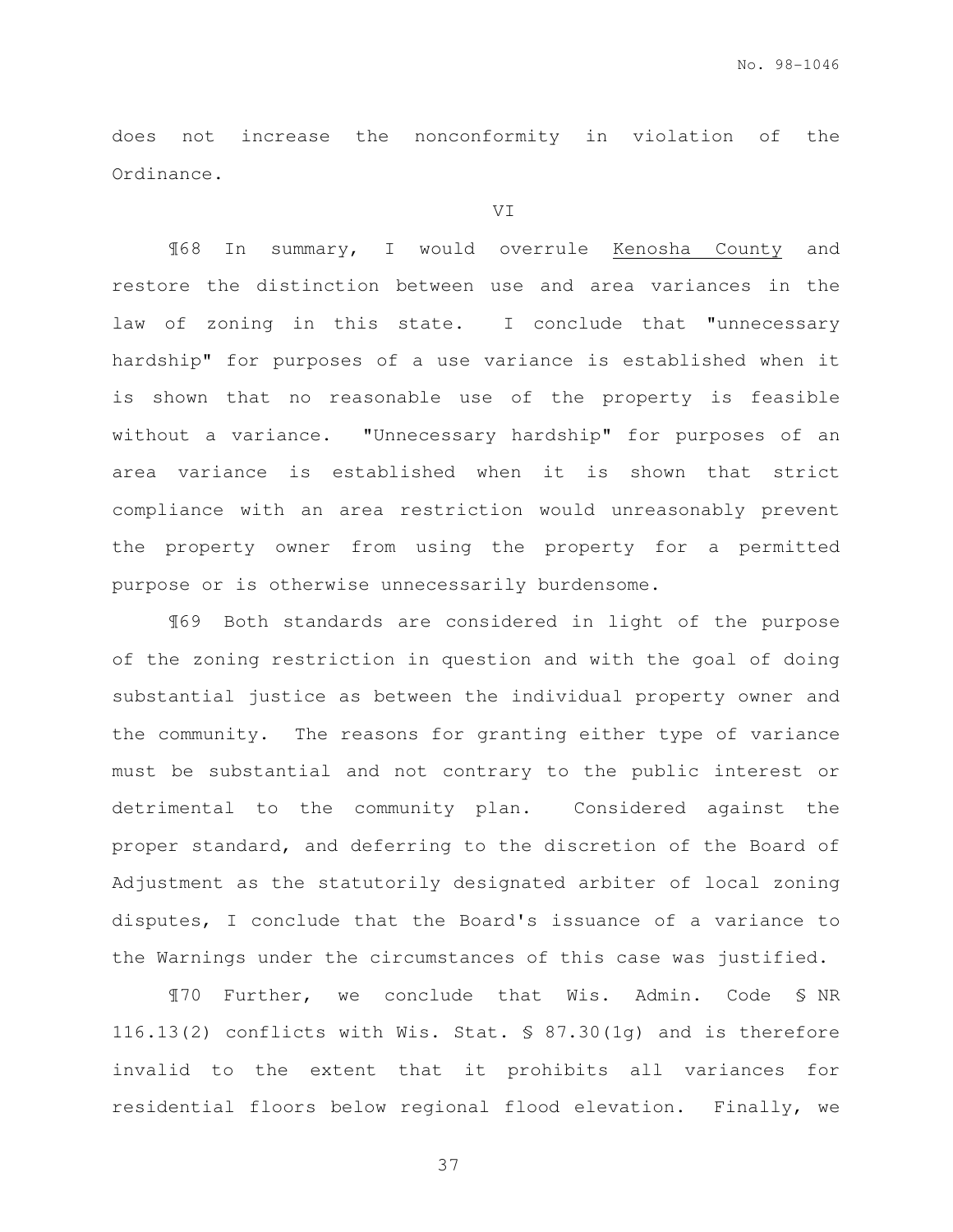conclude that the Board's action complied with the procedures in the Outagamie County Shoreland-Floodplain-Wetland Zoning Ordinance. The variance in this case is fully consistent with the spirit of the Ordinance, public safety and welfare, and substantial justice.

By the Court.—The decision of the court of appeals is reversed.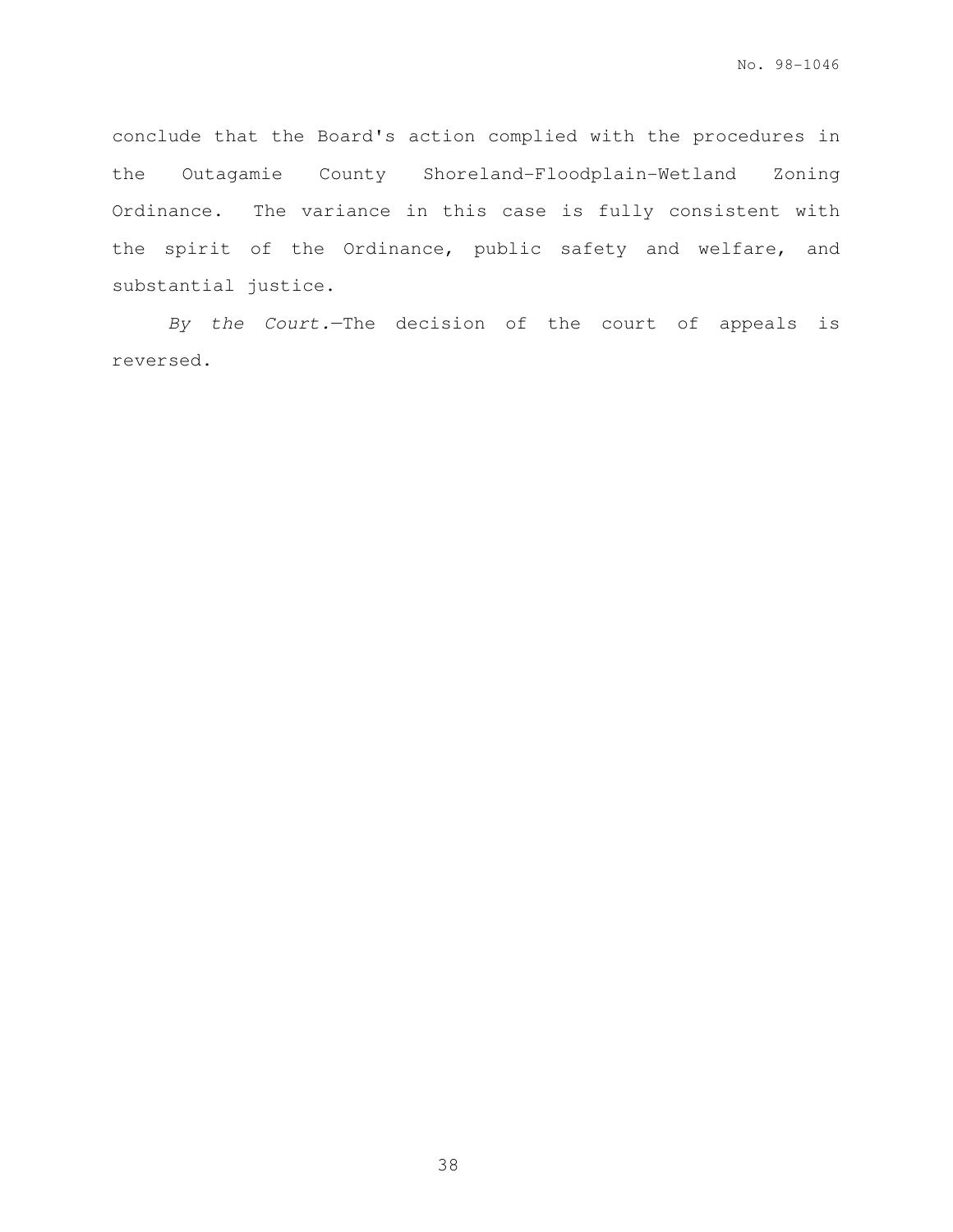¶71 N. PATRICK CROOKS, J. (concurring). I concur with the lead opinion and mandate, but reach the conclusion to reverse the court of appeals and affirm the issuance of a variance by a different route. I write separately because I see no reason to overrule State v. Kenosha County Bd. of Adjustment, 218 Wis. 2d 396, 577 N.W.2d 813 (1998). Stare decisis is a cornerstone of the judicial process, and, absent a compelling reason to overrule precedent, this court should abide by that precedent. CBS, Inc. v. LIRC, 219 Wis. 2d 564, 586-87, 579 N.W.2d 668 (1998) (Crooks, J., concurring).

¶72 I agree with the lead opinion's analysis of Wis. Admin. Code § NR 116.13(2) and Outagamie County Shoreland-Floodplain-Wetland Zoning Ordinances §§ 16.32, 16.35, and 16.40. It is with the lead opinion's interpretation of the "unnecessary hardship" standard that I part company, however. The "unnecessary hardship" standard was addressed in Snyder v. Waukesha County Zoning Bd. of Adjustment, 74 Wis. 2d 468, 247 N.W.2d 98 (1976). Prior to the time Snyder was decided, area variances apparently were granted based upon a showing of "practical difficulties" which was "something much less severe than unnecessary hardship." Id. at 473. Use variances, in contrast, were granted upon a showing of "unnecessary hardship." Id. Snyder eliminated that distinction.

[W]e think that there should be no significant practical distinction drawn between the terms unnecessary hardship and practical difficulties, and where it appears, the phrase "practical difficulty or unnecessary hardship" should be construed as a whole, for where peculiar and exceptional practical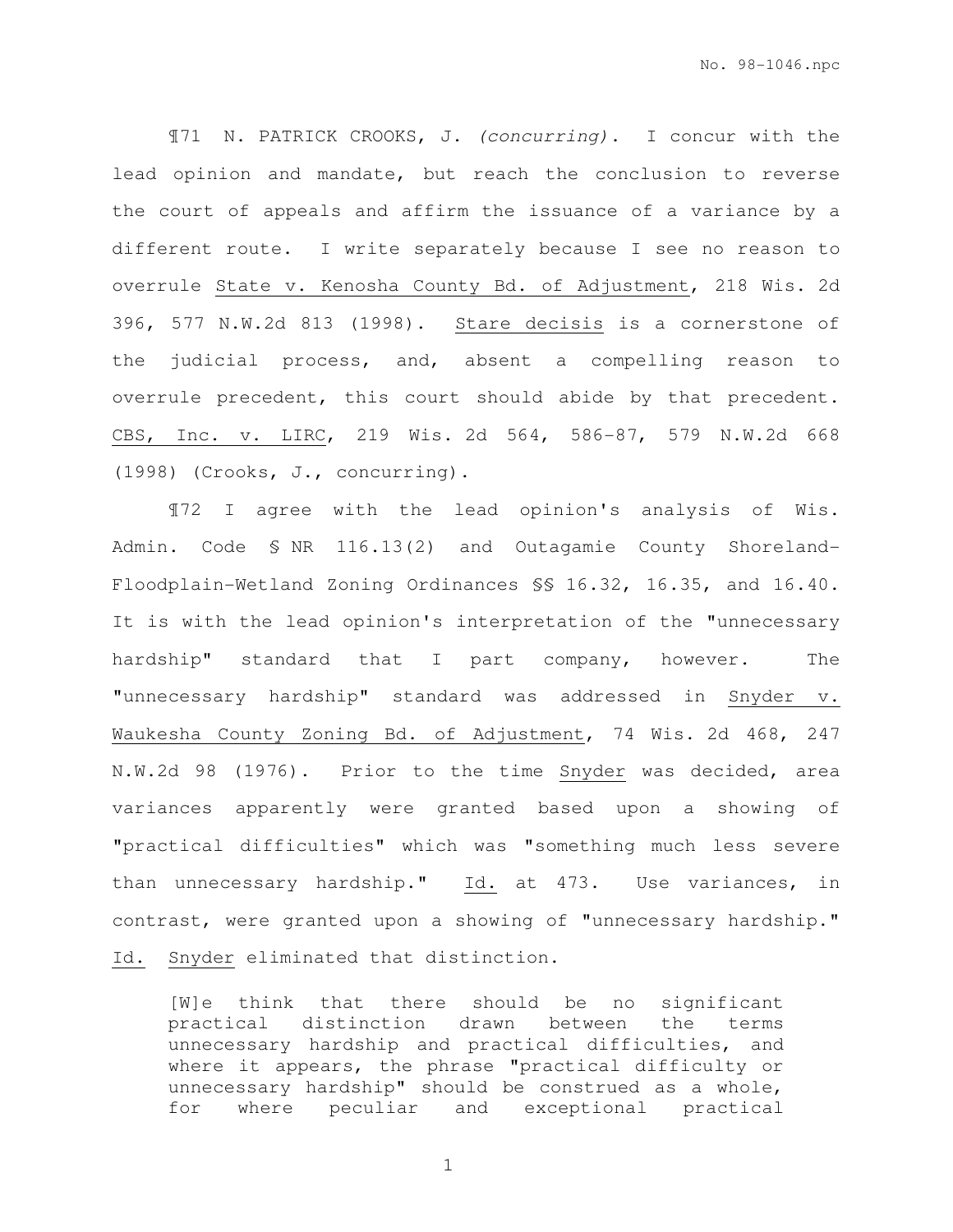difficulties, which justify a variance, exist, unnecessary hardship will also exist.

Id. at 474 (citation omitted). Whether an area or use variance should be granted depends upon the purpose underlying the specific provision of the zoning code to which a variance is being sought. Id. at 473. This is evident from what the lead opinion has already quoted from Snyder, and it is worth repeating:

[A]rea variances are not more easily obtained because practical difficulties are something much less severe than unnecessary hardship, but because area variances do not involve great changes in the character of neighborhoods as do use variances. This relates to what hardships or practical difficulties may be considered unnecessary or unreasonable in light of the purpose of the zoning law.

Id. (emphasis added).

¶73 Kenosha County did not explain the differences, if any real differences existed after Snyder, between area and use variances and the applicable tests for granting such variances. Instead, this court specifically refused to reach that issue.

Both parties, and the court of appeals, have spent some time trying to differentiate, either in words or in application, the tests for granting a use variance and an area variance. [However, n]either party disputes that Huntoon has requested an area variance. Thus, for purposes of this case, we need not decide whether there is a difference between the two types of variances, and what that difference may be.

Kenosha County, 218 Wis. 2d at 412 n.10. Kenosha County did consider the parties' definitions of the unnecessary hardship standard in light of the purpose of the shoreland zoning regulations at issue. The State proffered a "no reasonable use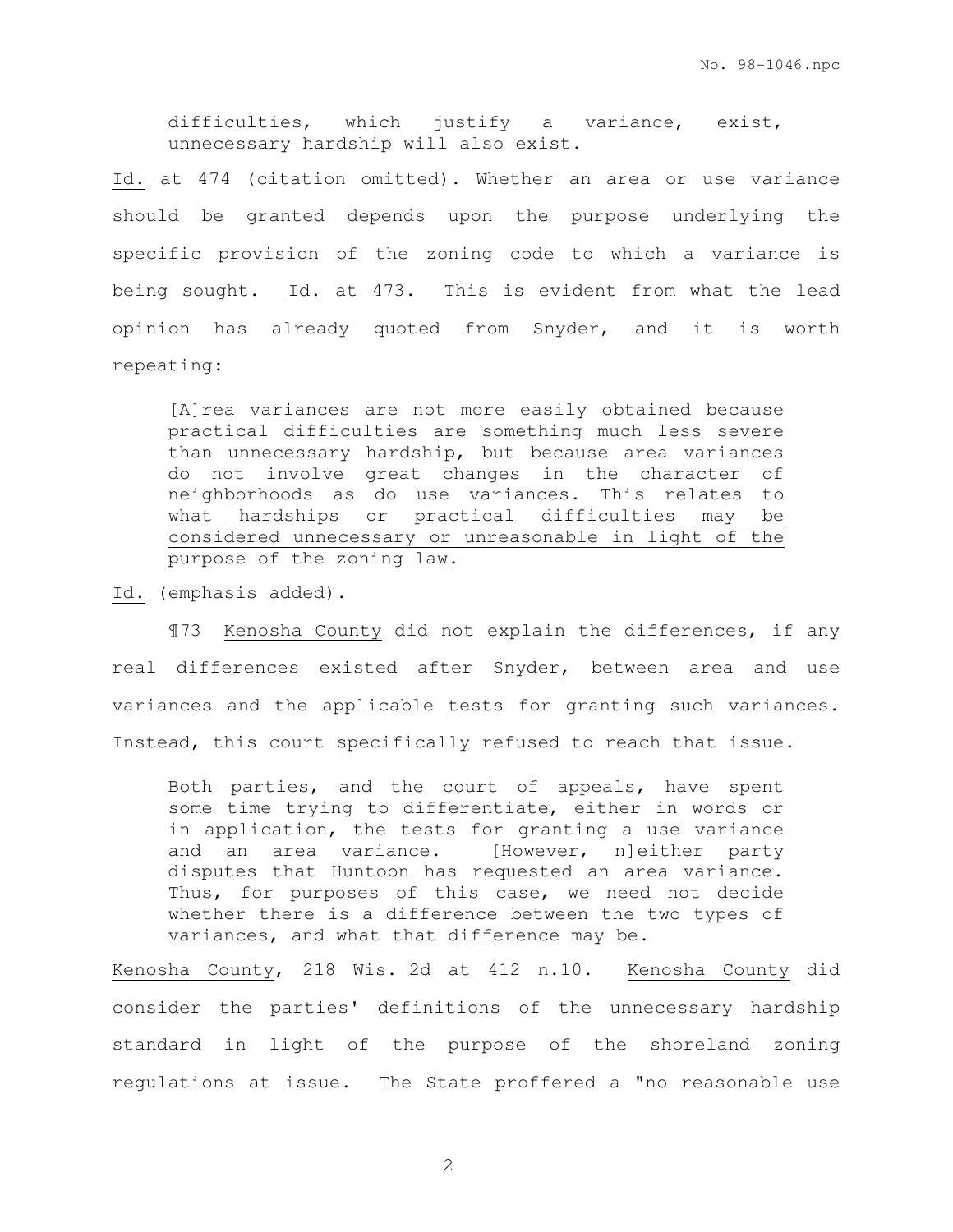in the absence of a variance" standard; the Board proffered an "unnecessarily burdensome" standard. $19$  Id. at  $411-12$ . This court concluded that the State's test better incorporated the purpose underlying the regulations, "to enforce a uniform setback that preserves the public's interest in shoreland and the navigable waters of the state." Id. at 413.

¶74 Kenosha County, like Snyder, reiterated that "whether a particular hardship is unnecessary or unreasonable is judged against the purpose of the zoning law." Kenosha County, 218 Wis. 2d at 412-13. Within this general parameter, county boards of adjustment have some very real flexibility in granting variances. The boards can determine, by looking to the purpose underlying the ordinance at issue, what reasonably constitutes an unnecessary hardship. Implicit in considering the variance request in relation to the ordinance's purpose is consideration

e<br>S

<sup>19</sup> Even though the court declined to comment on the difference between an area and use variance, the two tests proffered followed the two alternatives of Snyder's area variance unnecessary hardship standard.

When considering an area variance, the question of whether unnecessary hardship or practical difficulty exists is best explained as "[w]hether compliance with the strict letter of the restrictions governing area, set backs, frontage, height, bulk or density would unreasonably prevent the owner from using the property for a permitted purpose or would render conformity with such restrictions unnecessarily burdensome." 2 Rathkopf, The Law of Zoning and Planning 45-28 (3d ed. 1972).

Snyder v. Waukesha county Zoning Bd. of Adjustment, 74 Wis. 2d 468, 474-75, 247 N.W.2d 98 (1976) (emphasis added).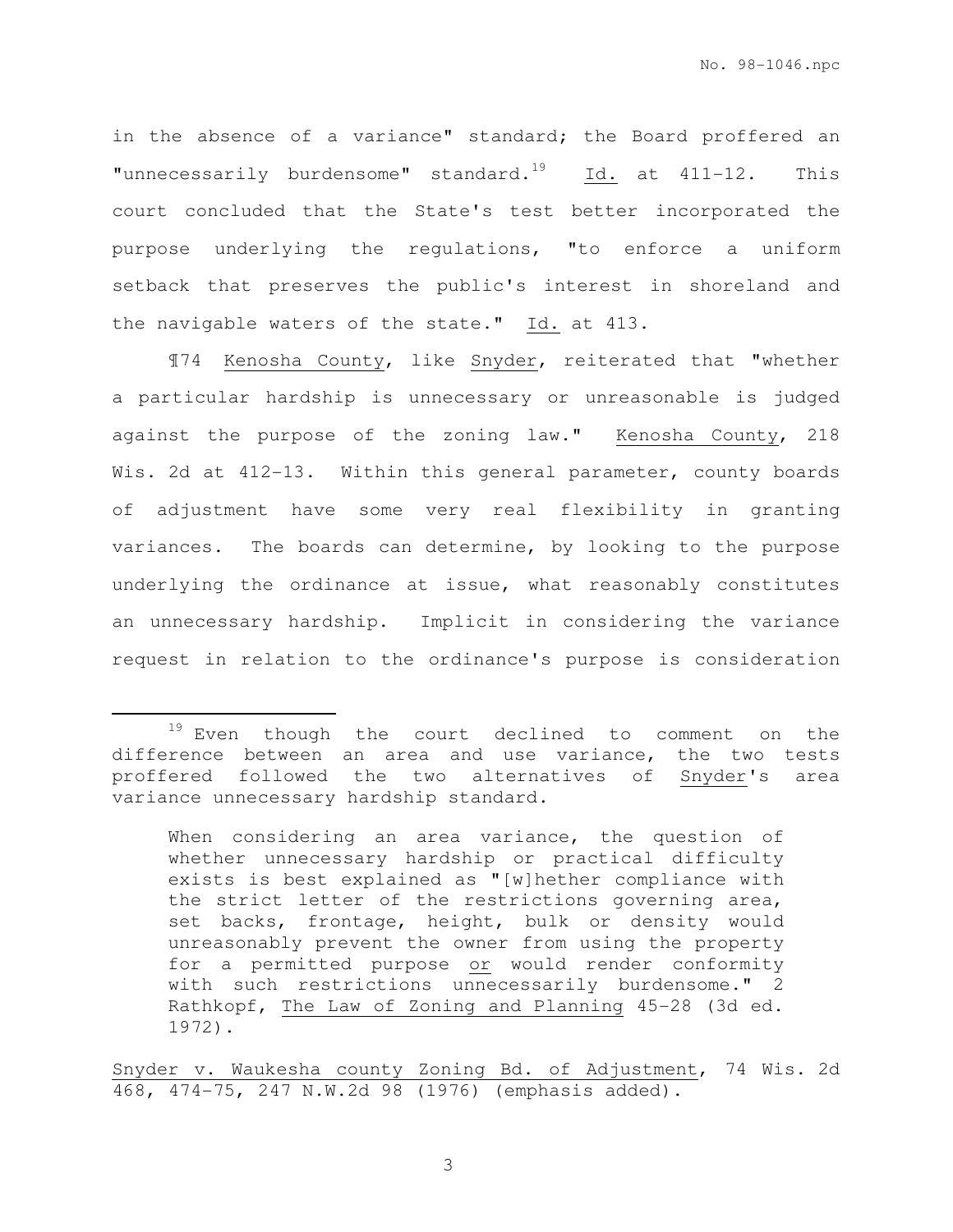of the nature of the restriction in the ordinance. That is, boards of adjustment should also consider whether the restriction involves, for example, "set backs, frontage, height, bulk or density" (Snyder, 74 Wis. 2d at 475), or whatever restriction is at issue. Consideration of a variance request as it relates to the purpose of the zoning ordinance, along with review of the specific restriction at issue, must necessarily take into account the differences resulting from the granting of an area or use variance. Indeed, "because area variances do not involve great changes in the character of neighborhoods as do use variances," the purpose of the zoning ordinance may not be so likely undermined by an area variance as it might be by a use variance.

¶75 That the county boards of adjustment have flexibility in granting and denying variances is reflected in the standard by which courts review decisions of the boards. This, too, was reiterated in Kenosha County.

Reviewing courts accord a decision of a board of adjustment a presumption of correctness and validity. A reviewing court may not substitute its discretion for that committed to the Board by the legislature. However, when a Board of Adjustment acts on application for a variance, it acts in a quasijudicial capacity. The Board's action must be based upon evidence. On certiorari review, a reviewing court applies the substantial evidence test to ascertain whether the evidence before the Board was sufficient. If any reasonable view of the evidence would sustain the findings of the Board, the findings are conclusive.

218 Wis. 2d at 415-16 (internal citations omitted).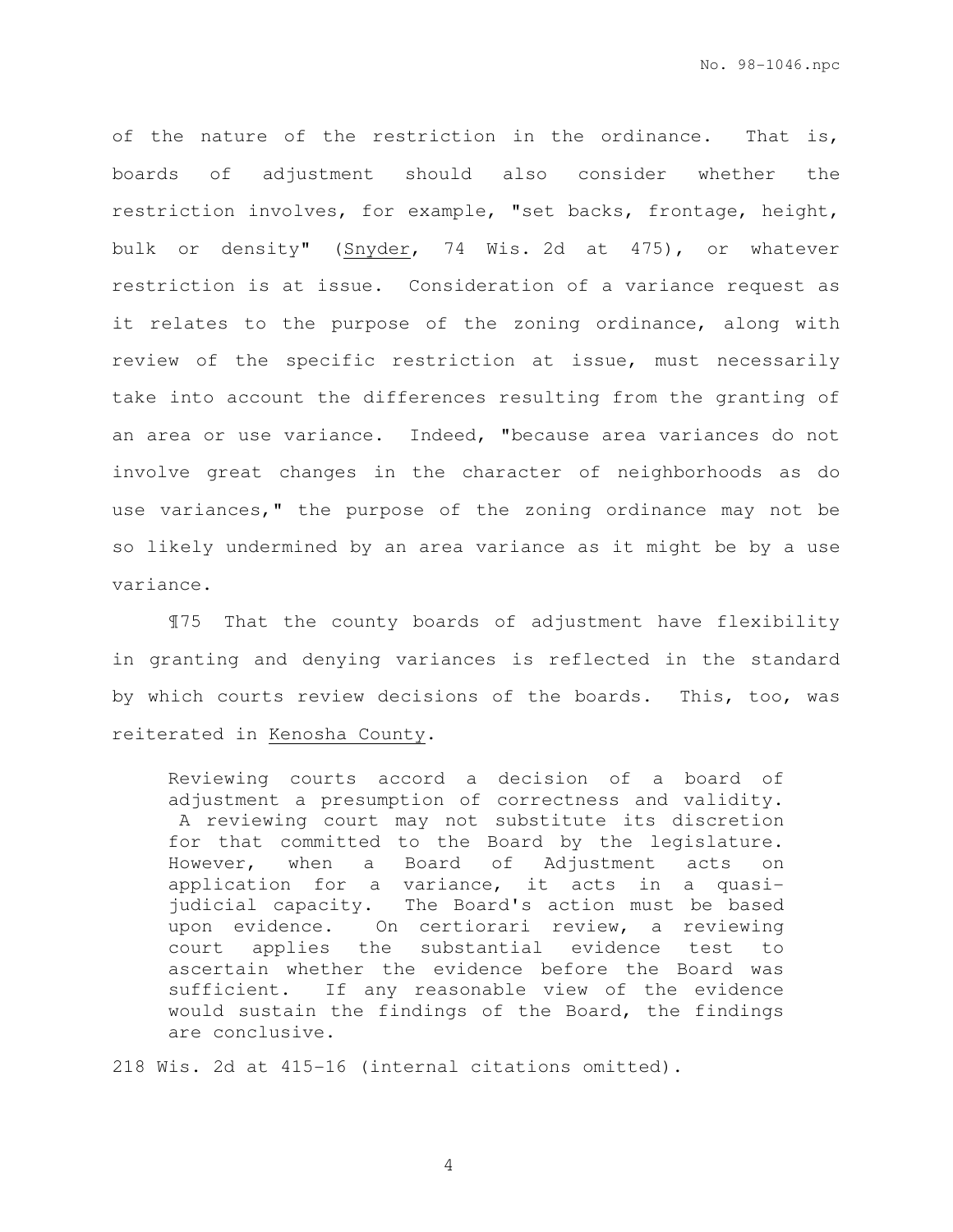¶76 Accordingly, this court presumes that the Outagamie Board of Adjustment's decision is correct and valid. At issue here are shoreland/floodplain/wetland ordinances which may have some overlapping purposes with the shoreland ordinances at issue in Kenosha County. According to the Board's findings here, however, it did not consider the purpose underlying that ordinance. The Board did not contemplate whether the Warnings' hardship——that they would have to fill in the basement, or be forced to sell the house with a non-conforming basement, or move the house onto a conforming basement-was unnecessary or unreasonable in order to protect the public health and welfare in the flood fringe district where the Warnings resided.<sup>20</sup> Nor did the Board consider whether, per Kenosha County, there was "no reasonable use in the absence of a variance." The Board may have concluded that the Warnings would have had some reasonable use of their property without a variance—that is, they need only fill their basement or move their house. However, the "no reasonable use" language of Kenosha County should have been applied by the Board only after considering the purpose of the zoning ordinance, and the nature of the specific restriction at issue. A reviewing court should then look at whether the Board considered such matters when applying the presumption of correctness and validity and the substantial evidence test.

5

e<br>S

 $20$  The unnecessary hardship here is not that the Warnings are not allowed to build a sun porch. The hardship is that they have a non-conforming basement, resulting in the problems noted herein.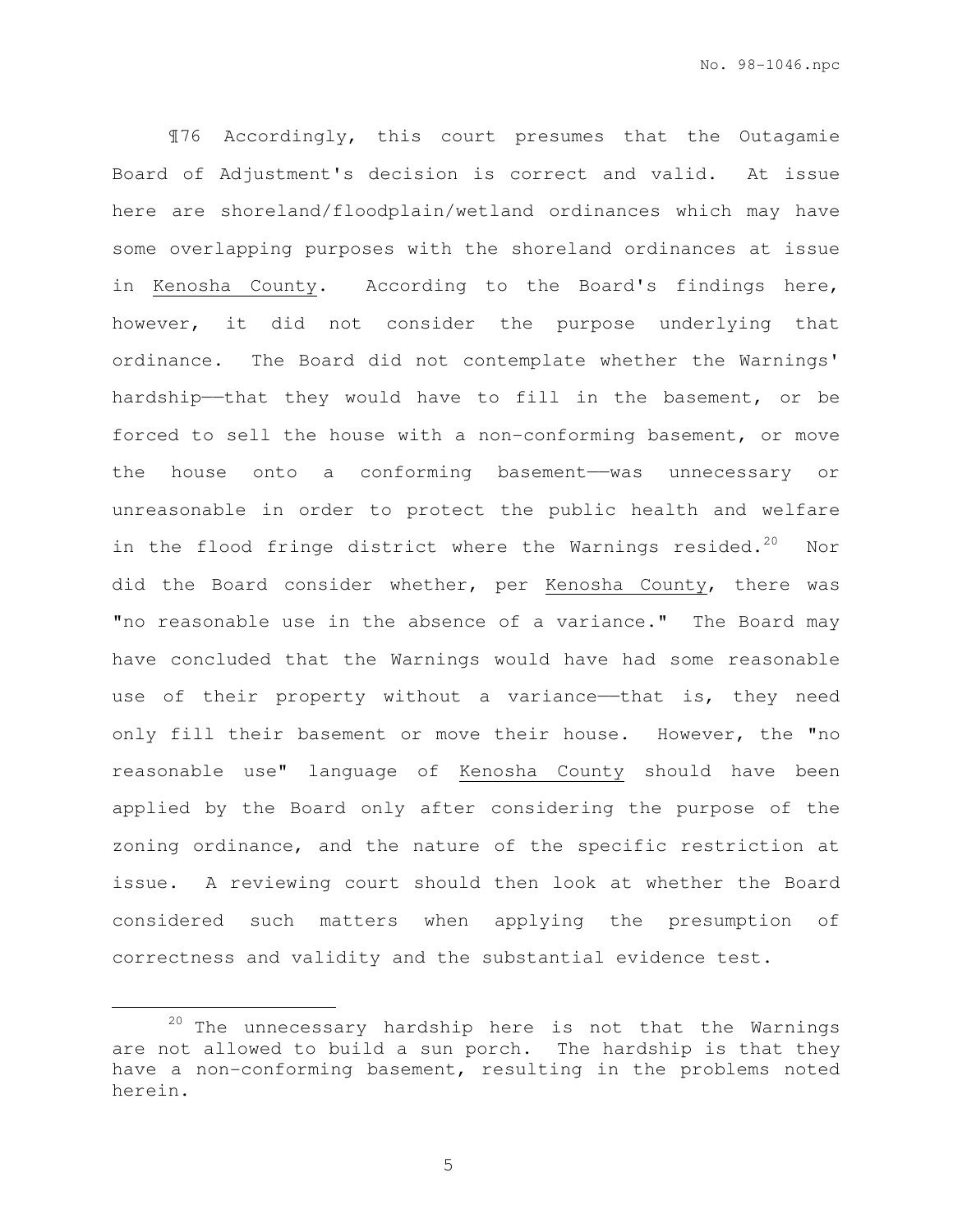¶77 Because the Outagamie County Board of Adjustment did not consider the purpose of the underlying ordinance or Kenosha County's "no reasonable use" test, this case might be remanded to the Board to determine whether the Warnings are entitled to a variance in consideration of the purpose of the ordinances at issue and the nature of the restriction involved. However, remand is not necessary because the Board properly considered that a variance was in order, due to the fact that the Warning's hardship had been caused "by the Town of Bovina and the building inspector."<sup>21</sup> (See Outagamie County Board of Adjustment's findings at ¶17 of the lead opinion.)

e<br>S

 $21$  The building permit was granted by the "Town Building Inspector," however, the heading on the document indicates that it was from the Office of the Building Inspector, Outagamie County, and was directed to the Outagamie County Building Inspector.

The Outagamie County Board of Adjustment did not find that the County Planning and Zoning Administration may have added to the Warnings' hardship, but it appears that the Board could have. The Board found that the Outagamie County Zoning Department was not contacted, at the time that the Town had issued the Warnings a building permit, regarding issuance of a shoreland zoning permit. (There is no indication that the Department is different than the Planning and Zoning Administration.) According to 1995 correspondence from the Planning and Zoning Administration to the Warnings, however, the Administration had a "record of . . . the building permit issued by the Town." It seems apparent that the County was on notice, at some point, that the Warnings had a building permit, but not the necessary shoreland zoning permit. Yet, the County did nothing until 1995. Consequently, it appears that the County was as much a part of causing the Warning's hardship as the Town.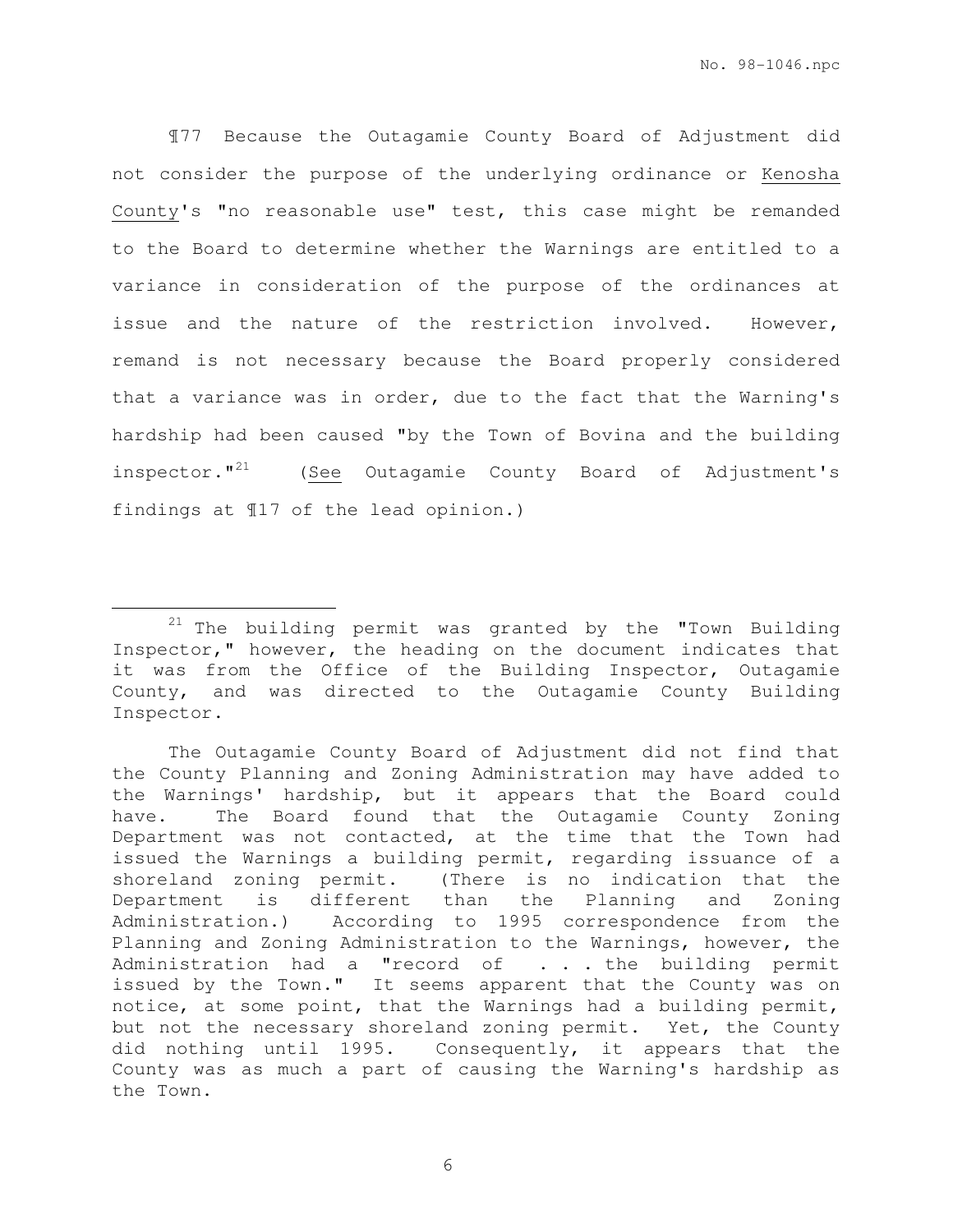¶78 The Outagamie County Board of Adjustment apparently realized that the circumstances here effectively estopped the Board from denying the Warning's variance request. Apparently, the Warnings needed, in addition to the building permit from the Town of Bovina, a zoning permit from the County. Although the Warnings needed the additional zoning permit, there is no contention that the building permit issued was invalid. The Town had issued a building permit, upon which the Warnings depended in building their house. Consequently, we do not have before us the situation that existed in Snyder, where the variance applicant had proceeded with construction before he obtained a permit——which would have been an "unauthorized act[]" of a municipal officer and "void as issued for a structure which is forbidden by the ordinance." 74 Wis. 2d at 477. Nor do we have before us the situation where a subordinate municipal officer acted erroneously, and the municipality later sought to enforce a zoning ordinance.<sup>22</sup> See Willow Creek Ranch v. Town of

e<br>S

 $22$  The dissent has ignored the important distinction between this case and Snyder, 74 Wis. 2d 468, and Willow Creek Ranch v. Town of Shelby, 2000 WI 56, ¶56, 235 Wis. 2d 409, 611 N.W.2d 693. In Snyder and Willow Creek, the applicant attempted to assert estoppel to prevent the municipality from enforcing its zoning ordinance. Snyder, 74 Wis. 2d at 476; Willow Creek, 2000 WI 56 at 149. "Although municipalities are not wholly immune from the doctrine of equitable estoppel, it is well established that erroneous acts or representations of municipal officers do not afford a basis to estop a municipality from enforcing zoning ordinances enacted pursuant to the police power." Willow Creek, 2000 WI 56 at ¶49 (citing, among others, Snyder, 74 Wis. 2d at 476-77) (footnote and other citations omitted). However, here, in contrast, it is the Outagamie Board of Adjustment which has apparently considered that it was estopped from enforcing its zoning ordinances. There is nothing in Snyder, Willow Creek, or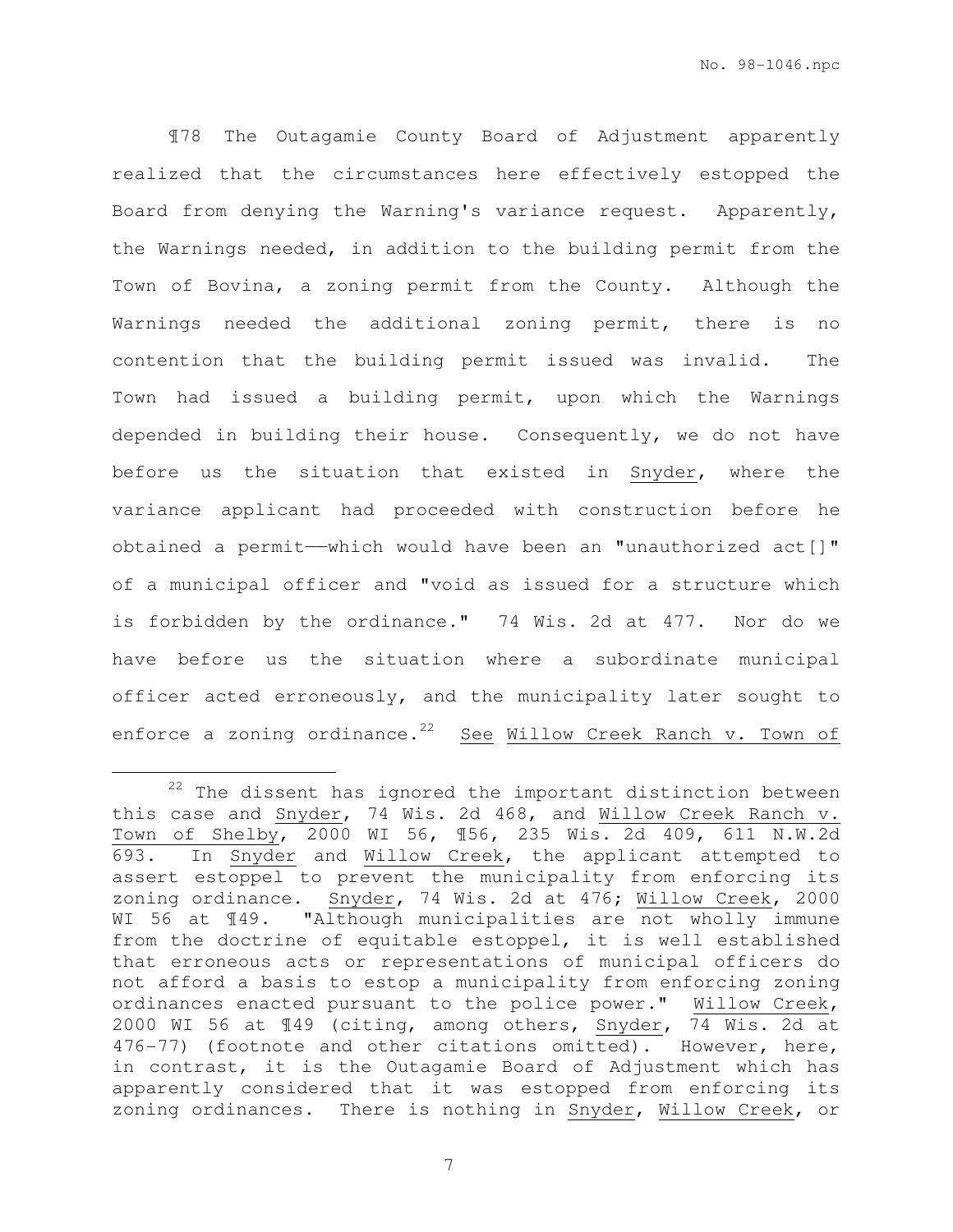Shelby, 2000 WI 56, ¶56, 235 Wis. 2d 409, 611 N.W.2d 693; Milwaukee v. Leavitt, 31 Wis. 2d 72, 78, 142 N.W.2d 169 (1966); see also Jelinski v. Eggers, 34 Wis. 2d 85, 94, 148 N.W.2d 750 (1967) ("[E]stoppel should not apply to an adjacent property owner seeking enforcement of the ordinance who was in no way responsible for the issuance of the building permit."). Rather, this case is closer to Russell Dairy Stores v. Chippewa Falls, 272 Wis. 138, 74 N.W. 759 (1956), wherein the city had issued a permit to cut a curb and construct a driveway, and then subsequently rescinded the permit. Id. at 141-42. Here, the Town of Bovina issued a building permit without also, at the very least, notifying the Warnings that they also needed a zoning permit to proceed. For the County not to grant an afterthe-fact variance——11 years after the fact——would be akin to rescinding a permit after the Warnings had long relied upon it.

¶79 Typically, equitable concerns, such as estoppel, would be considered during an enforcement action. See, e.g., Forest County v. Goode, 219 Wis. 2d 654, 681-82, 579 N.W.2d 715 (1998). However, we are faced with unique circumstances here that required the Outagamie Board of Adjustment to consider estoppel in concluding that the Warnings faced an unnecessary hardship. In applying the substantial evidence test, I am satisfied that a reasonable view of the evidence supports the Board's findings that the Town of Bovina and the building inspector caused the

8

e<br>S

any of our other cases that suggests that a County Board of Adjustment cannot consider estoppel, when determining whether or not to grant a variance from the County's ordinance.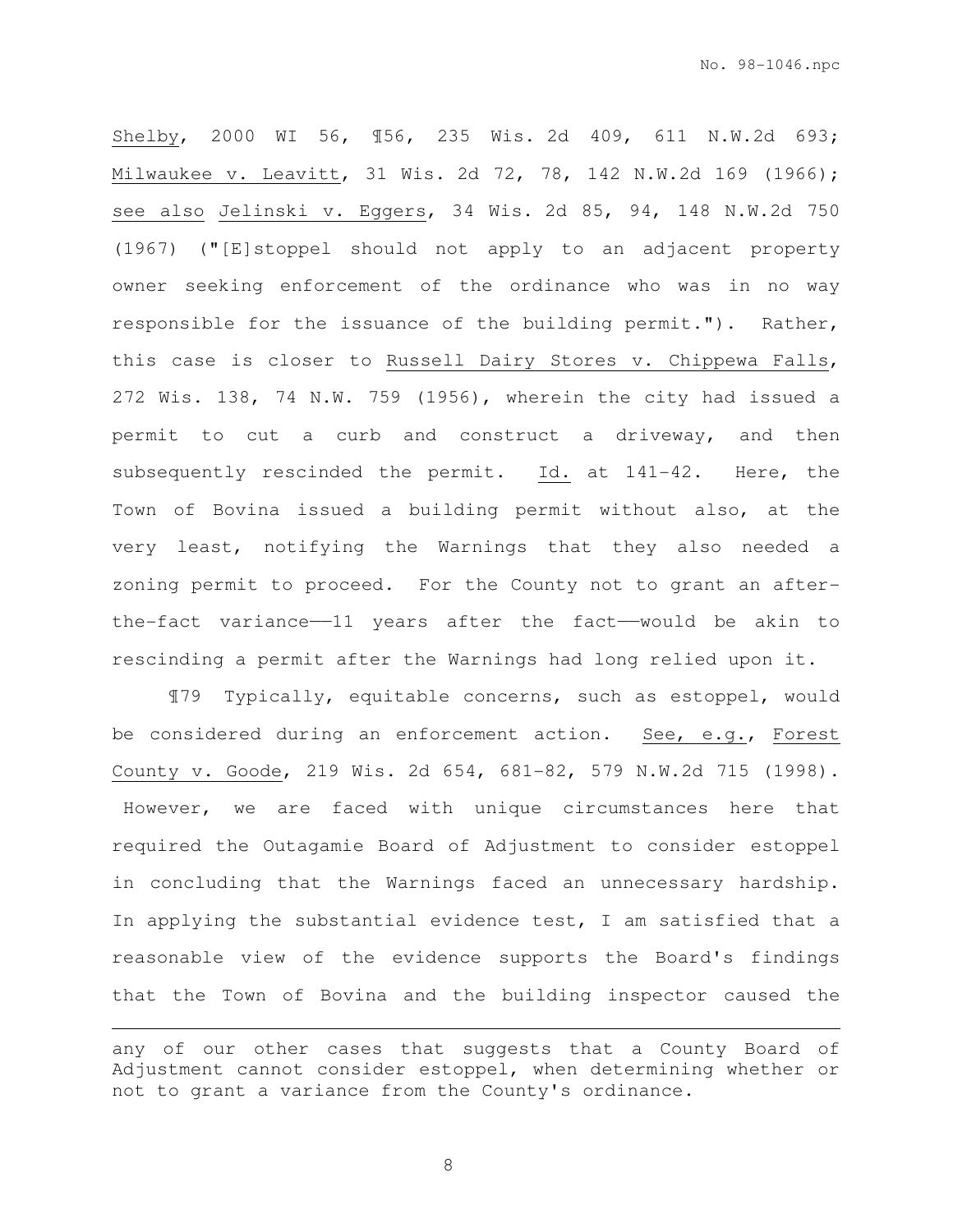No. 98-1046.npc

Warnings' predicament, and those findings are conclusive. Kenosha County, 218 Wis. 2d at 416. Similarly, as noted previously, the Board's decision is entitled to a presumption of correctness and validity. Id. at 415.

¶80 In sum, I agree with the lead opinion that the Outagamie County Board of Adjustment correctly issued a variance to the Warnings. However, I find no compelling reason to overrule Kenosha County. Instead, I read Kenosha County as applying the rule from Snyder, that the purpose of the ordinance guides the determination of whether there is an unnecessary hardship that would warrant a variance. I recognize that the Board did not consider the purpose of the ordinances at issue in granting the Warnings a variance for their non-conforming basement, in order to obtain a permit to build a sun porch. However, the Board "proceeded on a correct theory of law" in concluding, in effect, that it was estopped from doing otherwise. Kenosha County, 218 Wis. 2d at 410. For these reasons, I respectfully concur with the lead opinion and the mandate.

¶81 I am authorized to state that Justice JON P. WILCOX joins this opinion.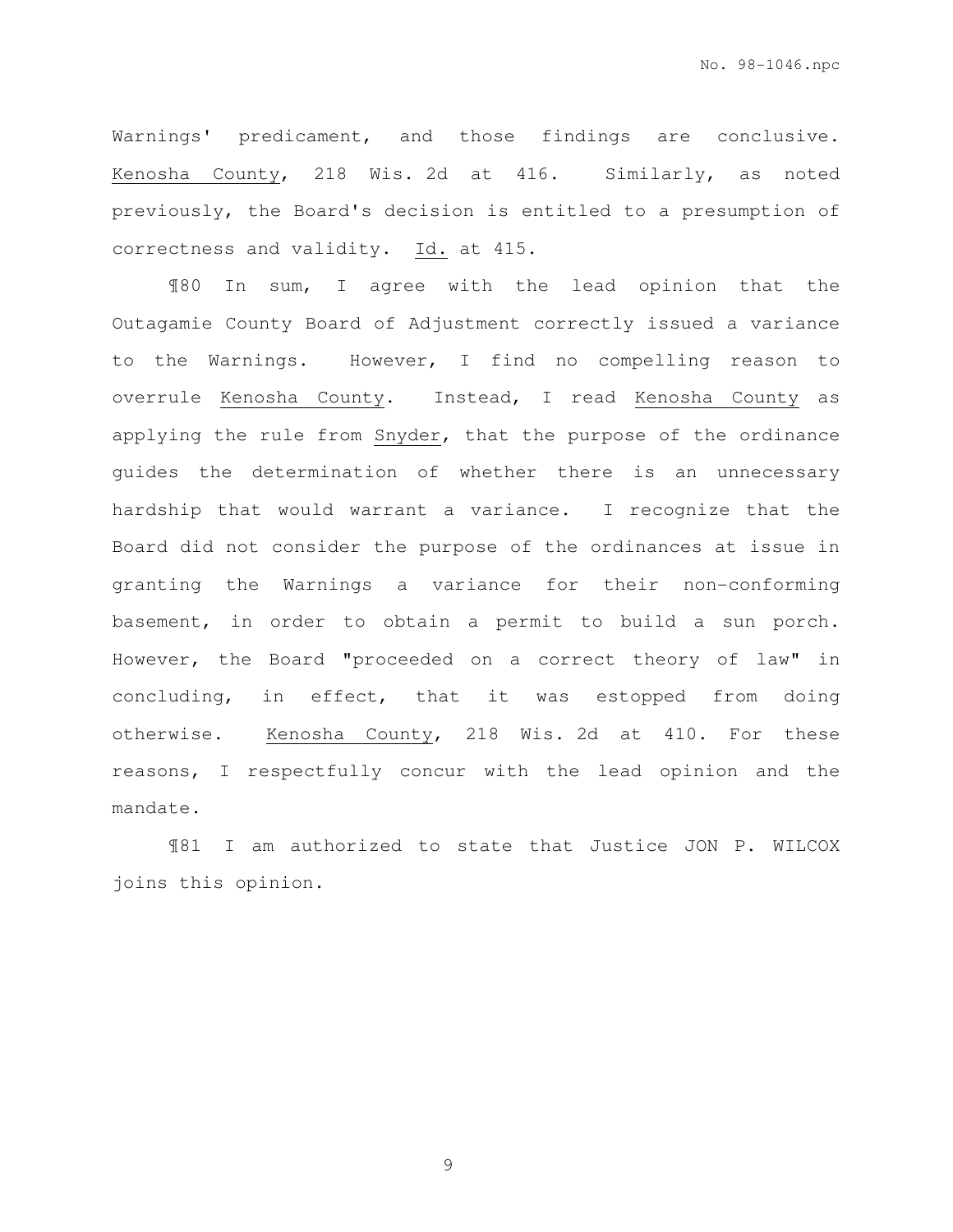¶82 DAVID T. PROSSER, J. (concurring). I join the lead opinion in this case for several reasons. First, the law on zoning variances must be reexamined and clarified. Second, the State's reliance on Wis. Admin. Code § NR 116.13(2) in these circumstances is disturbing. Third, the result of an affirmance would be unjust.

¶83 I wholeheartedly support the lead opinion's call to overrule State v. Kenosha County Board of Adjustment, 218 Wis. 2d 396, 577 N.W.2d 813 (1998). A strong argument can be made that the Kenosha County Board of Adjustment should not have granted a variance to the property owner in that case because the variance would have permitted the construction of a deck within 64 feet of the shoreline, thereby breaching the 75-foot setback standard. Nonetheless, in overturning the Board's decision, the court virtually obliterated the authority of boards of adjustment to grant area variances under limited but reasonable circumstances.

¶84 The State's reliance on the administrative rule to block the variance here requires more extended comment.

I

¶85 The Warnings received a building permit on April 25, 1984. They built a home relying on that permit. Their ranch home with basement was constructed 96 feet back from the center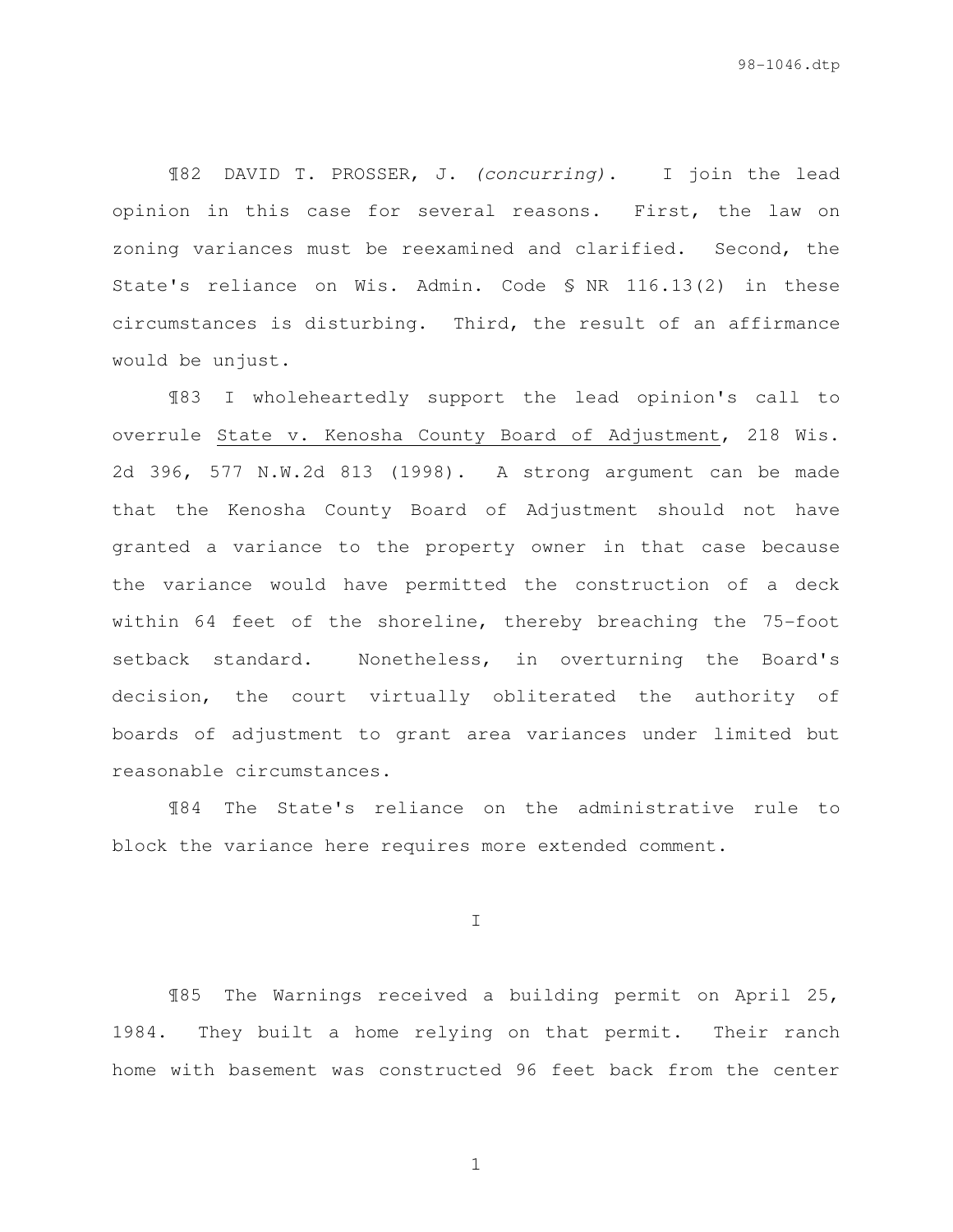of a state highway and between 350 and 400 feet away from a small river.

¶86 Eleven years later, the Warnings applied for a permit to add a ground level sun porch to their home. The Outagamie County Zoning Administrator denied their request, indicating that the basement violated the Outagamie County Shoreland-Floodplain-Wetland Ordinance (the Ordinance) because it was below the regional flood elevation.

¶87 After they received the denial, the Warnings petitioned the Outagamie County Board of Adjustment for a variance to keep their basement and become eligible for a new building permit. $23$  They appeared at a public hearing on November 1, 1996, and presented their case. They explained that there had been no attempt to violate the Ordinance. They had obtained a building permit and relied on the building permit. Their attorney, Richard Carlson, stated that it would have been easy, before construction of the house, to elevate the basement by adding additional fill if the Warnings had only received notice. Both Mr. and Mrs. Warning expressed surprise that basements were a problem. Barbara Warning commented that "all the homes in the neighborhood are much lower than what we are and they all have

e<br>S

 $23$  Our focus here is the basement, not construction of the sun porch. The variance application was a request to deviate from the basement flood protection elevation requirements. Construction of the proposed sun porch is a distinct and separate occurrence that would have ensued only after the favorable granting of the variance from basement elevation requirements.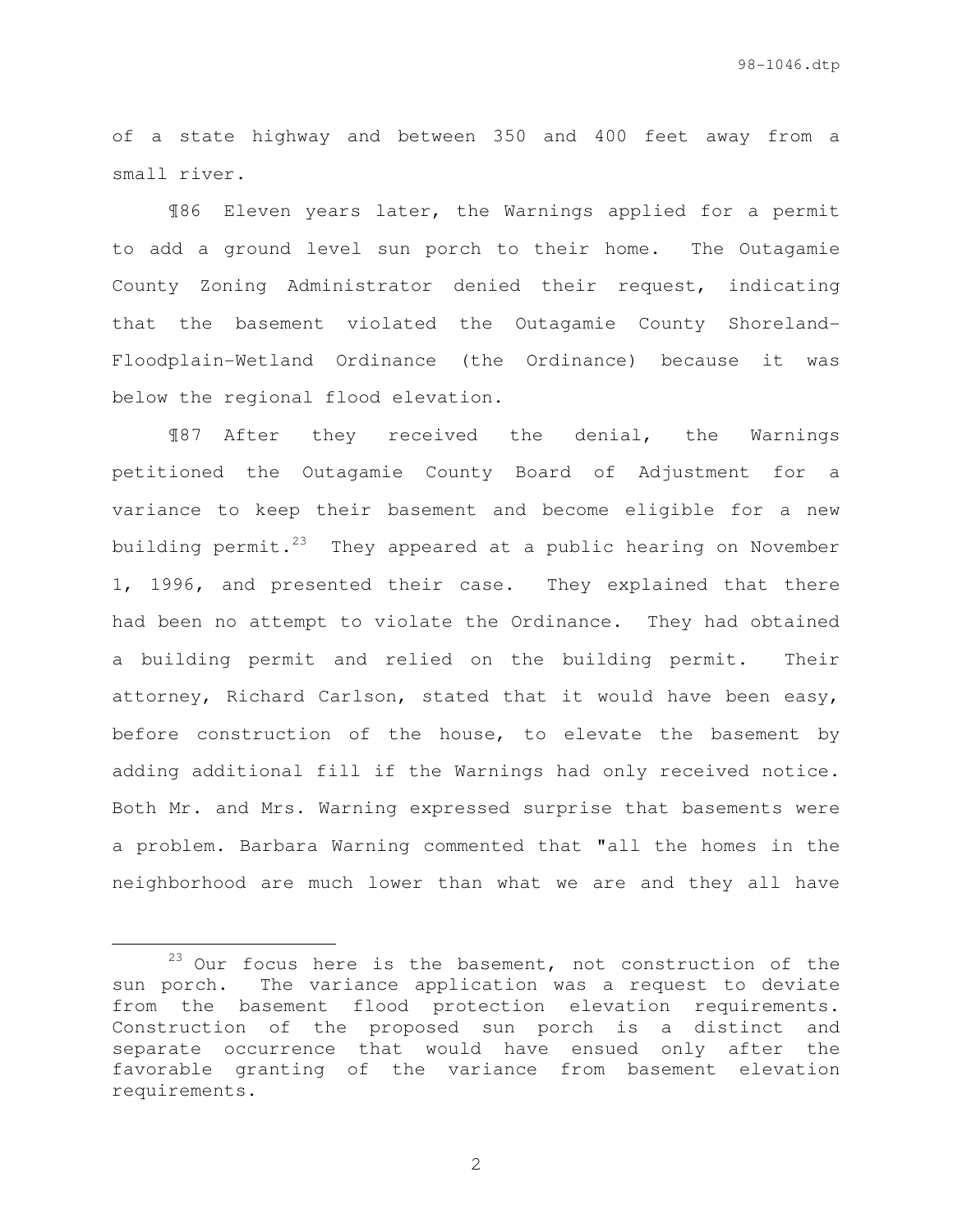full basements, but they were built before the ordinance was put into place." David Warning added: "No one knew that you could not have a basement there. I mean everybody up and down the whole road has got basements in." When the zoning administrator was asked by a board member whether there were other homes in the neighborhood with basements built prior to the ordinance, he acknowledged that there were "a lot of them."

¶88 The zoning administrator opposed the variance. He was joined in opposition by Richard Koch, Water Management Coordinator for the Lake Michigan District of the Wisconsin Department of Natural Resources (DNR), who had received notice of the hearing, as the Ordinance requires. In an October 31, 1996, letter to the Board and in his personal appearance before the Board, Koch argued that the Warning ranch home was "an illegal structure" in violation of the Ordinance. Koch wrote that the "Board of Adjustment cannot grant the requested variance because the variance criteria in section 16.40(4) of the ordinance cannot be met (e.g., any 'hardship' is selfcreated). . . . I ask the Outagamie County Board of Adjustment to deny the application . . . for a variance to allow a basement floor to remain below the Regional flood elevation" (emphasis added).

¶89 Both the zoning administrator and the DNR representative framed their arguments in terms of the Warnings' inability to satisfy the criteria for a variance under the Ordinance. Neither the zoning administrator nor the DNR representative cited Wis. Admin. Code § NR 116.13(2)(June, 1996)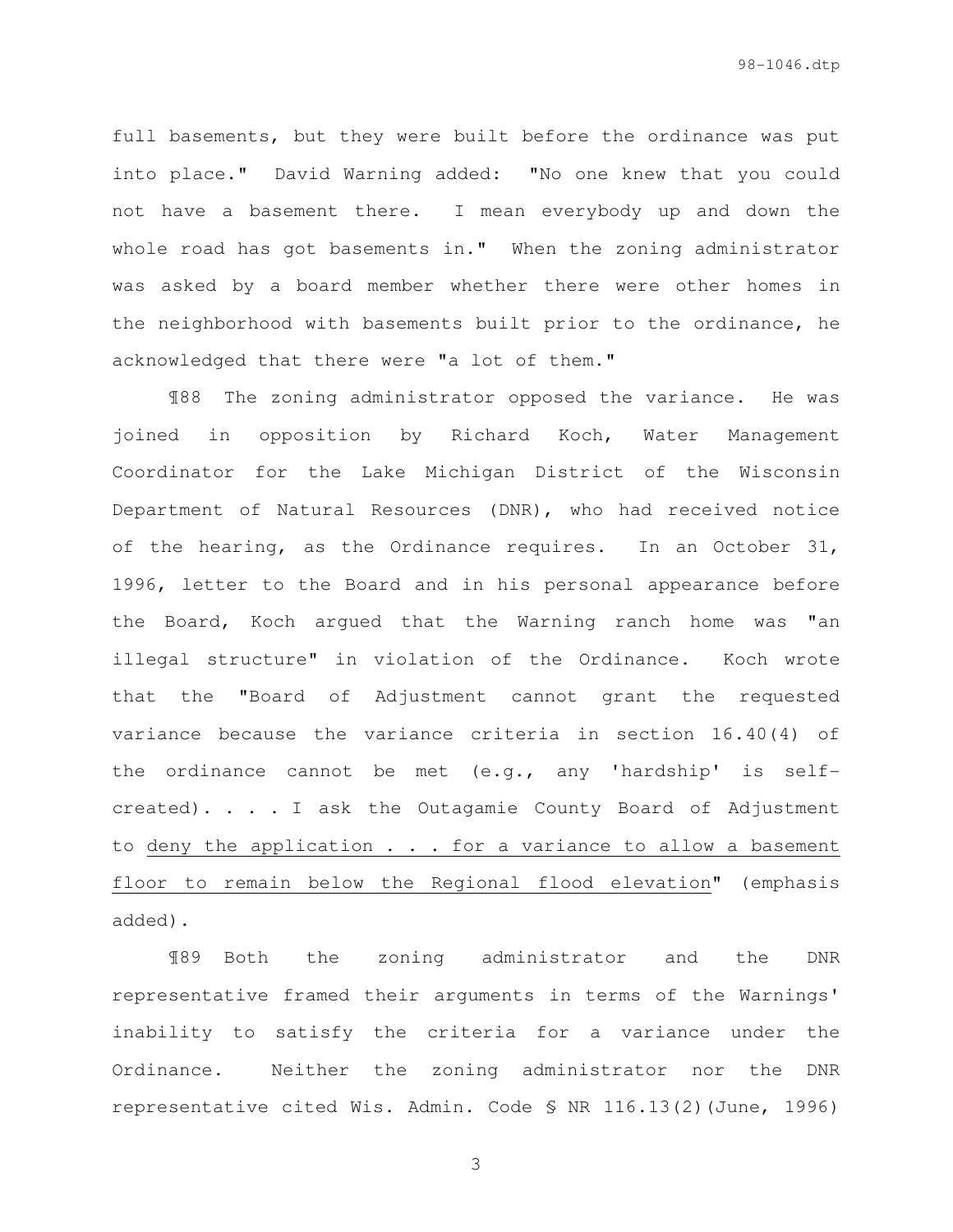as prohibiting the Board of Adjustment from granting any variance in these circumstances.

¶90 At the conclusion of the hearing, the Board of Adjustment voted unanimously to grant the requested variance. The Board reasoned that the Warnings' hardship was caused by the Town of Bovina and its former building inspector who had negligently issued a building permit without obtaining clearance from the County. "The hardship is not based solely on economic gain or loss, [but] the loss [from filling in the basement] would be substantial." The Board also felt that the proposed addition to the home would comply with the floodproofing requirements because the sun porch would be two feet above the flood protection elevation.

¶91 The State, at the request of the DNR, sought certiorari review in circuit court. The State advanced several arguments but repeatedly asserted that the Board had violated Wis. Admin. Code § NR 116.13(2) by granting the variance. The Warnings, in turn, insisted that the State had waived that argument by not making it before the Board. Circuit Judge John A. Des Jardins agreed with the Warnings. In affirming the Board, the court found that the Warnings had at all times acted in good faith, that they had suffered a hardship that was not self-created, and that "the DNR did place into argument before that board a number of issues, but did not raise the issue of § NR 116.13(2) being more restrictive than the Outagamie County Floodplain-Wetland Ordinance, and it was not raised before the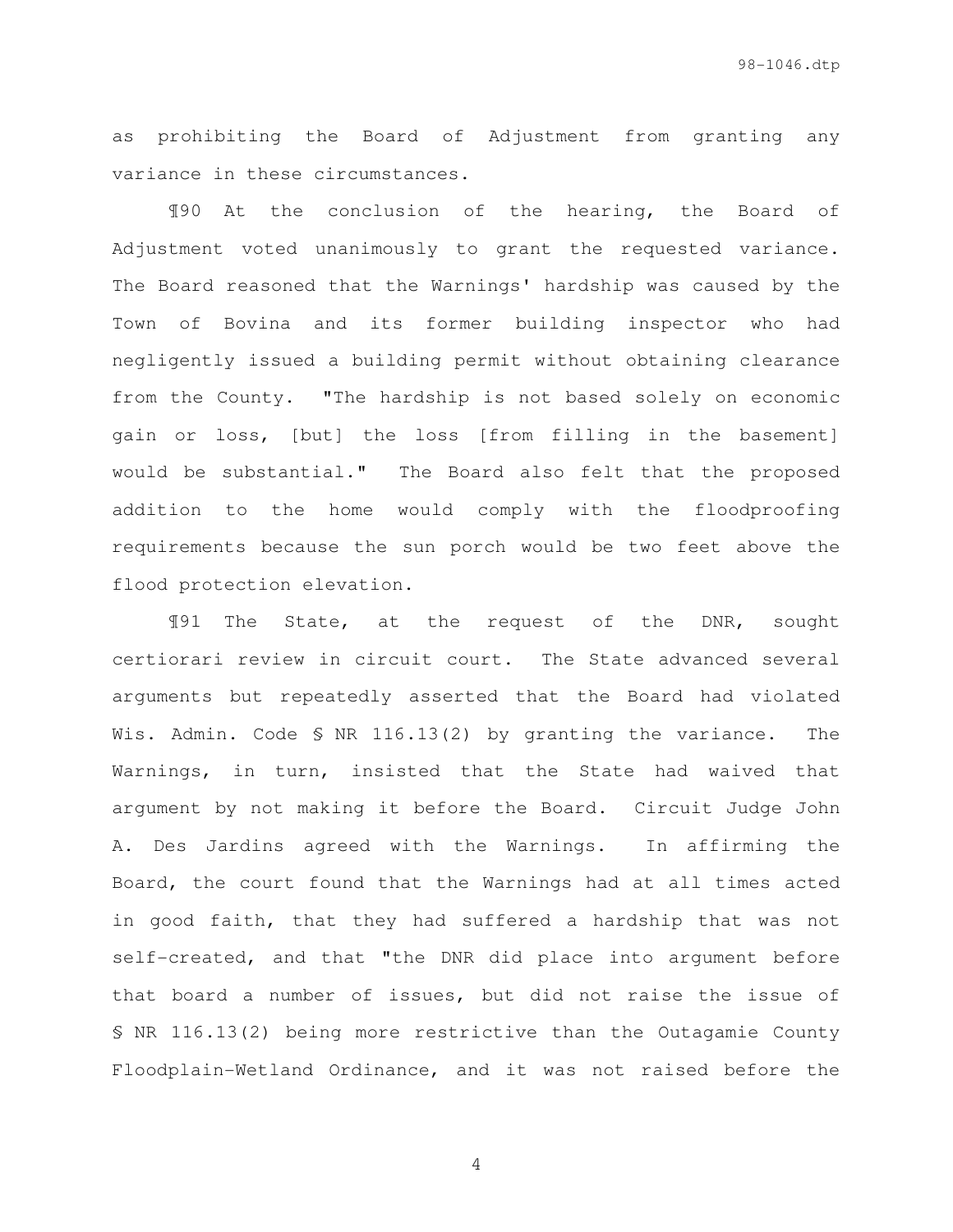Board of Adjustment." The court therefore concluded that the issue had been waived.

¶92 Had the State stopped at this point, after having lost twice, this case about the legality of a 17-year-old basement never would have come to this court. But the State refused to stop. It appealed, and the court of appeals reversed. After addressing the Warnings' eligibility for a variance under the Ordinance, the court of appeals held that "even if the Warnings could meet the above requirements, we conclude that WIS. ADM. CODE § NR 116.13(2) forecloses the issuance of a variance to the Warnings for a basement that is below the regional flood elevation." State v. Outagamie County Bd. of Adjustment, No. 98-1046, unpublished slip op. at 8-9 (Wis. Ct. App. Sept. 22, 1998). The court observed that the State had not raised this issue before the Board of Adjustment:

The State did not raise this issue before the board. The State argues, disingenuously, that it did not waive its argument under WIS. ADM. CODE § NR 116.13(2) because it was not a party at the administrative level. Although perhaps not a party in form, it certainly was in substance. The State appeared before the board and advanced arguments in objection to the Warnings' request for a variance. Generally, issues not raised before the agency cannot be raised on judicial review. See Goranson v. DILHR, 94 Wis. 2d 537, 545, 289 N.W.2d 270, 274 (1980). The Warnings, however, have failed to respond to the waiver argument and, therefore, it is deemed conceded. See Charolais Breeding Ranches v. FPC Secs., 90 Wis. 2d 97, 109, 279 N.W.2d 493, 499 (Ct. App. 1979).

Id. at 9 n.5.

II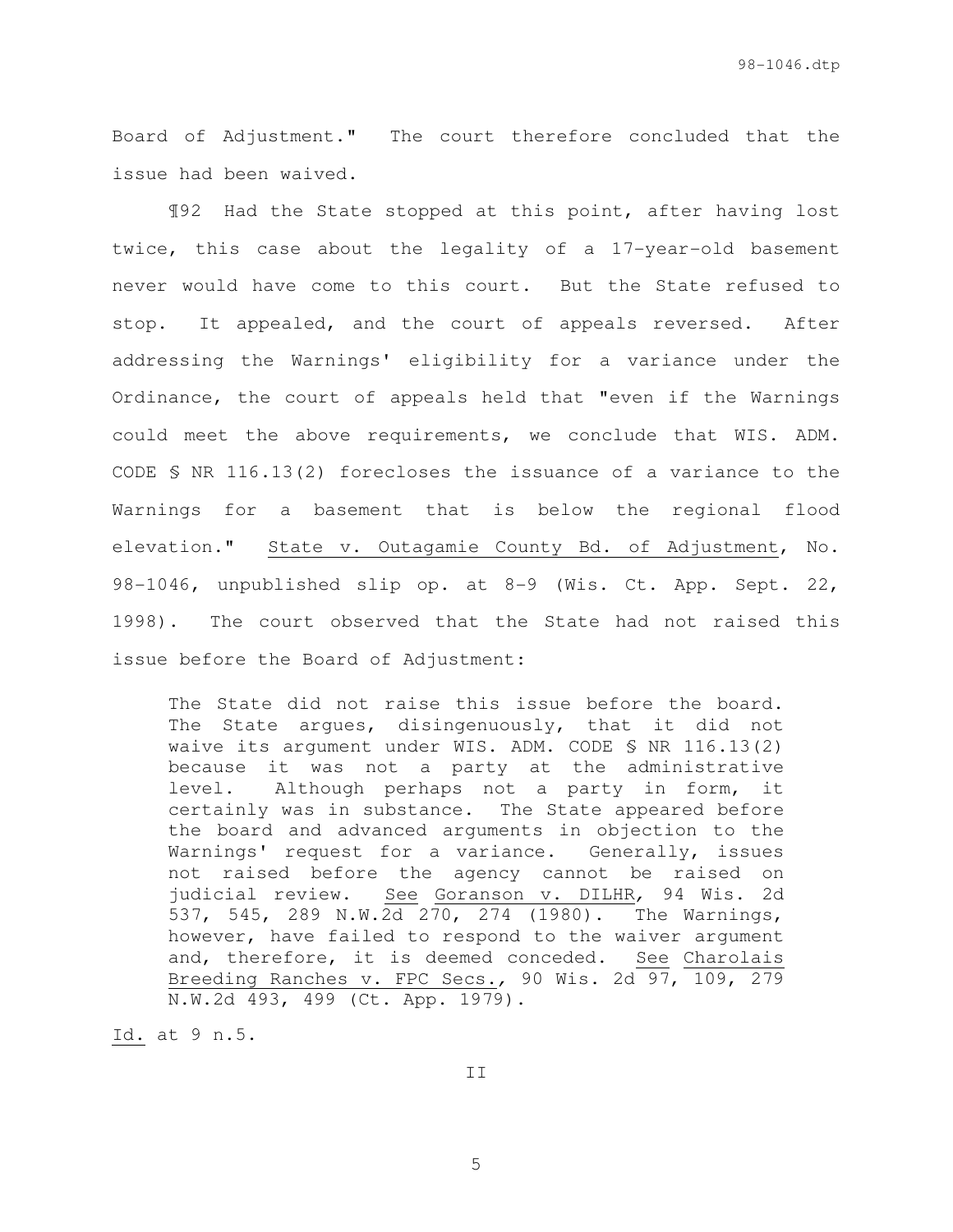¶93 After a board of adjustment has made its decision on a request for a variance, a person who is aggrieved by the decision, such as the applicant or the State, as well as an enumerated list of other interested persons, may commence an action in the circuit court "seeking the remedy available by certiorari." Wis. Stat.  $\frac{1}{2}$  59.694(10).<sup>24</sup> The State followed that course in this case.

¶94 In a certiorari action reviewing the decision of a board of adjustment, a court shall accord a presumption of correctness and validity to the board's decision. Snyder v. Waukesha County Zoning Bd., 74 Wis. 2d 468, 476, 247 N.W.2d 98 (1976) (citing Richard W. Cutler, Zoning Law and Practice in Wisconsin, § 15, at 63 (1967)). In the context of this case, once the Board of Adjustment issued a variance, the State had the burden of overcoming the presumption of correctness of the Board's decision.

¶95 Subsection (10) of Wis. Stat. § 59.694 specifically authorizes the circuit court to take additional evidence. In this case, the circuit court did not take additional evidence and was not urged by the State to do so. Hence, the standard of review is limited to: (1) whether the Board kept within its jurisdiction; (2) whether it proceeded on a correct theory of law; (3) whether its action was arbitrary, oppressive, or

e<br>S

 $24$  Wisconsin Stat. § 59.694(10) is the former Wis. Stat. § 59.99(10) (1993-94).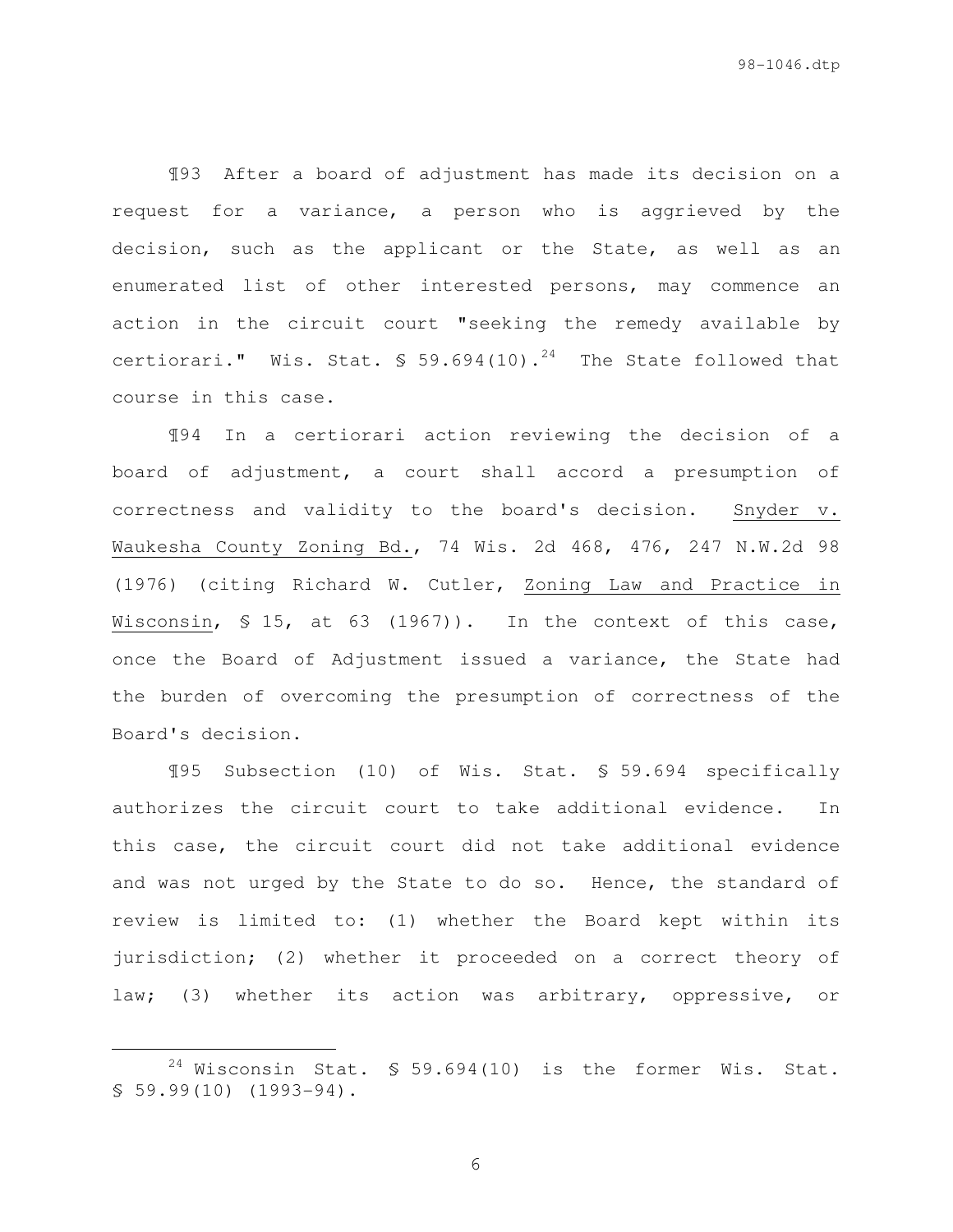unreasonable and represented its will and not its judgment; and (4) whether the evidence was such that the Board might reasonably make the order or determination in question. Kenosha County, 218 Wis. 2d at 410-11; Snyder, 74 Wis. 2d at 475.

¶96 When courts apply these standards, they are not entitled to substitute their views for the discretion of boards.

 In State ex rel. Brookside v. Jefferson County Board of Adjustment, 131 Wis. 2d 101, 120-21, 388 N.W.2d 593 (1986), this court said:

The Snyder court interpreted these four standards as requiring the circuit court to defer to the decision of the Board unless the Board's decision is "unreasonable and without a rational basis. . . . Thus, the findings of the board may not be disturbed if any reasonable view of the evidence sustains them. . . . The court may not substitute its discretion for that committed to the board by the legislature." 74 Wis. 2d at 476. We conclude that in Snyder the court adopted the same standard of review for statutory certiorari as for common law certiorari, at least when the circuit court takes no evidence.

¶97 In certiorari review at common law, this court reviews the record of the board. Edward Kraemer & Sons, Inc. v. Sauk County Bd. of Adjustment, 183 Wis. 2d 1, 8, 515 N.W.2d 256 (1994). The first step in the review is to determine which facet of the board's action is challenged. "We then apply the portion of certiorari review applicable to that facet of the Board's action." Id. (citing Snyder, 74 Wis. 2d at 476).

¶98 In the circuit court, the State asserted that the Board's decision "was beyond the Board's jurisdiction, erroneous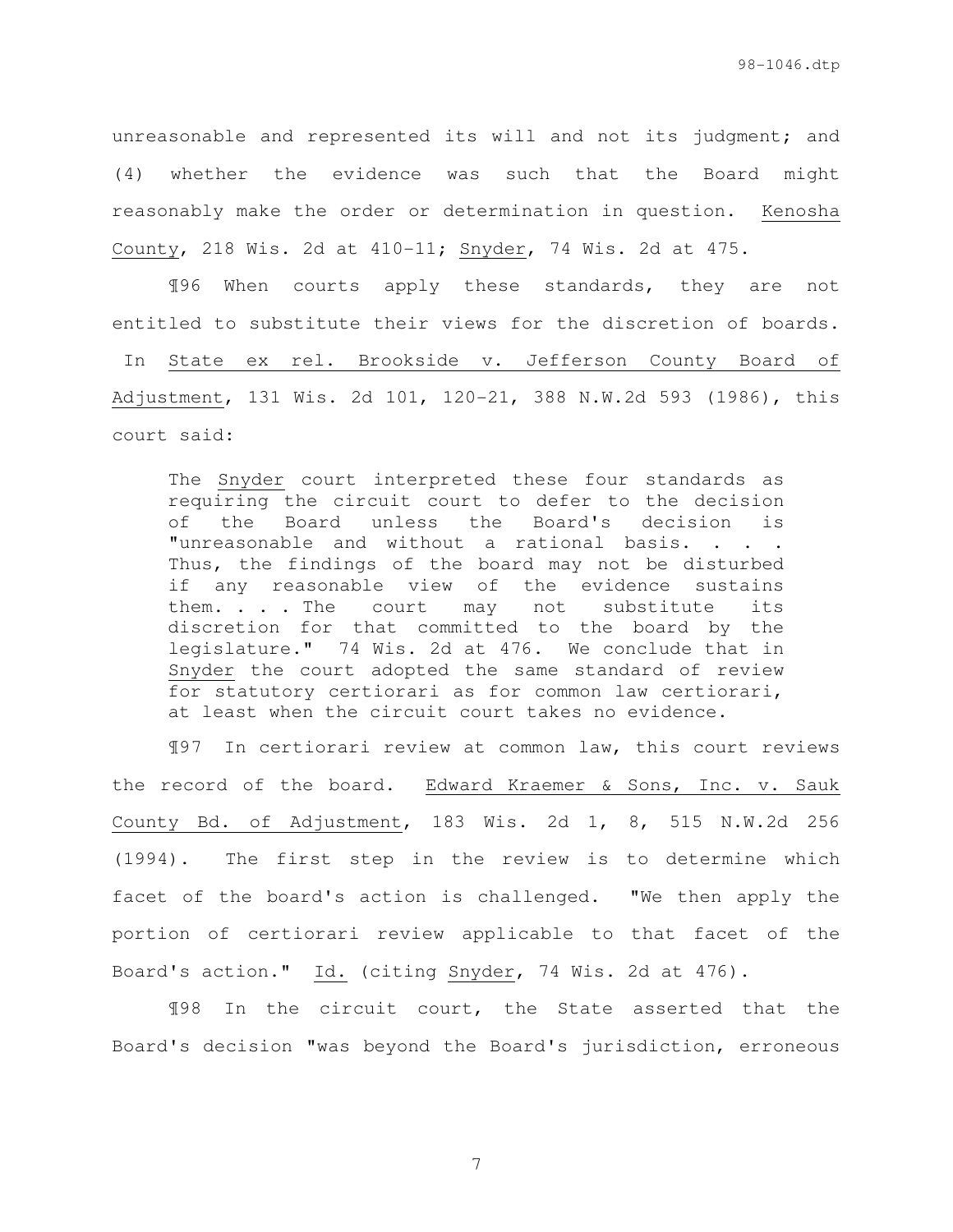and inadequate as a matter of law, and unsupported by the evidence."

¶99 The Board's action interpreting the Ordinance was unquestionably subject to judicial review in line with the four traditional standards of review noted above. It is very disturbing, however, that appellate courts have reviewed Board action on the basis of legal objections that never were raised before the Board.

¶100 Courts normally will not review an issue raised for the first time on appeal. Allen v. Allen, 78 Wis. 2d 263, 270, 254 N.W.2d 244 (1977); Clay v. Bradley, 74 Wis. 2d 153, 161, 246 N.W.2d 142 (1976); Segall v. Hurwitz, 114 Wis. 2d 471, 489, 339 N.W.2d 333 (Ct. App. 1983). The failure to make a timely objection constitutes waiver of the objection. Saenz v. Murphy, 162 Wis. 2d 54, 63, 469 N.W.2d 611 (1991); Allen, 78 Wis. 2d at 270.

¶101 The waiver rule is a rule of judicial administration, although not an inflexible one. Wirth v. Ehly, 93 Wis. 2d 433, 444, 287 N.W.2d 140 (1980); Northern State Power Co. v. Hunter Bd. of Supervisors, 57 Wis. 2d 118, 132-33, 203 N.W.2d 878 (1973). Consequently, a court should be reluctant to fault a board of adjustment for not considering a legal argument that was never made. To expect clairvoyance from a board about an unstated objection to the board's action disrespects the board, undermines its authority, encourages gamesmanship, and alters the nature of certiorari review. It also deprives an adverse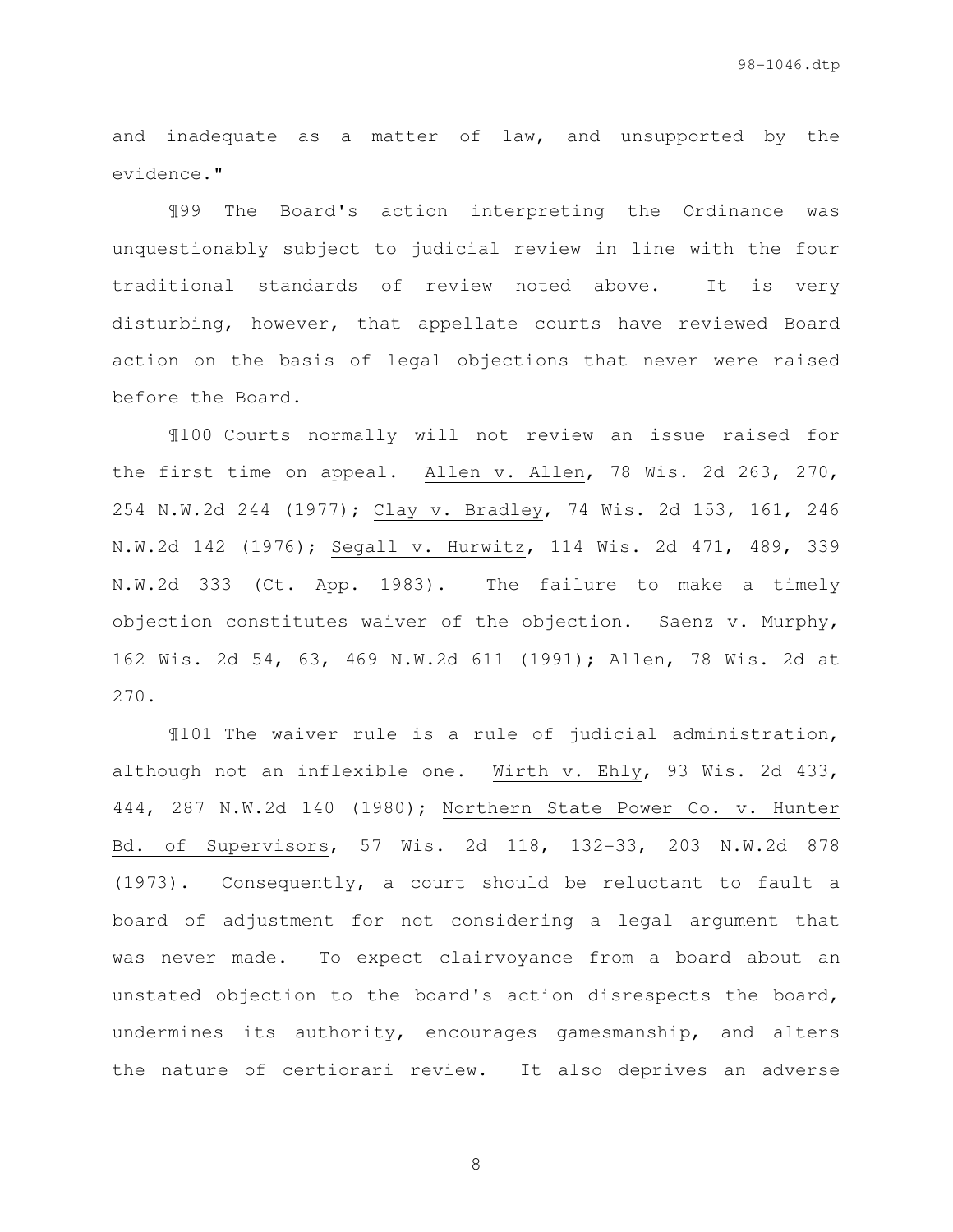party of the opportunity to address the objection and make a record before the board.

¶102 In this case, the State changed its position when it appeared in circuit court. It contended that Wis. Admin. Code § NR 116.13(2) was more restrictive than the County Ordinance and superseded the Ordinance. The circuit court ruled that the State had waived this objection. Thereafter, the State devoted less than two pages of its brief to the court of appeals to make the argument that § NR 116.13(2) is the controlling law. Nevertheless, the court of appeals decided that the Warnings constructively conceded that the State's point had not been waived by failing to answer the argument.

## III

¶103 The state's decision to rely on Wis. Admin. Code § NR 116.13(2) forces close examination of this rule, which reads:

(2) RESIDENTIAL USES. (a) Any structure or building used for human habitation (seasonal or permanent), which is to be erected, constructed, reconstructed, structurally altered or moved into the floodfringe area shall be place [sic] on fill with the finished surface of the lowest floor, excluding basement or crawlway, at or above the flood protection elevation. If any such structure or building has a basement or crawlway, the surface of the floor of the basement or crawlway shall be at or above the regional flood elevation and shall be floodproofed to the flood protection elevation in accordance with s. NR 116.16. No variance may be granted to allow any floor below the regional flood elevation. An exception to the basement requirement may be granted by the department, but only in those communities granted such exception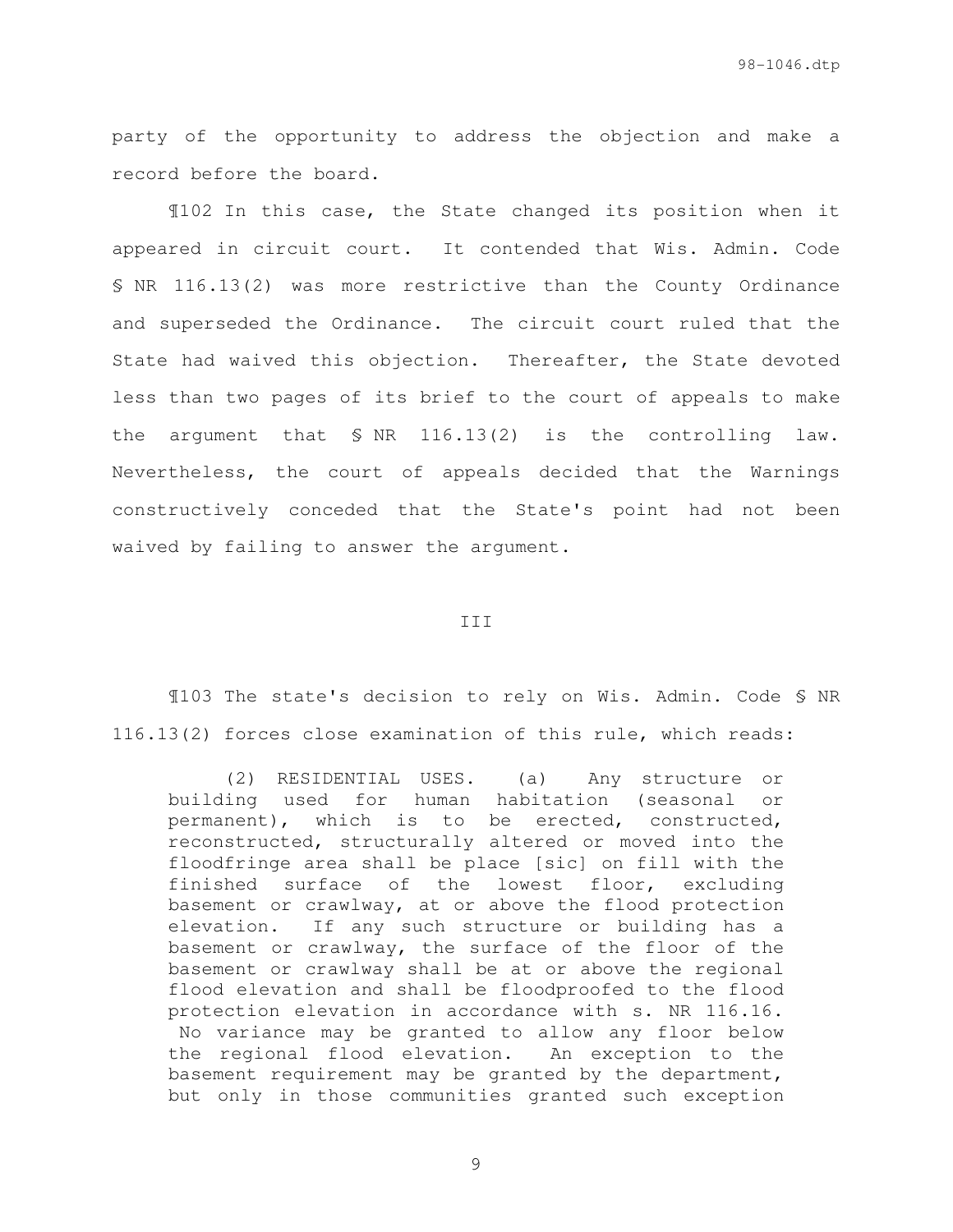by the federal emergency management agency (FEMA) on or before March 1, 1986.

Wis. Admin. Code § NR 116.13(2) (June, 1996).

¶104 There should be no mistake about what the State is up to here. It is seeking retroactive application of a rule that did not exist in its present form until after the Warnings had built their basement. The present form of the rule was not enacted until almost two years after the Warnings' house was constructed.

¶105 The rule in question, Wis. Admin. Code § NR 116.13, was part of a substantial revision of § NR 116 in 1986. The change took effect March 1, 1986. Cr. Register, Feb. 1986, No. 362. The revision entailed a significant toughening of § NR 116, which is evident in a number of sections. For example, the definition of "variance" was rewritten. The pre-1986 definition of "variance" in § NR 116.03(29) read:

VARIANCE. A variance authorizes the construction or maintenance of a building or structure in a manner which is inconsistent with dimensional standards contained in the flood plain zoning ordinance. A variance can only be granted by the board of adjustment/appeals. A variance shall not permit a use of property otherwise prohibited by the flood plain zoning ordinance; it may permit deviations from dimensional standards.

Wis. Admin. Code § NR 116.03(29) (Register, Oct., 1985, No. 358) (emphasis added).

¶106 The revised definition of "variance" reads:

"Variance" means an authorization by the board of adjustment or appeals under s. NR  $116.21(4)$ , for the construction or maintenance of a building or structure in a manner which is inconsistent with dimensional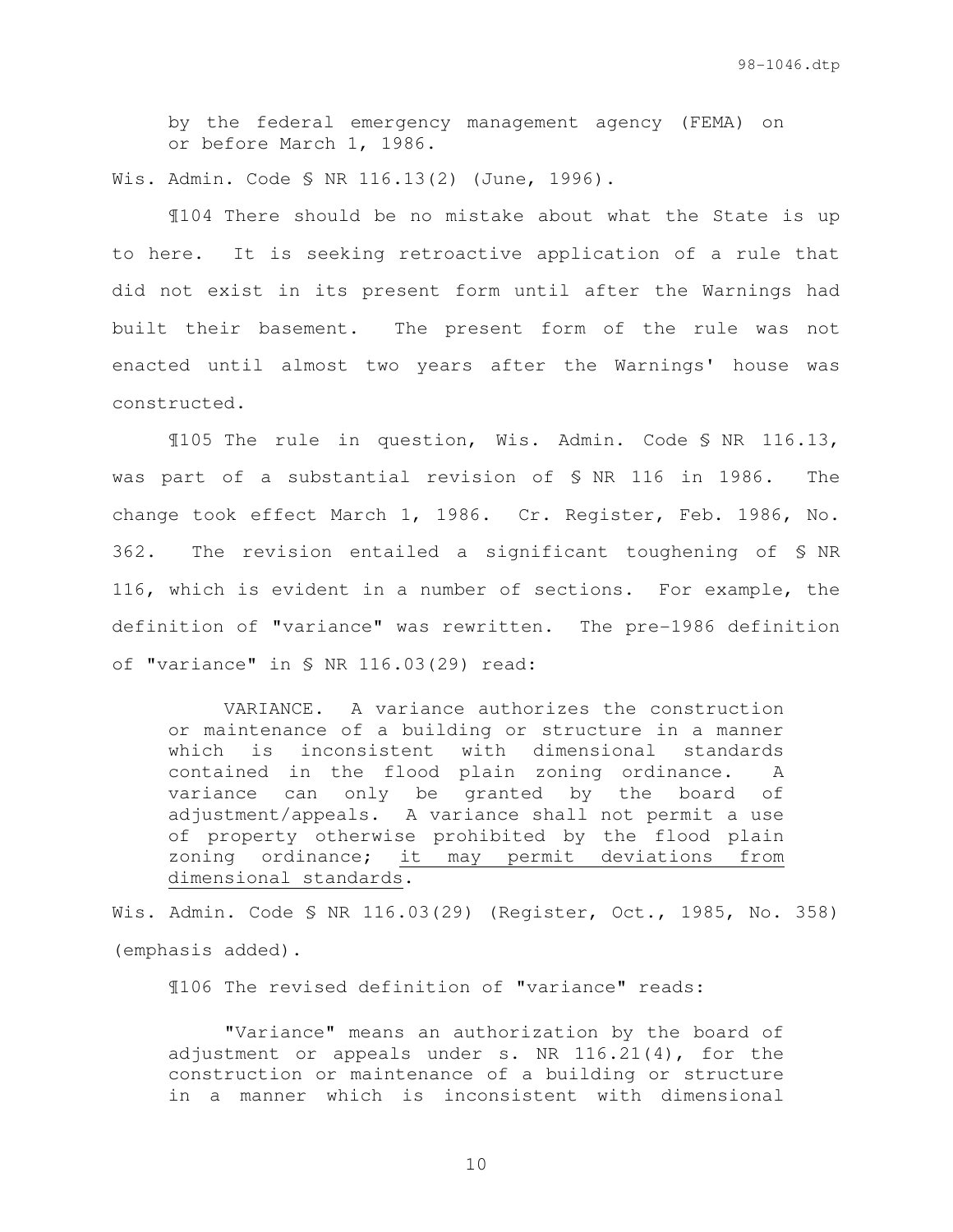standards contained in the floodplain zoning ordinance.

Note: A variance can only be granted by the board of adjustment or appeals. A variance may not permit a use of property otherwise prohibited by the floodplain zoning ordinance or allow construction not protected to the flood protection elevation; it may, however, permit deviations from dimensional standards.

Wis. Admin. Code § NR 116.03(49) (June, 1996) (emphasis added). The revised definition seeks to exclude elevation from the scope of dimensional standards so that construction for a lawful use that does not meet a certain elevation cannot receive a variance based upon inconsistency with a dimensional standard.

¶107 The pre-1986 provision on residential uses in floodfringe areas (outside the floodway) was contained in Wis. Admin Code § NR 116.14(2) and read:

(2) RESIDENTIAL USES. (a) Any structure or building used for human habitation (seasonal or permanent), which is to be erected, constructed, reconstructed, altered, or moved into the flood fringe area shall be placed on fill, with the finished surface of the first floor at or above the flood protection elevation. If any such structure or building has a basement, it shall be flood proofed in accordance with s. NR 116.16. Any community that is eligible for the federal flood insurance program must comply with the HUD standards which currently do not allow basements in flood plain areas. An exception to that basement requirement may be granted by HUD, but only on a community-by-community basis.

Wis. Admin Code § NR 116.14(2) (Register, Oct., 1985, No. 358) (emphasis added).

¶108 In the old subsection, the focus is on the first floor elevation and floodproofing for a basement. That is very different from the revised rule that contains the sentence: "No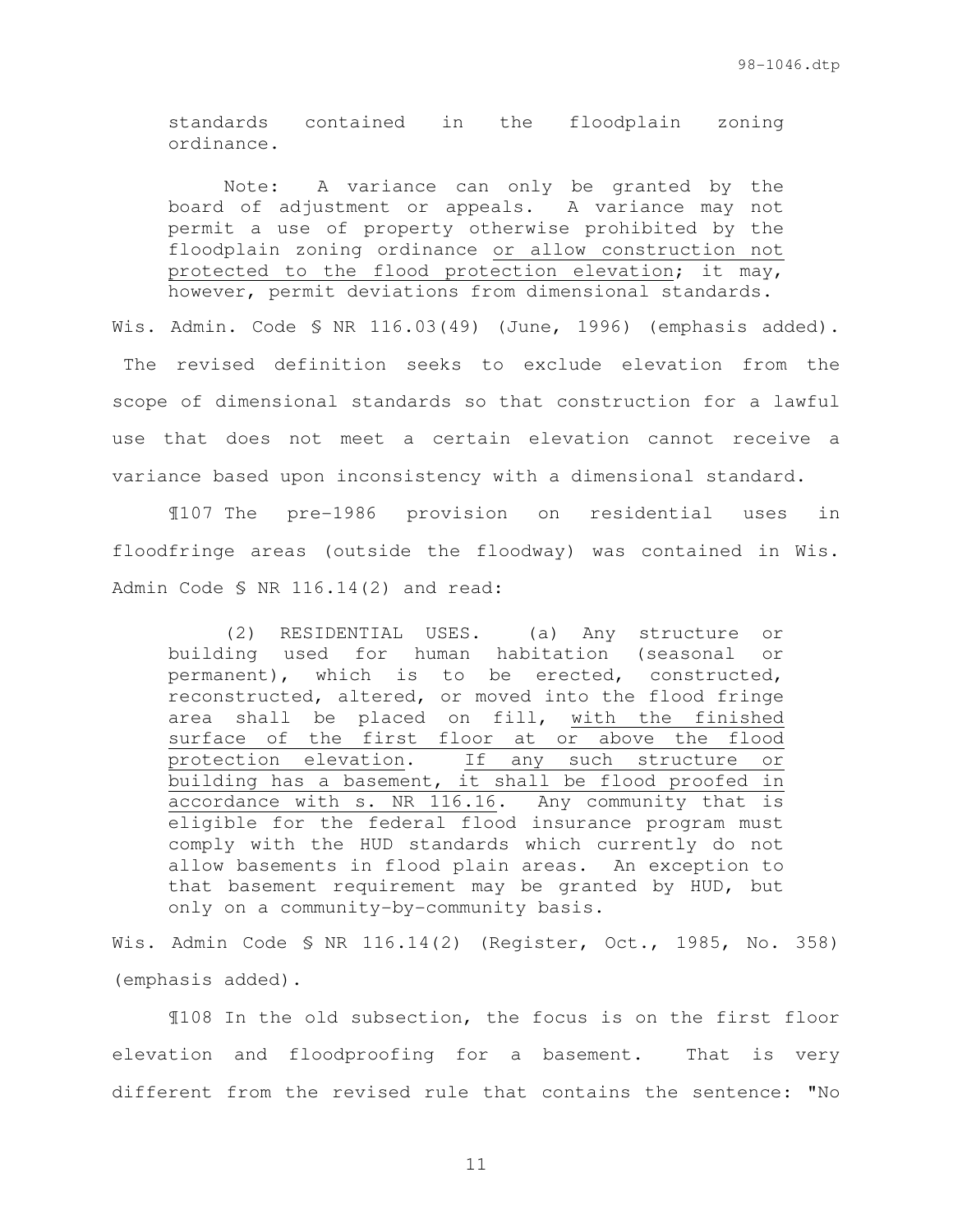variance may be granted to allow any floor below the regional flood elevation." Wis. Admin. Code § NR 116.13(2) (June, 1996).

 ¶109 The pre-1986 provision on nonconforming uses in floodfringe areas appeared in § NR 116.15(4) and read:

(4) FLOOD FRINGE AREAS. (a) No modifications or additions to any existing structure or building in the flood fringe area shall be permitted unless such modifications and additions comply with the applicable regulations for that particular use in flood fringe areas as contained in the local ordinances.

(b) Where compliance with the provisions of par. (a) would result in unnecessary hardship, and only where the structure will not be either used for human habitation or be associated with a high flood damage potential, the county, city or village may grant a variance from those provisions, using the criteria listed below. Modifications or additions to structures or buildings which are protected to elevations lower than the flood protection elevation may be permitted if:

1. Human lives are not endangered;

2. Public facilities, such as water or sewer, are not to be installed;

3. Flood depths will not exceed 4 feet;

4. Flood velocities will not exceed 2 feet per second; and

5. The structure will not be used for storage of materials described in s. NR 116.14(6).

Wis. Admin. Code § NR 116.15(4) (Register, Oct., 1985, No. 358). This old subsection requires compliance with a local flood fringe ordinance. It authorizes prospective variances under certain conditions and variance to nonconforming structures for modifications and additions.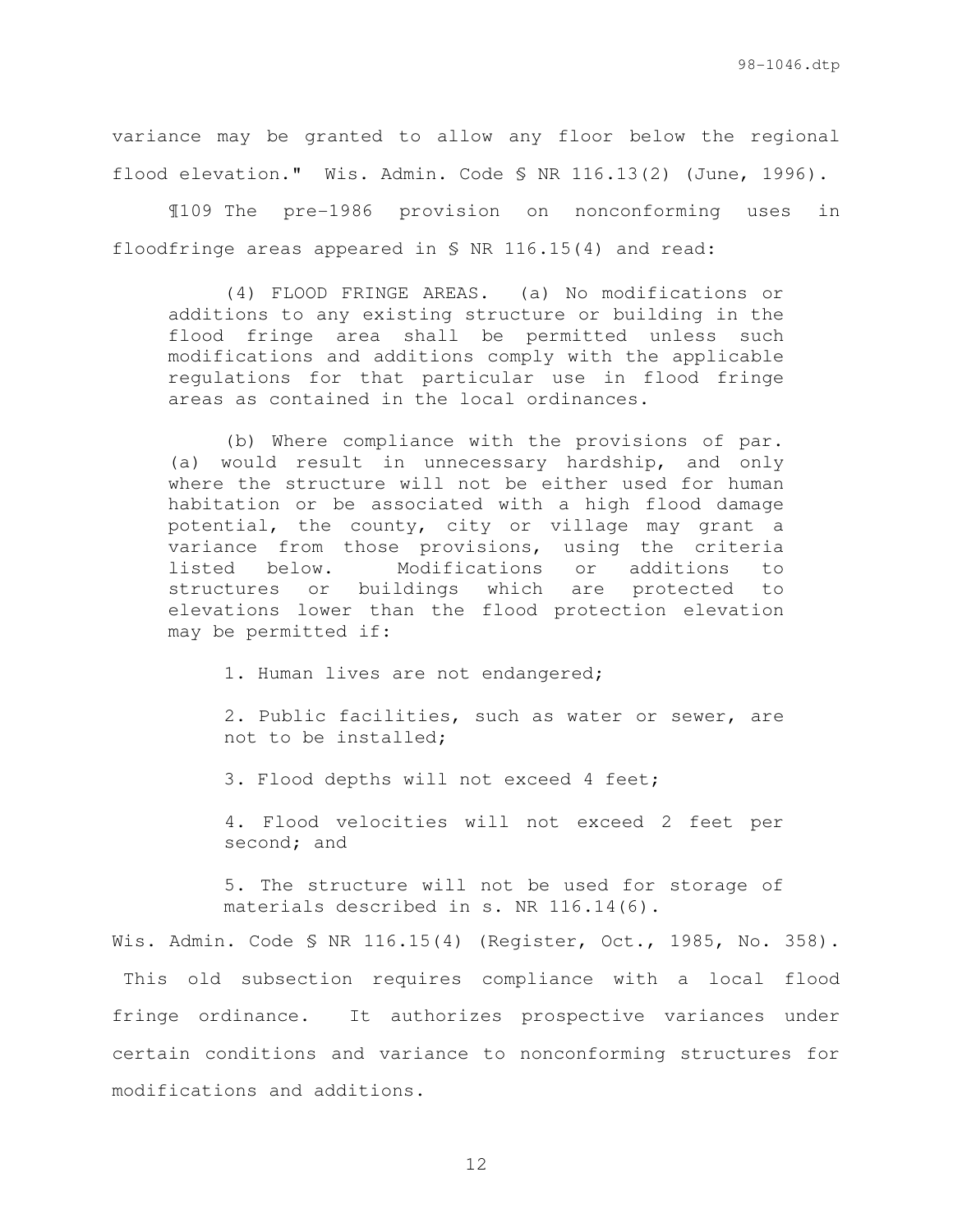¶110 The revised provision appears in § NR 116.15(3) and reads:

(3) FLOODFRINGE AREAS. (a) Except as provided in par. (b) or (c), no modification or addition to any nonconforming building or any building with a nonconforming use in the floodfringe area may be allowed unless such modification or addition has been granted by permit, special exception, conditional use or variance and the modification or addition is placed on fill or is floodproofed in compliance with the applicable regulations contained in s. NR 116.13(2).

Wis. Admin. Code § NR 116.15(3) (June, 1996). This revised subsection refers back to § NR 116.13(2), with its "no variance" language.

 ¶111 The old administrative rules allowed variances for basements under certain circumstances. The present administrative rules allow "no variances" for basements.

¶112 What is the authority for these sweeping changes in Chapter NR 116? The Department of Natural Resources explained that Chapter NR 116 repeals and recreates rules interpreting Wis. Stat. § 87.30. Wisconsin Dep't of Natural Resources, Order of the State of Wisconsin Natural Resources Board Repealing and Recreating Rules, WR-14-84, at 1 (Nov. 22, 1985). A careful review of § 87.30 reveals that nothing in the statute either now or in the past has absolutely prohibited variances from being issued by a county board of adjustment in these circumstances. Section 87.30 was not amended in the period before the 1986 revision, so as to require a dramatic revision of Chapter NR 116. In fact, the DNR justified the changes to Wis. Admin. Code § NR 116.13 as adherence to federal law: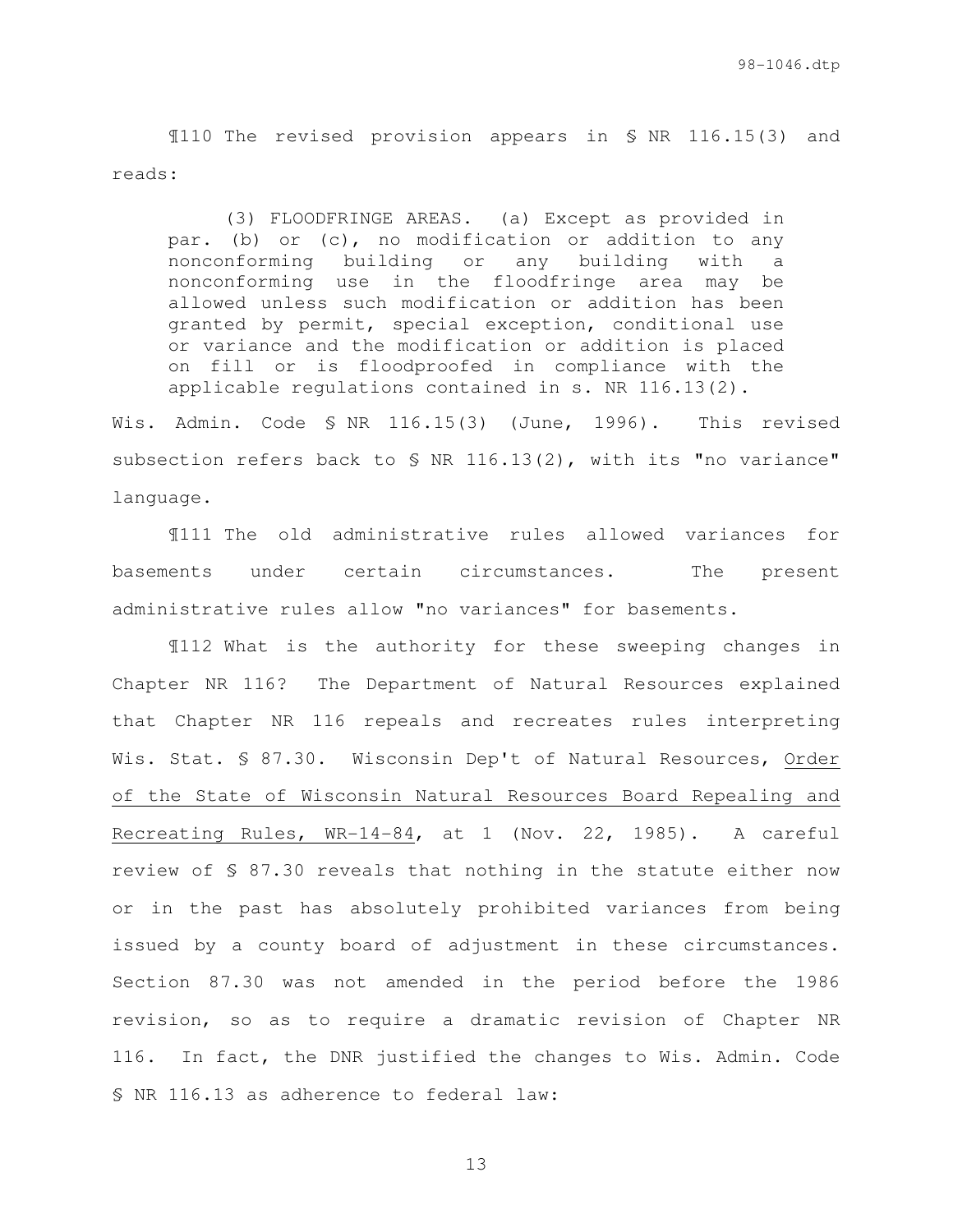6. Basement and Dry Floodproofing Standards. The language addressing basement development standards in s. NR 116.13 has been revised to more closely reflect what is required in the National Flood Insurance Program's floodplain management regulations. As a result, no residential development or variances for such development will be allowed to occur below the regional flood elevation. A community-wide exception to the basement standards applies to those municipalities which received the exception from the federal government prior to the effective date of the proposed rule.

Wisconsin Dep't of Natural Resources, supra, at 2.

¶113 This writer's research has unveiled no federal regulation that absolutely prohibits the issuance of a variance for residential basements below the base flood elevation in a flood fringe area. On the contrary, 44 C.F.R. § 60.6 (2000) entitled, "Variances and exceptions," reads in part:

(a) The Administrator does not set forth absolute criteria for granting variances from the criteria set forth in  $\$  60.3, 60.4 and 60.5. . . . While the granting of variances generally is limited to a lot size less than one-half acre (as set forth in paragraph (a)(2) of this section), deviations from that limitation may occur.

¶114 The State cannot point either to a state statute or a federal regulation that absolutely prohibits a board of adjustment from granting a variance for a building used for human habitation in a floodfringe area. Consequently, as the lead opinion observes, Wis. Admin. Code § NR 116.13(2) is inconsistent with Wis. Stat. § 59.694(7) and appears to exceed statutory authority when it deprives a county board of adjustment the discretion to issue any variance in an entire class of cases.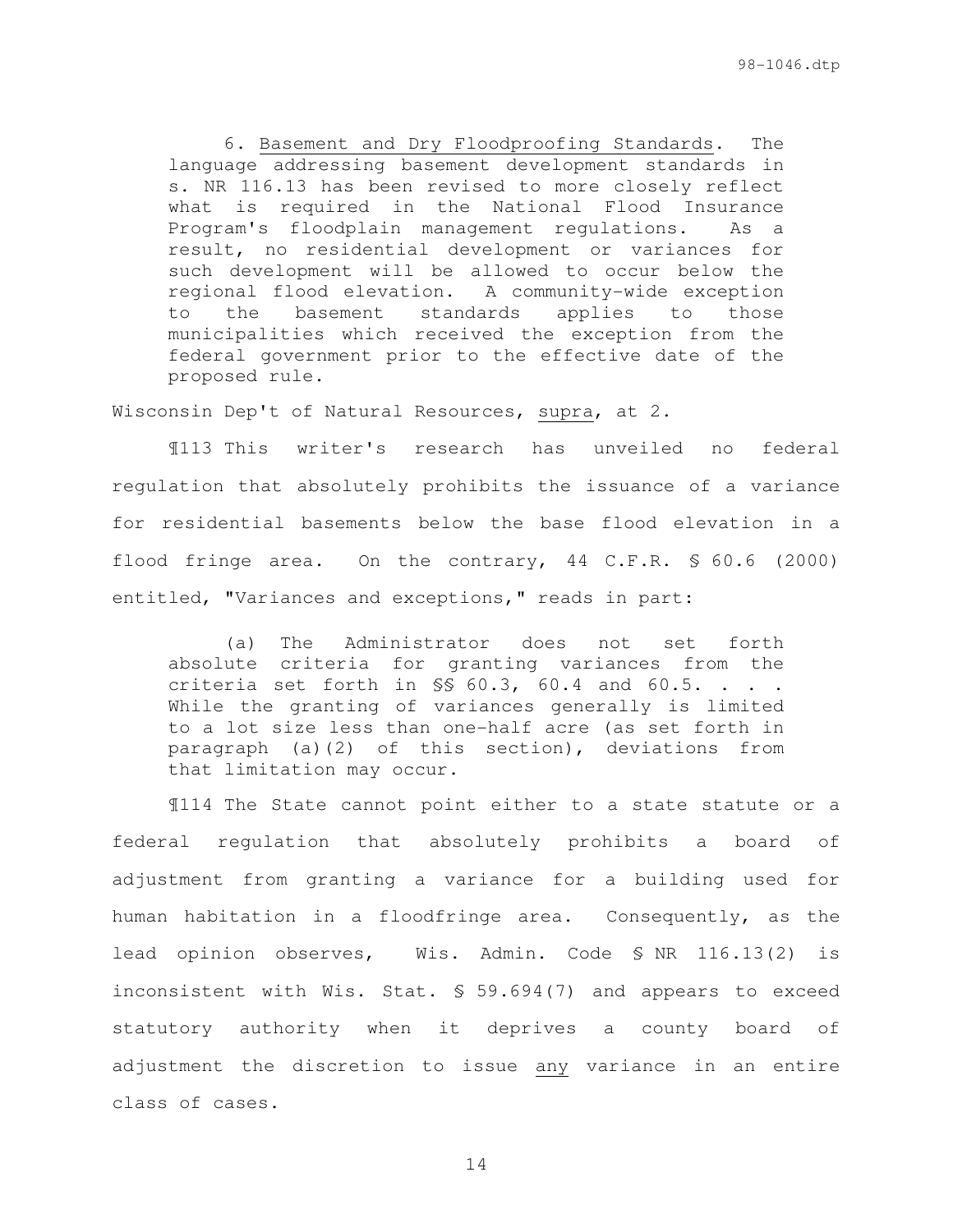¶115 Over the years, the State's uncompromising administration of the floodplain protection rules has led to several legislative measures that preclude a literal interpretation of Wis. Admin. Code § NR 116.13. For instance, Wis. Stat. § 87.30 has been amended several times since 1986. The section now explicitly permits the repair, reconstruction, or improvement of a nonconforming building damaged or destroyed by a nonflood disaster. Wis. Stat. § 87.30(1d). This statutory allowance is inconsistent with a literal reading of the administrative rule. In addition, the statute prohibits the DNR from promulgating any rule or imposing any restriction that:

(a) Results in an ordinance or other regulation containing provisions for floodproofed residential basements that are more restrictive than those imposed by the federal emergency management agency.

(b) Allows the department to deny an exception for such basements if the federal emergency management agency has granted an exception under 44 CFR 60.6.

Wis. Stat. § 87.30(1g).

e<br>S

¶116 Subsection (1g), authored by Representative John Ainsworth, who represents the Village of Shiocton and the Town of Bovina in the Wisconsin Assembly, permitted the Village of Shiocton to enact a floodplain ordinance with basements below the regional flood level after the Village received a FEMA exception in  $1998.^{25}$  The Village of Shiocton is one-half mile south of the Warnings' home.

<sup>&</sup>lt;sup>25</sup> Sherry Breiting Rindt, Basements Are Missed When They Are Missing, The Post-Crescent, June 4, 1999, at B1.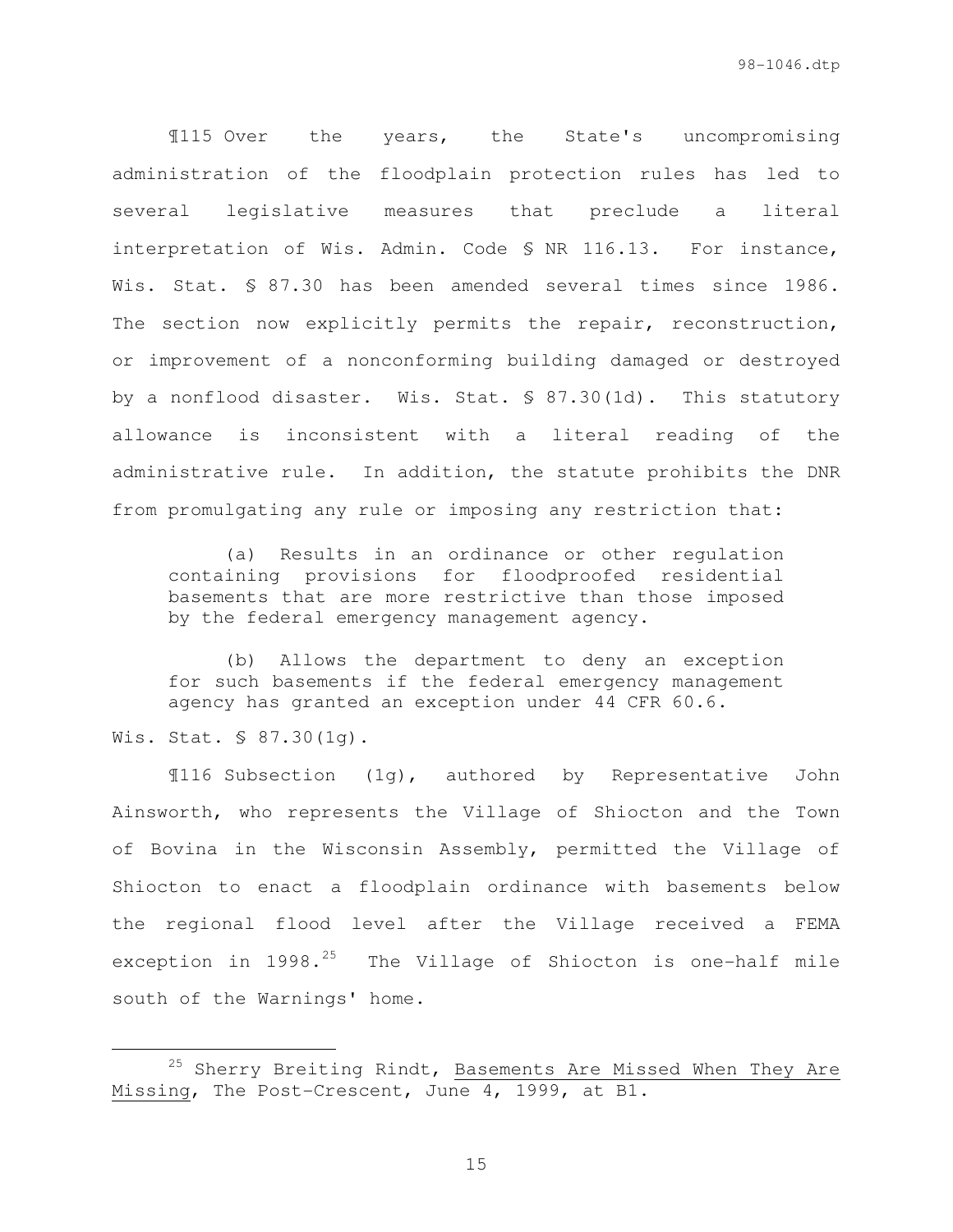¶117 Thousands of buildings across the state were built in floodfringe areas before the enactment of floodplain regulations. The language in Wis. Admin. Code § NR 116.13(2) cannot be read literally without depriving counties and the DNR of the ability to deal reasonably with these "existing lawful" structures. Wis. Admin. Code § NR 116.03(34). If the law did not afford some reasonable means to address variances for nonconforming structures, it might not pass constitutional muster. Cf. Building Height Cases, 181 Wis. 519, 532, 195 N.W. 544 (1923) (holding that an act of the legislature limiting the height of buildings was not applicable where substantial rights of a party had vested before the act was enacted); County of Sauk v. Trager, 113 Wis. 2d 48, 56, 334 N.W.2d 272 (Ct. App. 1983), aff'd, 118 Wis. 2d 204, 346 N.W.2d 756 (1984) (finding that where substantial rights have vested, zoning ordinances cannot be applied retroactively).

 ¶118 The State has not played fair in this case. I join the lead opinion to return some common sense to the administration of our law.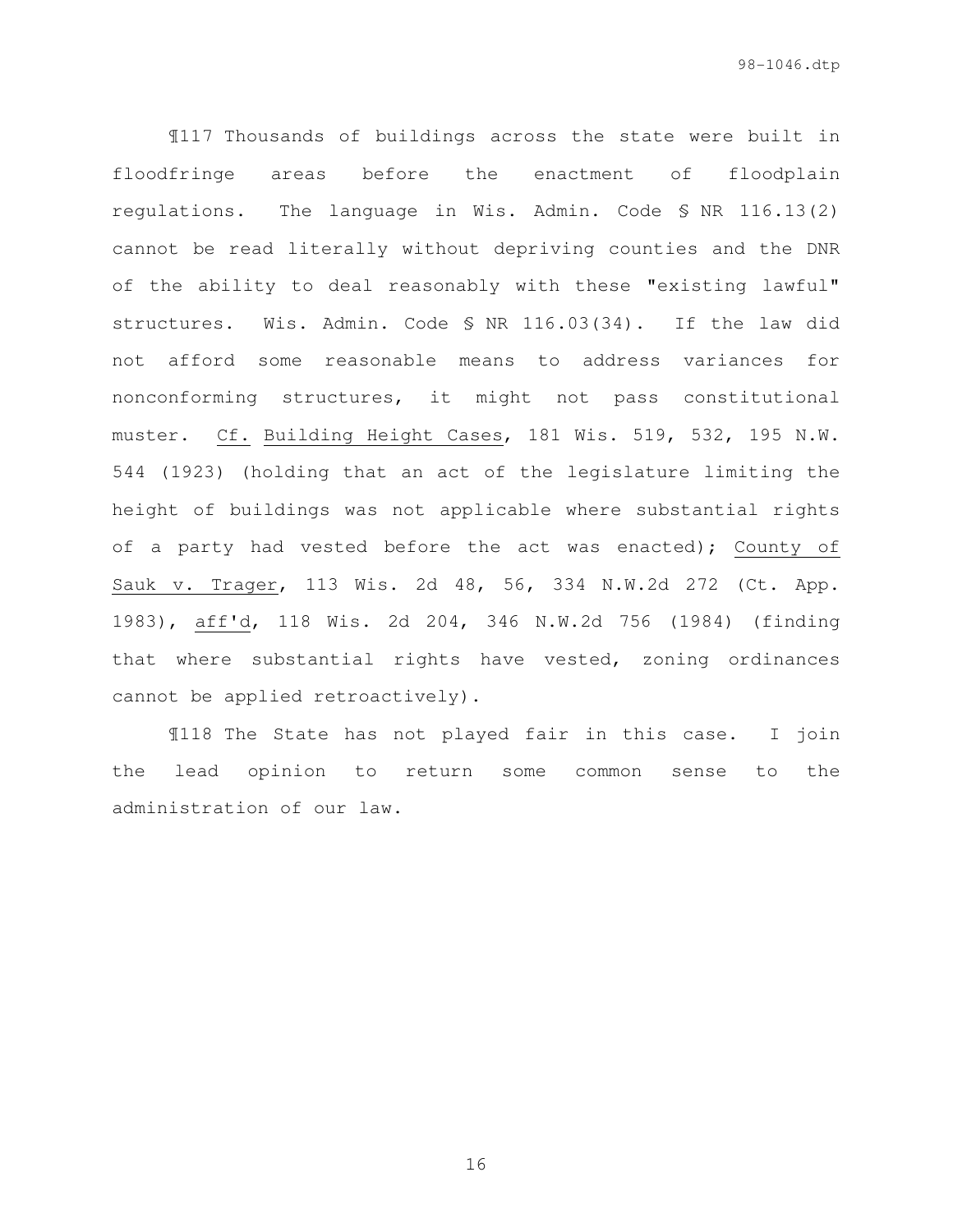¶119 SHIRLEY S. ABRAHAMSON, CHIEF JUSTICE (dissenting). The lead opinion suggests that this case is about destroying a basement to save a house.<sup>26</sup> Dramatic, but a mischaracterization of the stakes in this case.

¶120 This case is not about the future of the Warnings' basement or house. This case is about whether the Warnings' home will have a sun porch. Giving truth to the adage that hard facts make bad law, this case is really about whether to undermine the authority of the Department of Natural Resources (DNR) to regulate floodplains and whether to ignore the principles of stare decisis——all to allow a homeowner to build a sun porch. This case makes bad law. I therefore dissent.

I

¶121 At the outset, it is important to state what this case is all about. The Warnings are not being asked to destroy their basement. Neither the County nor the State has ever taken action to address the basement violation.<sup>27</sup> This case is about a sun porch for the Warnings, but the legal principles governing

e<br>S

 $26$  See lead op. at  $\P$  1, 52.

 $27$  This is not an enforcement action commenced against an owner for a violation. If this case were an enforcement action, consideration of the equities might be appropriate. See Forrest v. Goode, 21 Wis. 2d 655, 681-82, 579 N.W.2d 715 (1998) (considerations given to equities in an enforcement action).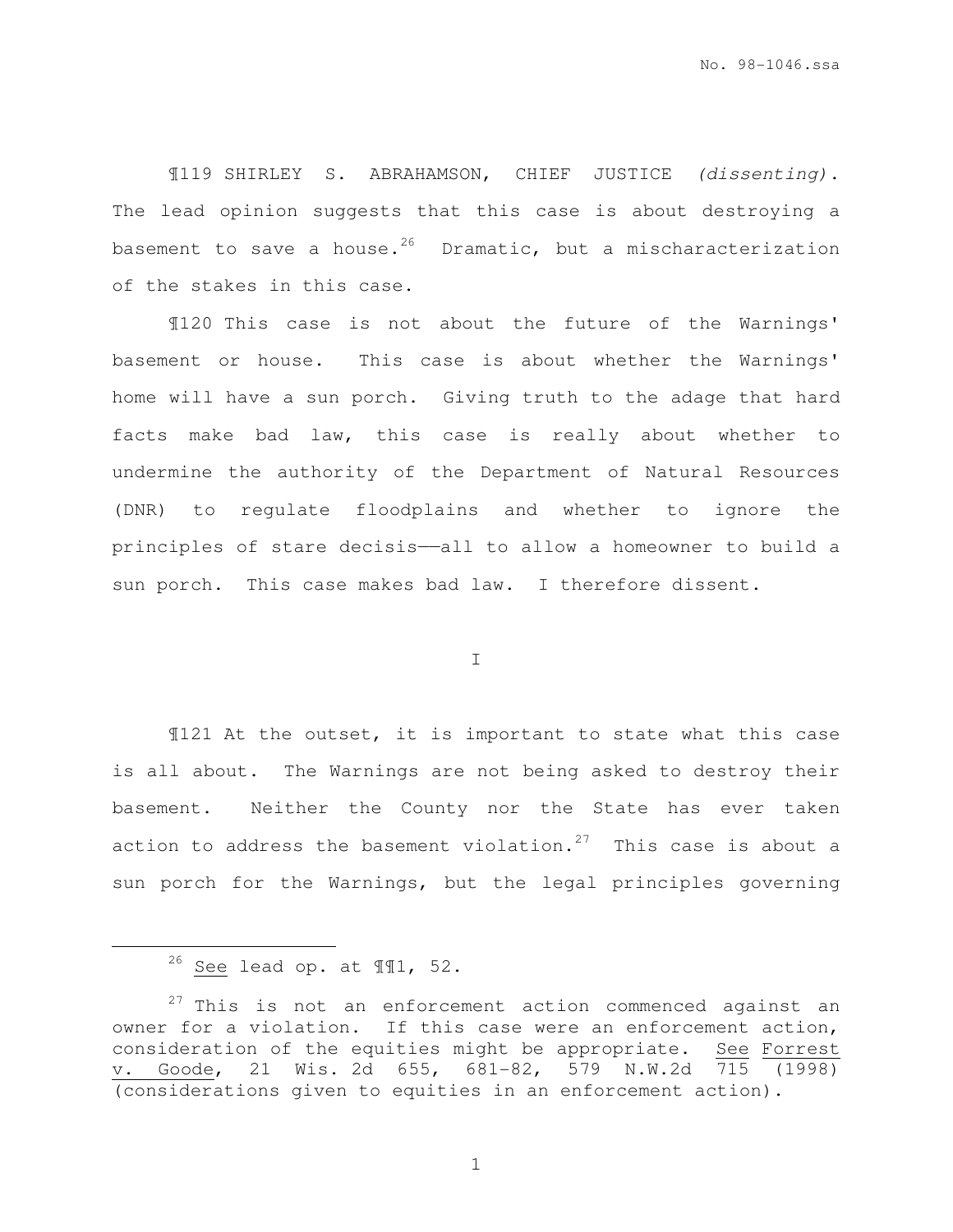this case have a significant impact on the rest of the people of the State.

¶122 The lead opinion suggests that the law should not bar homeowners like the Warnings, whose home is a "non-conforming structure" in the eyes of the law (albeit through no fault of their own), from adding a sun porch to their homes.<sup>28</sup>

¶123 The owners' inability to add a sun porch follows, however, directly from state law—state law that restricts development in floodplain zones. Construction on floodplains is regulated by state statute, DNR rules, county, city, and village ordinances, and federal statutes and regulations.<sup>29</sup> Indeed, the regulation of floodplains is, even to experienced practitioners in Wisconsin water law, a confusing amalgamation of federal, state, and local laws--laws not always internally consistent or consistent with each other.

¶124 Nevertheless, it is clear that the legislature has given the DNR, not a County Board of Adjustment, ultimate authority over floodplains. The applicable state statute is Wis. Stat. § 87.30. The legislature declared that the purpose of various statutes enacted in Chapter 614 of the Laws of 1965, including Wis. Stat. § 87.30, is "to grant necessary powers and to organize a comprehensive program under a single state agency

 $28$  See lead op. at  $\P{42}$ .

 $29$  Federal statutes discourage floodplain development that will be subject to flood damage. The federal government provides affordable flood insurance to property owners who meet federal standards.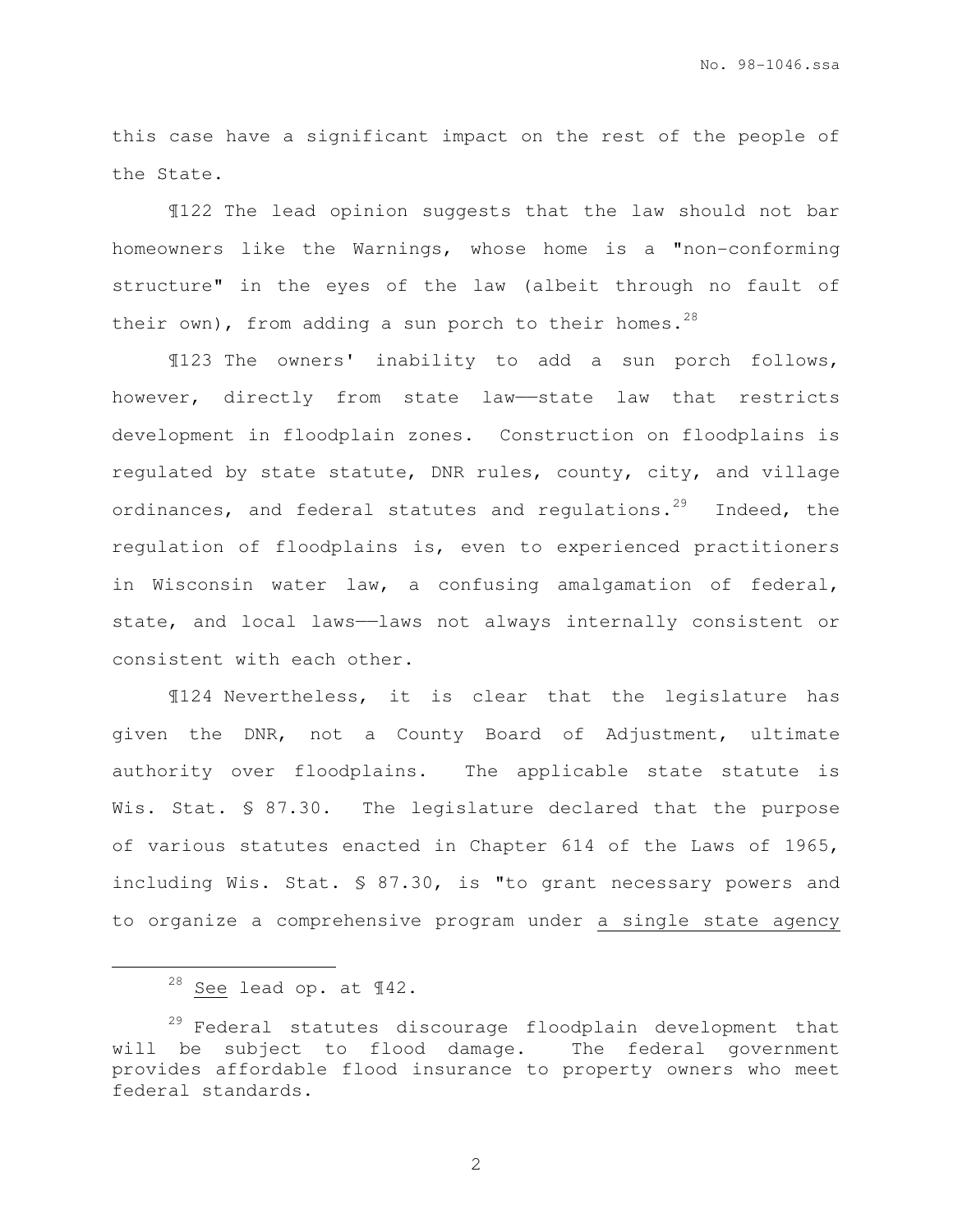No. 98-1046.ssa

for the enhancement of the quality management and protection of all waters of the state, ground and surface, private and public."<sup>30</sup> The single state agency is the DNR.

¶125 The state floodplain zoning laws exist to protect human life and health and to minimize property damage and economic losses. $31$  Floodplain zoning focuses on avoiding obstructions to flood flows and exposure of property to flood damage.<sup>32</sup> Floodplain zoning laws apply where there is a 1% chance of a flood's occurrence in any given year, which translates into a 26% chance that a flood will occur during the life of a  $30$ -year mortgage.  $33$ 

¶126 The significance of the state interest in floodplain zoning is immediately apparent in the present case. The State is the plaintiff in this case, a case that involves a county variance granted to a private property owner. The State has been involved in this case since its earliest stages before the County Board of Adjustment.

¶127 Section 87.30 requires counties, cities, and villages to enact floodplain zoning ordinances that conform to the

 $30$  Section 1, ch. 614, Laws of 1965 (emphasis added).

 $31$  See lead op. at  $\text{\texttt{I43;}}$  Wis. Admin. Code § NR 116.01(1) (June, 1996).

 $33$  See Note to Wis. Admin. Code § NR 116.03(41) (June, 1996).

 $32$  See Department of Natural Resources, Bureau of Water Regulation & Zoning, Floodplain & Shoreland Management: A Guide for Local Zoning Officials 1.1 (Publication No. WZ-210-Rev88, 1988).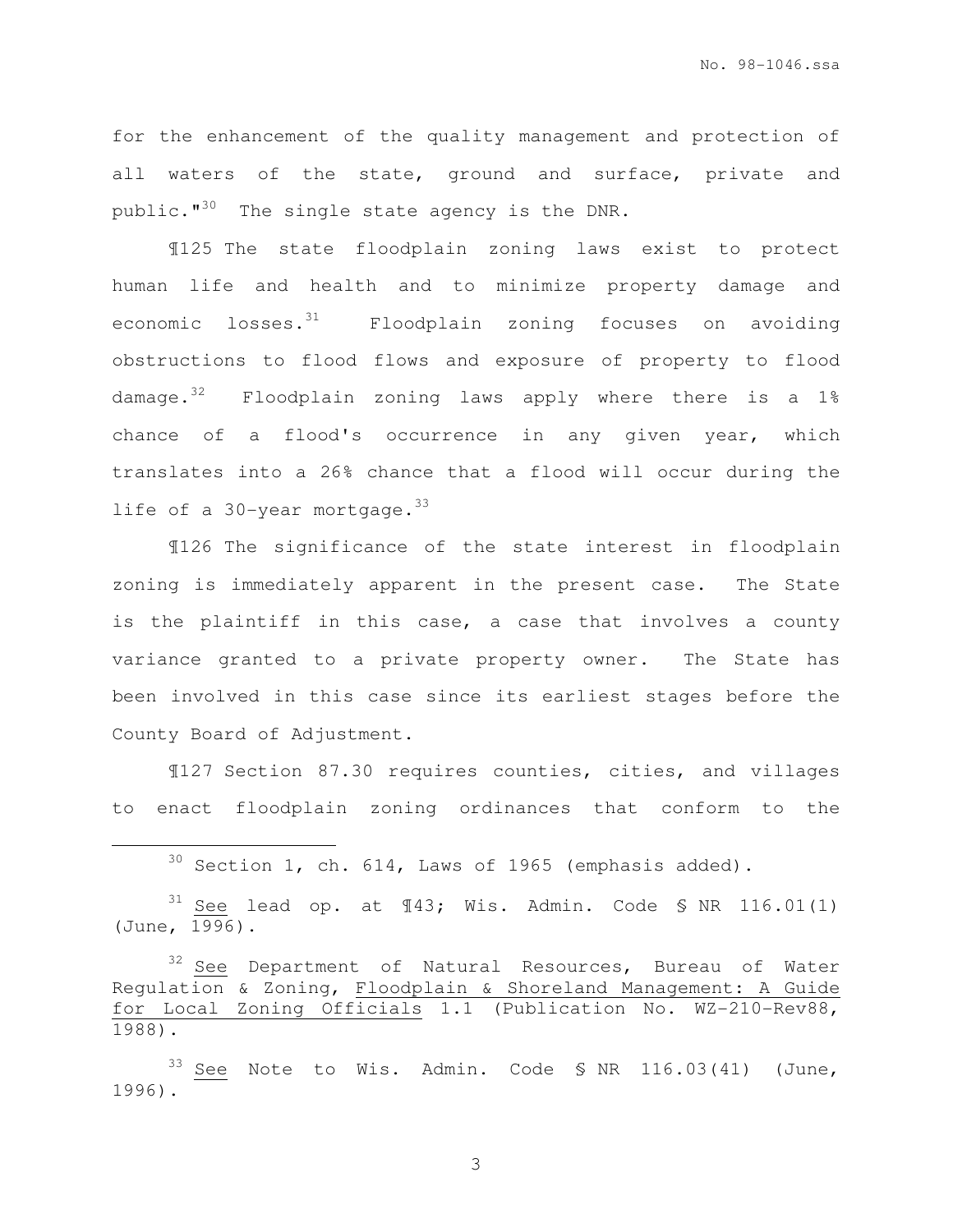minimum standards adopted by the DNR. If the local ordinance does not meet the minimum DNR standards, the DNR has authority to adopt an ordinance for the local government.  $34$  The legislature has directed the DNR to promulgate rules defining "nonconforming building" and further prohibits the enactment of ordinances that allow certain improvements to nonconforming buildings.<sup>35</sup> That the legislature intends the DNR to regulate residential basements in floodplains and regulate improvements of nonconforming buildings is evident in the statute that places restrictions on the DNR's powers to issue rules regarding

Implementing floodplain zoning laws is necessary to ensure that the municipalities and their residents will be eligible for flood insurance through a federal insurance program and federal disaster relief. See Paul G. Kent, Wisconsin Water Law: A Guide to Water Rights and Regulations 42 (1994).

A DNR publication cautions municipalities that failure to meet DNR standards will cause development in that area to be nonconforming, which will result in prohibitions on future expansion or modification. See Department of Natural Resources, Bureau of Water Regulation & Zoning, Floodplain & Shoreland Management: A Guide for Local Zoning Officials 3.34 (Publication No. WZ-210-Rev88, 1988).

 $35$  See Wis. Stat. § 87.30(1d)(a)1. and (1d)(c).

 $34$  See Comments, § 1, ch. 437, Laws of 1977, reprinted in Wis. Stats. Ann. § 87.30, at 573 (West 2000). See also Wis. Admin. Code § NR 116.05 (June, 1996); Department of Natural Resources, Bureau of Water Regulation & Zoning, Floodplain & Shoreland Management: A Guide for Local Zoning Officials 3.34 (Publication No. WZ-210-Rev88, 1988); Paul G. Kent, Wisconsin Water Law: A Guide to Water Rights and Regulations 42 (1994).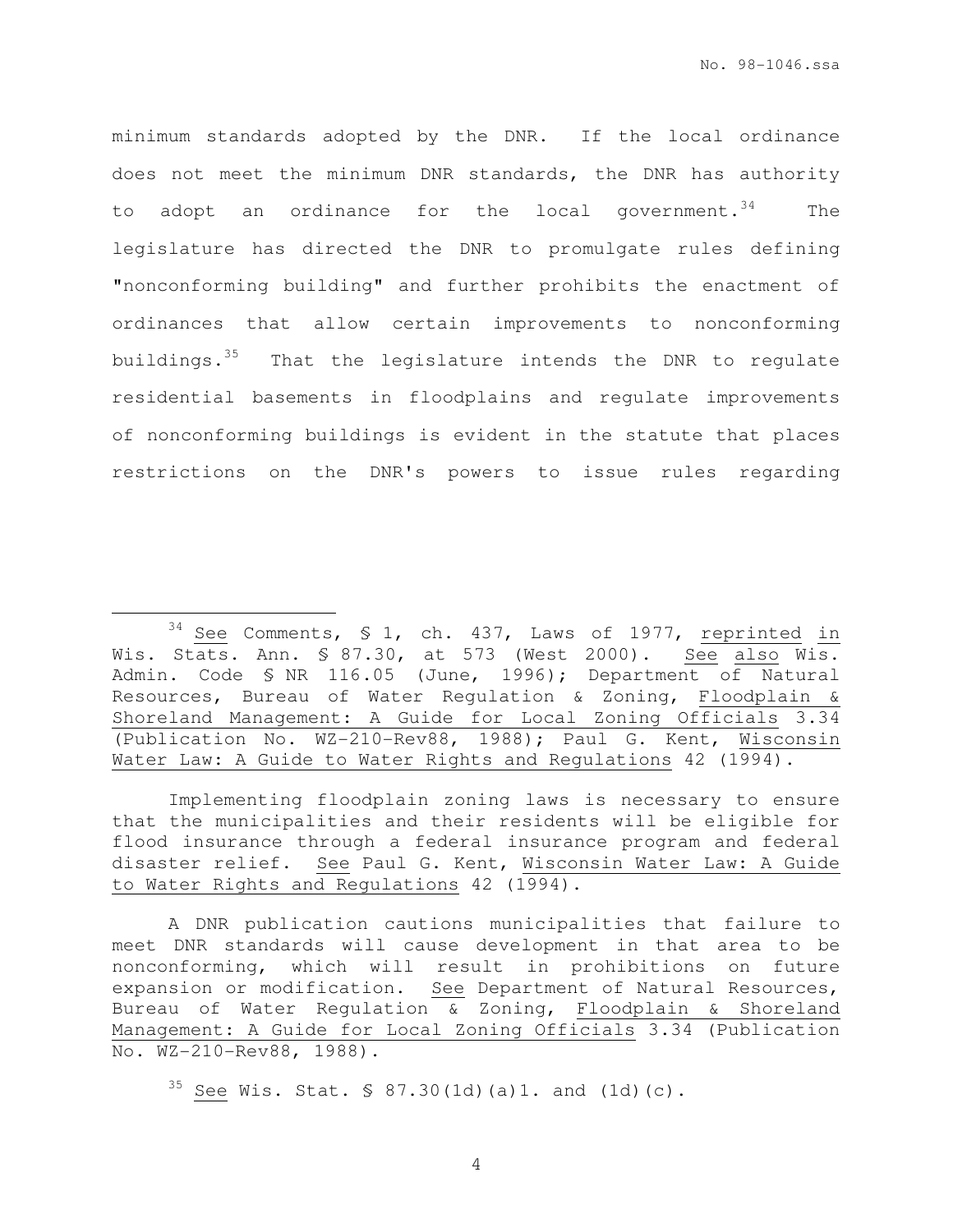No. 98-1046.ssa

floodproofed basements.<sup>36</sup> No statute, however, prevents the DNR from prohibiting variances for habitable residences with floors below the regional flood elevation.

¶128 Given the broad grant of power to the DNR in Wis. Stat. § 87.30 and the stated purposes and policy of the adoption of § 87.30, the DNR has the authority to prohibit variances that it determines are against the public interest. The DNR rule in issue in this case, Wis. Admin. Code § NR 116.13(2) (June, 1996), provides that no variance may be granted to allow any floor below the regional flood elevation. $37$  This may be a wise rule; it may be an unwise one. But the wisdom of the rule is not for this court to decide. The power of the DNR to issue the rule is the issue.

¶129 I disagree with the majority that the general power of a County Board of Adjustment under Wis. Stat. § 59.694(7) to grant zoning variances trumps DNR's floodplain rules promulgated under § 87.30. The court's decision today granting a County Board of Adjustment plenary power to allow variances in floodplains regardless of DNR rules is a judicial grant of power

 $36$  Wisconsin Stat. § 87.30(1g)(a) limits the DNR's power to promulgate any rule that contains provisions for floodproofed residential basements that are more restrictive than those imposed by the federal emergency management agency. This provision is not applicable to the present case because the Warnings' basement is not "floodproofed" as that word is used in the statutes.

<sup>&</sup>lt;sup>37</sup> See Wis. Stat. § 87.30(1d)(a)1. and (1d)(c); 44 C.F.R.  $$60.3(c)(2)$ .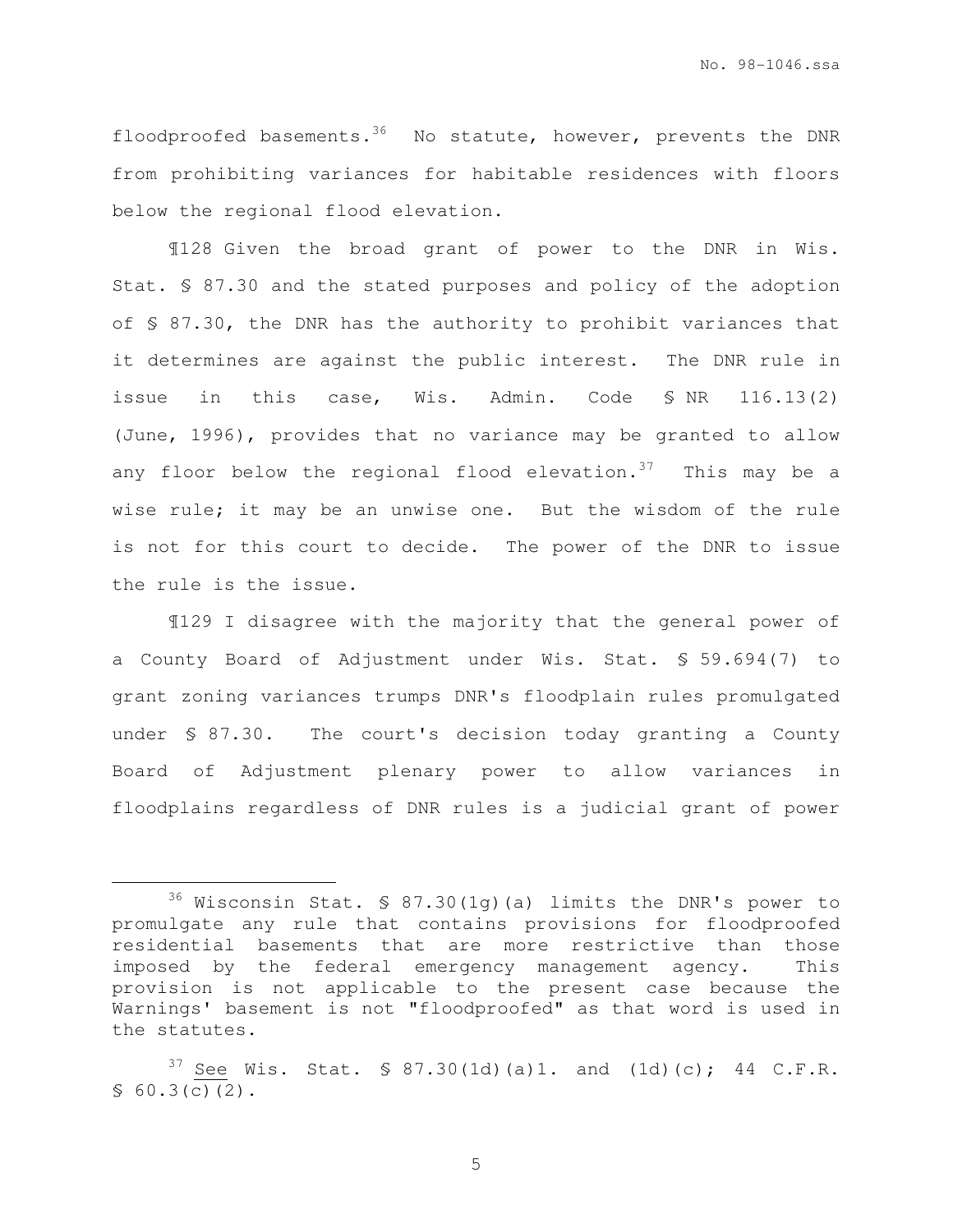to the counties that is inconsistent with Wis. Stat. § 87.30 and is contrary to the long-standing interpretation of  $\sqrt{5}$  87.30.<sup>38</sup>

¶130 The law is clear: A county may not enact a floodplain zoning ordinance that allows improvement of a nonconforming structure contrary to state statute, DNR rules, or federal law.  $39$  By concluding otherwise, a majority of this court has transformed the County Board of Adjustment's statutory power to grant variances from a safety valve or escape hatch into a gaping hole in floodplain regulation that state authorities cannot plug.

¶131 I recognize that a town employee erred in granting the initial permit allowing this house to be built with this basement. I part company with the conclusion in Justice Crooks' concurrence that this error estopped the County Board of Adjustment from denying the Warnings the variance necessary to build their sun porch. Justice Crooks' concurrence's estoppel theory runs afoul of long-established case law that estoppel does not arise when a property owner relies on a building permit

<sup>38</sup> Chapter NR 116 of the DNR rules, including Wis. Admin. Code § NR 116.13(2), at issue in the present case, has been in effect since 1986.

 $39$  See Wis. Admin Code § NR 116.13(2) (June, 1996); Wis. Stat. § 87.30(1d)(c); 44 C.F.R. § 60.3(c)(2). A local community may adopt stricter standards than the DNR promulgates. See Department of Natural Resources, Bureau of Water Regulation & Zoning, Floodplain & Shoreland Management: A Guide for Local Zoning Officials 3.50 (Publication No. WZ-210-Rev88, 1988).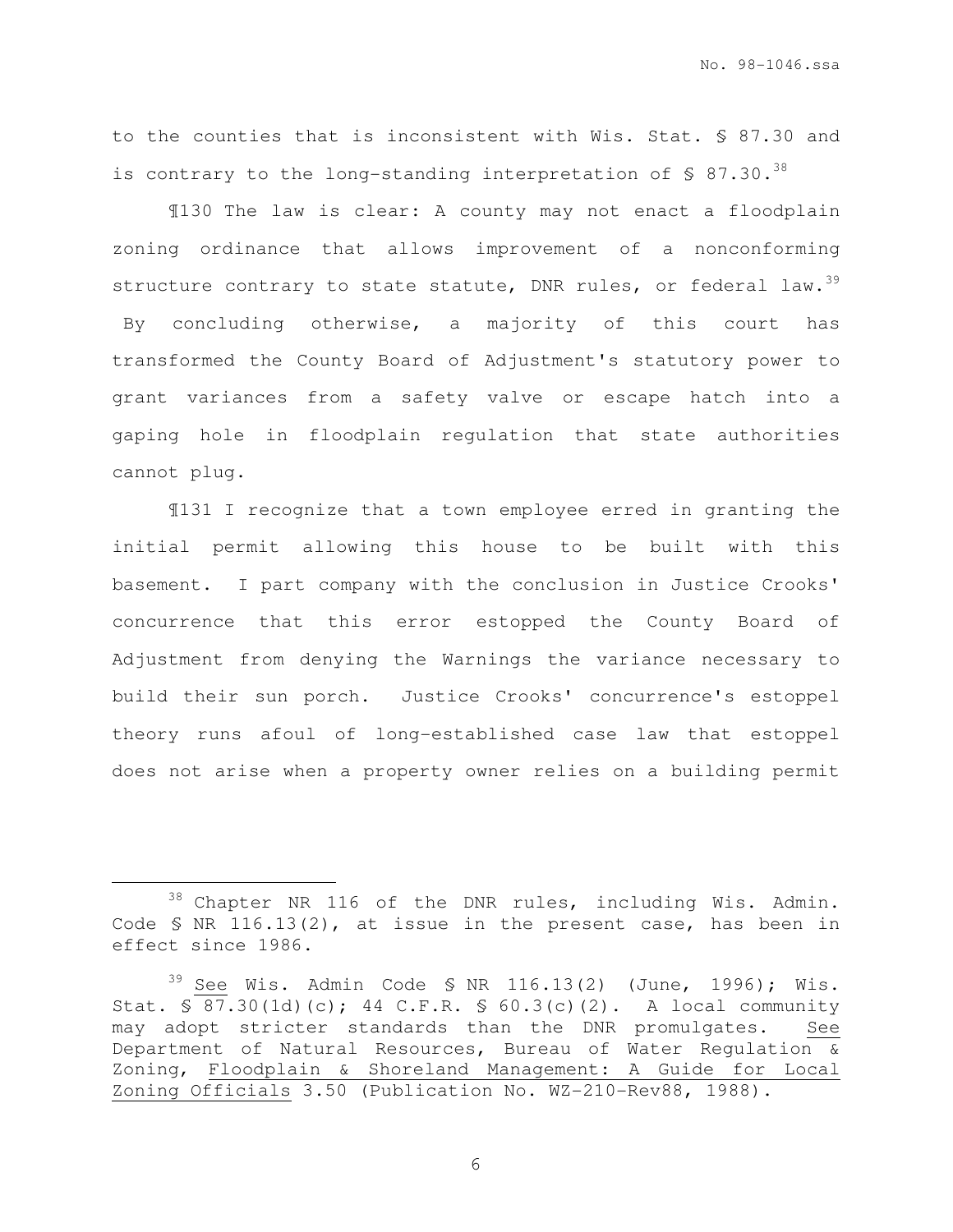issued in violation of an ordinance. $40$  The Warnings acknowledged as much in their arguments to this court.  $41$ 

II

¶132 Having concluded that Wis. Stat. § 87.30 and Wis. Admin. Code § NR 116.13(2) prohibit the County Board of Adjustment from granting the variance in this case, I now turn to the lead opinion's analysis of the legal standard governing variances authorized by a County Board of Adjustment.In suggesting that we overrule a unanimous decision of this court that three justices apparently no longer agree with, the lead opinion loses sight of what the applicable statutes governing variances do and do not say.

 $\verb|133 The$  lead opinion would overrule Kenosha County,  $^{42}$ concluding that the decision prevents Wisconsin from joining other jurisdictions that distinguish area and use variances,

 $41$  See Brief and Appendix of the Intervening Defendant-Respondents-Petitioners David and Barbara Warning (dated May 4, 1999) at 31.

 $40$  See Willow Creek v. Town of Selby, 2000 WI 56,  $\P$  $\P$  $49$ , 55-56, 235 Wis. 2d 409, 611 N.W.2d 693 (erroneous acts or representations of municipal officers do not afford a basis to estop a municipality from enforcing zoning ordinances); Snyder v. Waukesha County Zoning Bd., 74 Wis. 2d 468, 476-77, 247 N.W.2d 98 (1976) (no estoppel may arise against a municipality for the unauthorized acts of its officers; a building permit cannot confer the right to violate an ordinance).

 $42$  State v. Kenosha County Bd. of Adjustment, 218 Wis. 2d 396, 577 N.W.2d 813 (1998).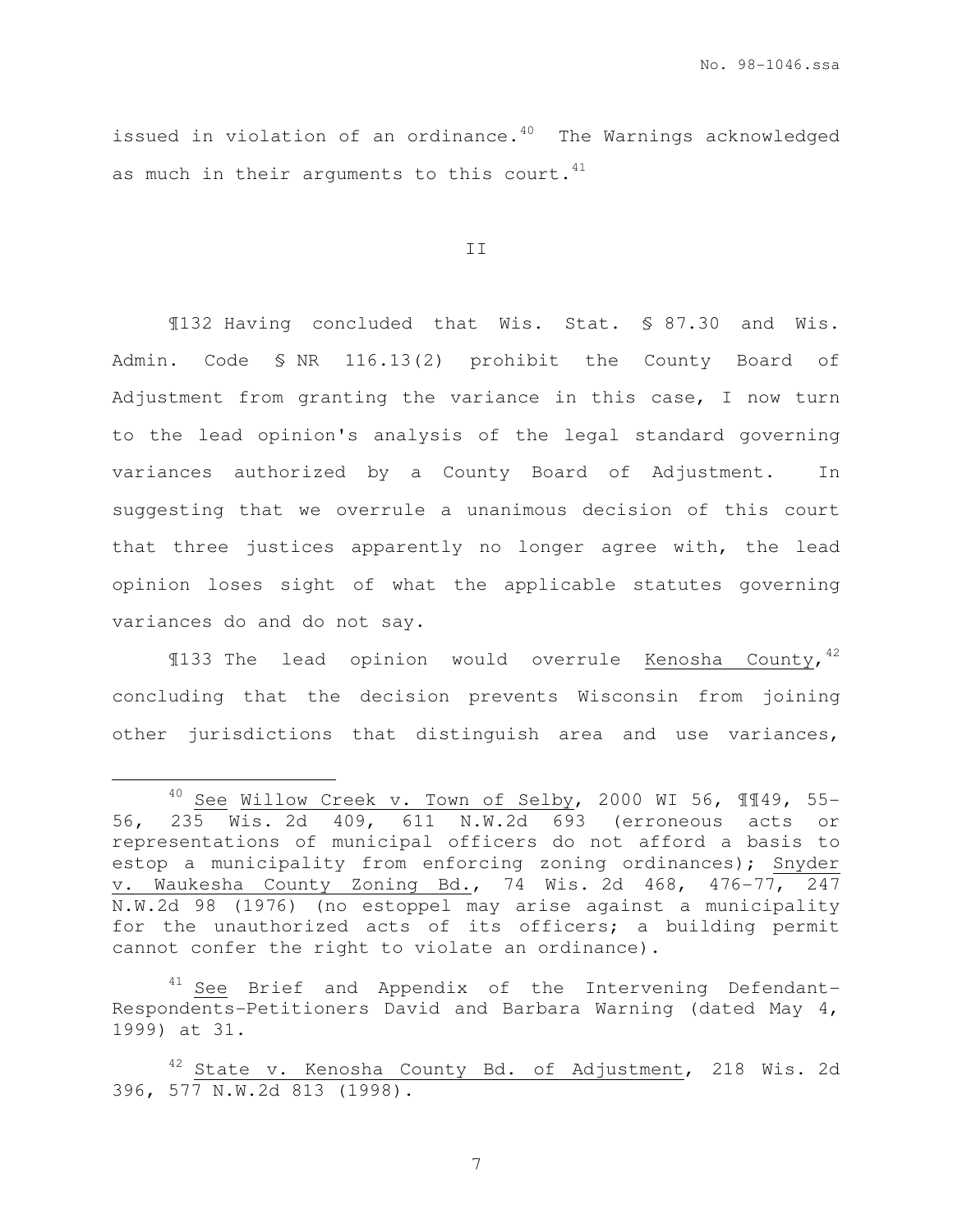subjecting the former to a lesser standard than the latter. See lead op. at ¶48.

¶134 But this distinction between area and use variances is not visible in the Wisconsin statutes. Indeed, as the lead opinion acknowledges, the Wisconsin statutes provide no basis for distinguishing area and use variances. $43$  Instead, under Wisconsin law, all variances are subject to the "unnecessary hardship" standard, set forth in but not defined in the statute. See Wis. Stat. § 59.694(7)(c).

¶135 I do not join the lead opinion in deviating from the plain language of the statute and adopting a distinction that has been created explicitly or implicitly by several courts.<sup>44</sup> Without more guidance as to the workability of the differences these courts have articulated, I am not convinced that these courts represent such a compelling mainstream that this court should overrule recent precedent to join them.

¶136 Without statutory authority, the majority concludes that the law requires that the Warnings receive a variance for their non-conforming basement. This conclusion is wrong for two reasons: (1) Wisconsin law does not allow us to read the "unnecessary hardship" standard differently depending on whether a variance is labeled as an area or use variance; and (2) even

i<br>H

<sup>43</sup> See lead op. at ¶34.

 $44$  One commentator states that "[a] few courts have avowedly applied a less stringent standard to area variances and have articulated the difference between variances which affect area and those that affect use." See Kenneth H. Young, 3 Anderson's Law of Zoning § 20.52, at 595 (4th ed. 1996).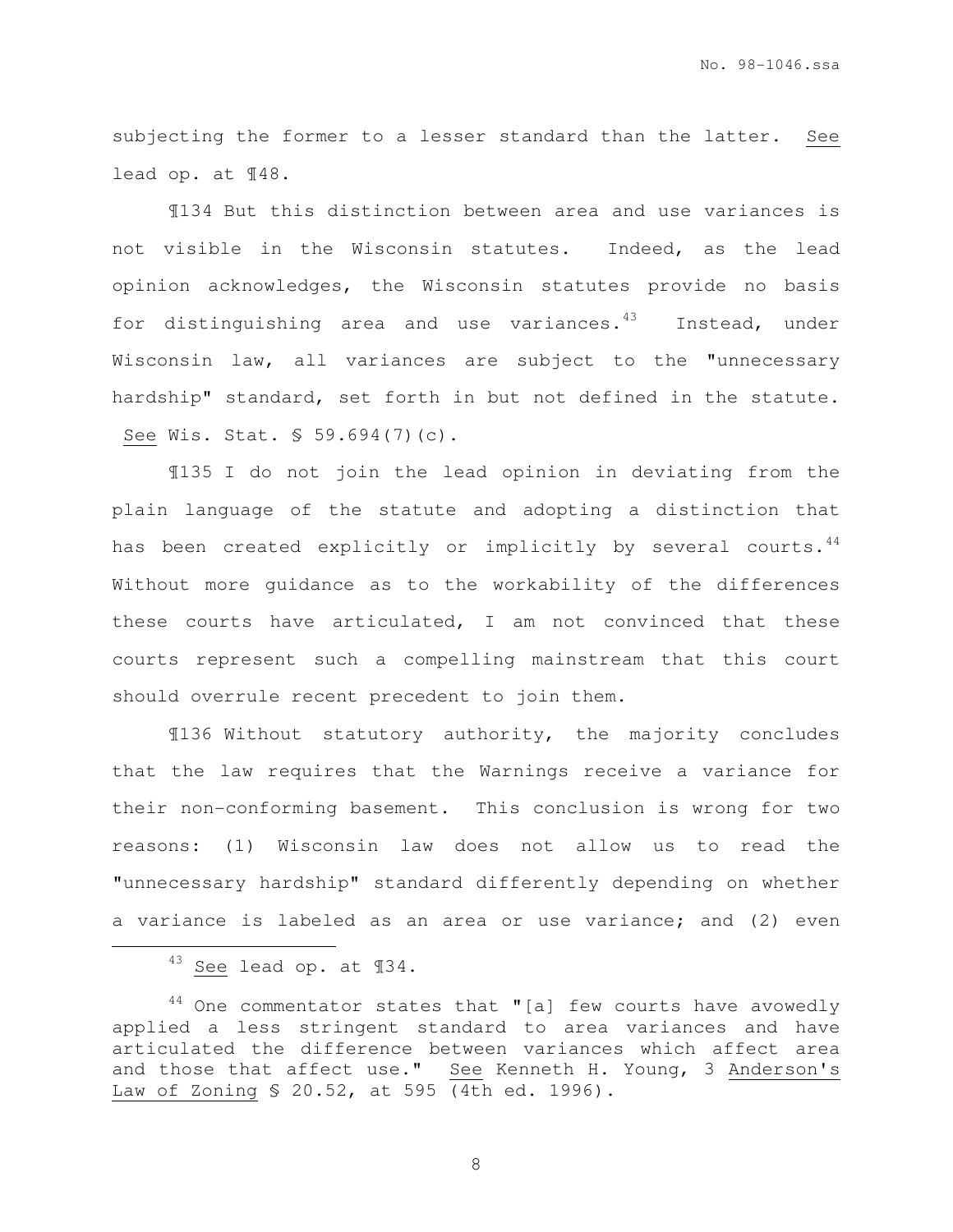if we were to apply a lesser standard for so-called area variances, the Warnings are not necessarily asking for an area (rather than a use) variance. I address each of these points in turn.

¶137 First, there is no good Wisconsin authority for the proposition that the reference to "unnecessary hardship" in Wis. Stat. § 59.694(7)(c) should be interpreted differently depending on whether the court is considering an area or a use variance. The statutes are silent regarding the differences between area and use variances. The majority turns to the case law, relying on Snyder v. Waukesha County Zoning Board of Adjustment, 74 Wis. 2d 468, 475, 247 N.W.2d 98 (1976), as a basis for distinguishing between the area and use variances to determine the appropriate definition of "unnecessary hardship."

¶138 But in Kenosha County, <sup>45</sup> we clarified that this proposed binary analysis does not flow from Snyder. Instead, Snyder requires Boards of Adjustment and reviewing courts to derive the appropriate standard for "unnecessary hardship" from the underlying purpose of the zoning regulation.<sup>46</sup> As a result, this court held, by a unanimous vote, that we would interpret "unnecessary hardship" in Wis. Stat. § 59.694(7)(c) as requiring a showing that the property owner could make "no reasonable use" of the property, regardless of whether the property owner

i<br>H

<sup>45</sup> State v. Kenosha County Bd. of Adjustment, 212 Wis. 2d 310, 569 N.W.2d 54 (Ct. App. 1997).

<sup>46</sup> Snyder, 74 Wis. 2d at 473.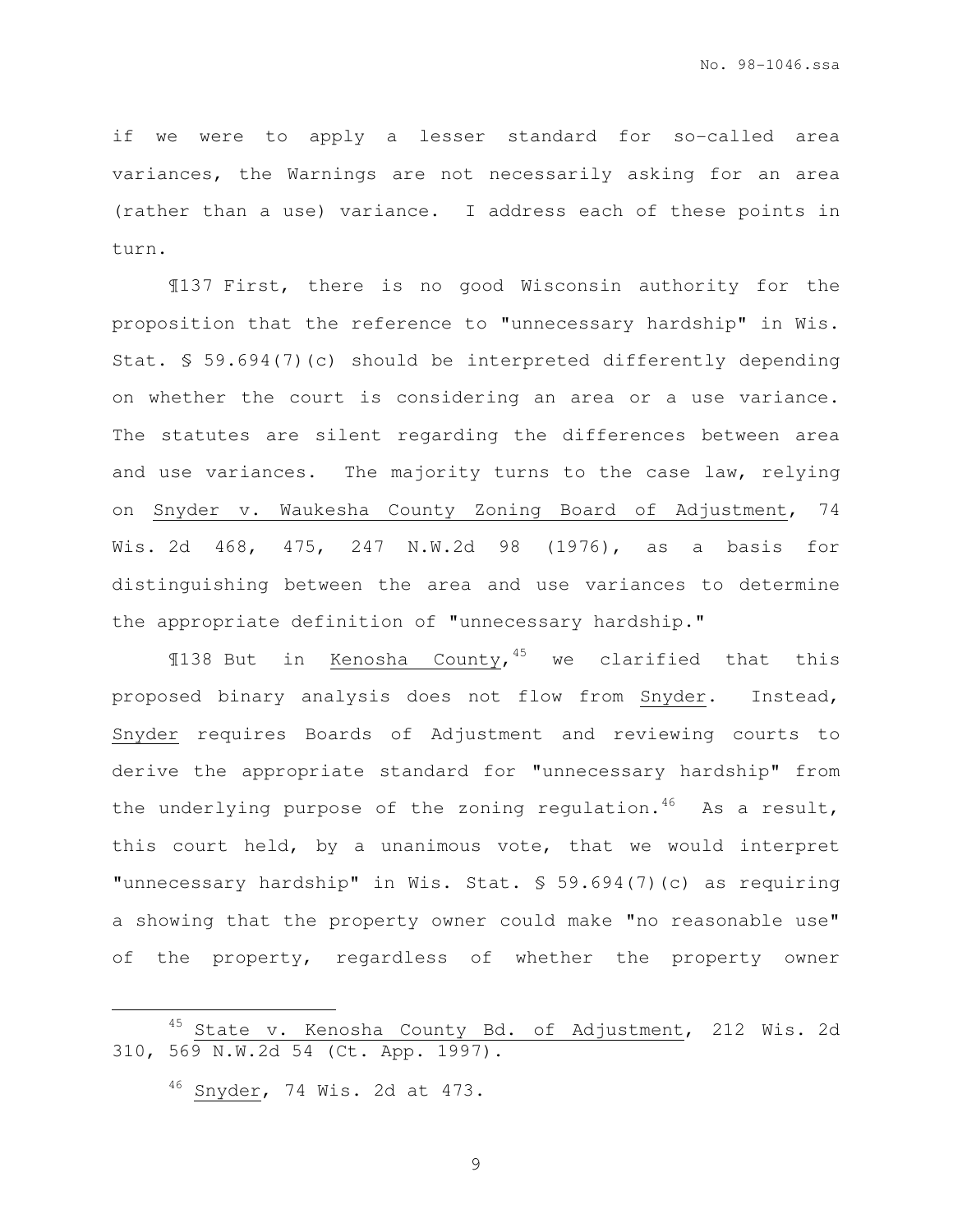characterized the variance as an area or use variance. Thus in Kenosha County, when the property owner would have a reasonable use of the property without the variance, the purpose of the shoreland zoning statute took precedence and the variance request for a deck was denied. $47$ 

¶139 The lead opinion concludes that the principles of stare decisis are not sufficient to bind it to the result that follows in the present case. $48$  The lead opinion concludes that the imposition of a "no reasonable use" standard for all variances requiring a statutory showing of "unnecessary hardship" must be overruled because "the rule has proven to be intolerable simply in defying practical workability."<sup>49</sup> I disagree. Many states use the "no reasonable use" standard for variances.<sup>50</sup> The standard of "no reasonable use" is well established in Wisconsin law. Even under the lead opinion's view of Wisconsin case law, the standard has been applied and would presumably continue to be applied for use variances. If the standard is "intolerable simply in defying practical workability," how can the three justices retain it for use

i<br>H

49 See lead op. at 1130-31 (quoting Planned Parenthood of Southeastern Pennsylvania v. Casey, 505 U.S. 833, 854-55 (1992)).

 $50$  See Kenosha County, 218 Wis. 2d at 414 n.11.

<sup>47</sup> Kenosha County, 218 Wis. 2d at 421.

 $48$  See lead op. at  $\text{$\mathbb{H}$}30-49$ . Two of today's three votes to overrule our unanimous decision in Kenosha County come from justices who were not yet on the court when we decided that case.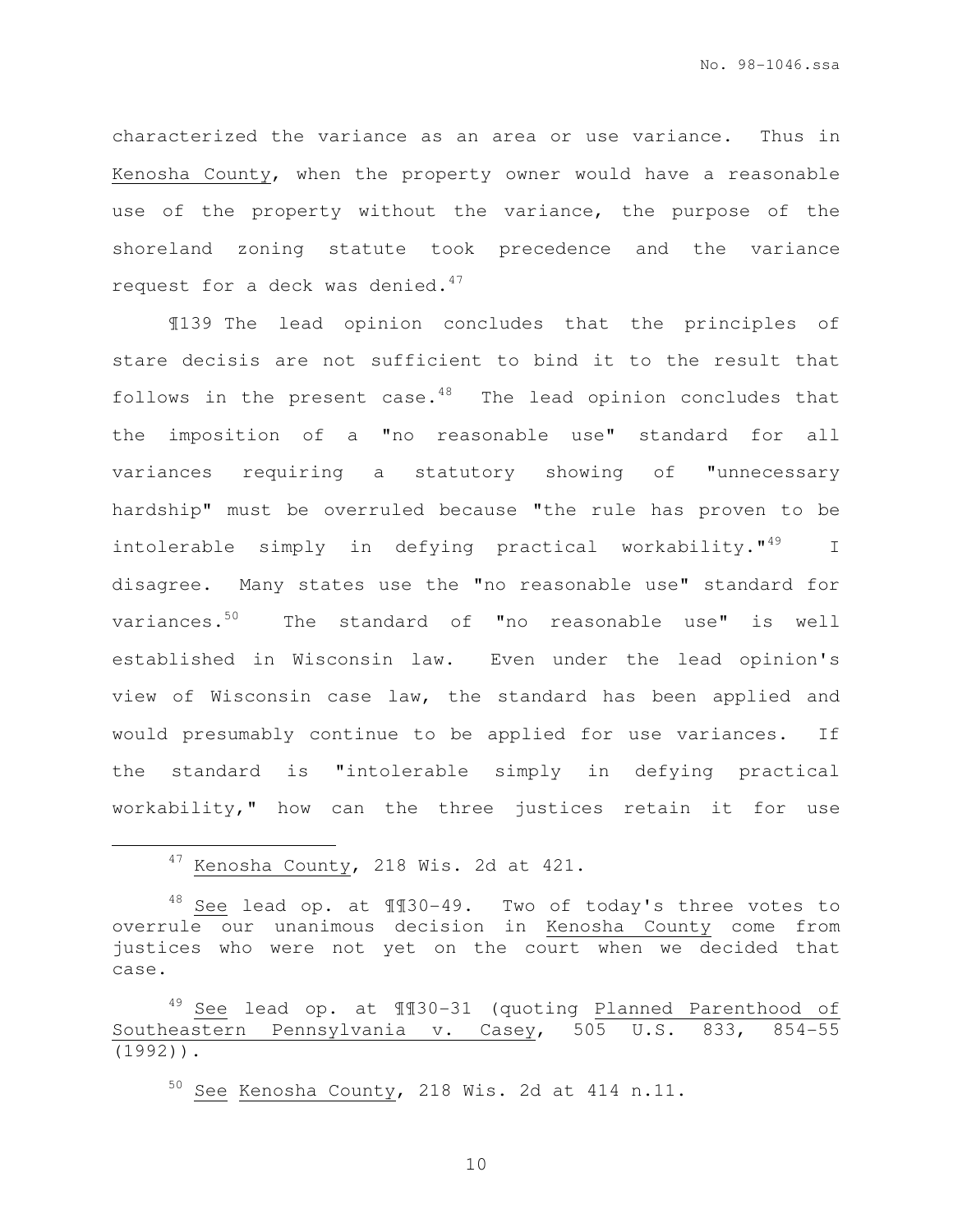variances? I agree with Justice Crooks' concurrence that no compelling reason exists to overrule the Kenosha County precedent.<sup>51</sup>

¶140 Second, the lead opinion has not shown that the Warnings requested an area rather than a use variance for their basement. A variance is not necessarily an "area variance" simply because the relevant zoning regulations set forth dimensional limits. The classification between area and use variance is not clear.<sup>52</sup>

¶141 The lead opinion cogently recognizes the problems that arise when a use variance is "disguised" as an area variance. $53$ Yet it inexplicably ignores the possibility that the variance at issue in this case is similarly disguised as an area variance. The variance in this case may be an area variance because it allows a deviation from the dimensions prescribed by the floodplain zoning regulations. Or it may be a use variance in that it allows the Warnings to use their property in a way that is incompatible with a floodplain, namely, to improve a home

i<br>H

<sup>51</sup> See Justice Crooks' concurring op. at ¶¶71, 80.

<sup>52</sup> See Kenneth H. Young, 3 Anderson's Law of Zoning § 20.06 at 425 (4th ed. 1996) (describing use and area variances and concluding that "[c]lassification is not always clear").

See also lead op. at ¶40 (discussing State v. Winnebago County, 196 Wis. 2d 836, 540 N.W.2d 6 (Ct. App. 1995) (a case of a use variance masquerading as an area variance)).

<sup>53</sup> See lead op. at ¶41.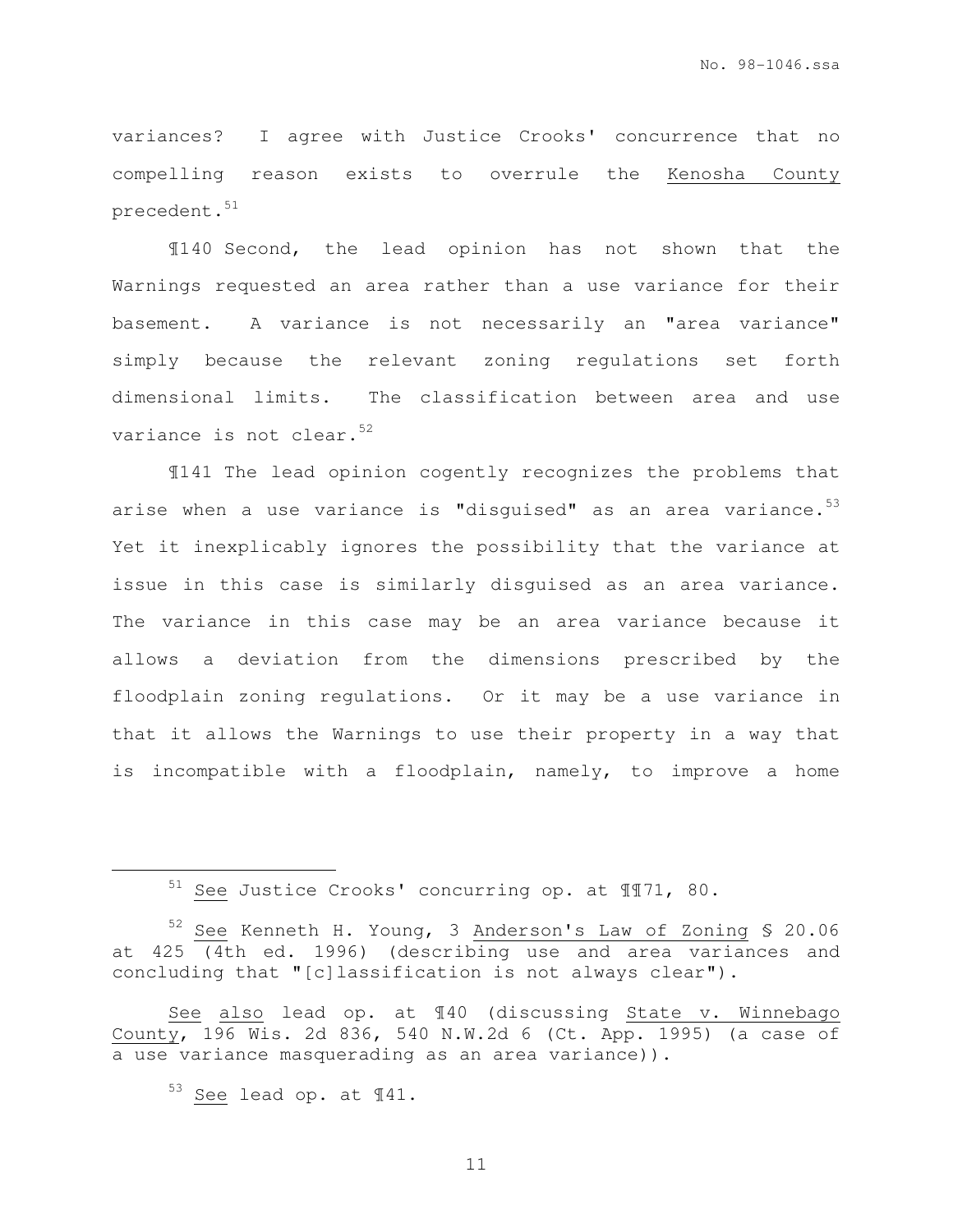that has a basement deeper than permitted by the ordinance. $54$  Or it may be a hybrid. $55$ 

¶142 The difficulty in categorizing area and use variances is precisely the problem that our decision in Kenosha County helps address: namely, how to move away from artificial labels and apply a standard for all variances that will appropriately reflect the underlying purpose of the zoning laws at issue.<sup>56</sup> The lead opinion's call for an artificial distinction between use and area variances, unaccompanied by any guidance as to how to apply this distinction in a principled manner, itself defies practical workability.

¶143 The guidance that I glean from the lead opinion is that a use variance is subject to a more restrictive standard than an area variance because use variances threaten to change the character of the neighborhood. $57$  This analysis follows from the principle set forth in Snyder, and confirmed in Kenosha County, that what constitutes an unnecessary hardship justifying a variance must be evaluated in light of the purpose of the zoning law.

<sup>55</sup> See Kenneth H. Young, 3 Anderson's Law of Zoning § 20.48 at 579 (discussing cases that have treated a variance as both an area and use variance).

<sup>56</sup> See Kenosha County, 218 Wis. 2d at 412, n.10.

i<br>H

 $57$  See lead op. at  $140$  (quoting with approval the court of appeals decision in Kenosha County, 212 Wis. 2d 310, 319-20, 569 N.W.2d 54 (Ct. App. 1997)).

<sup>54</sup> See Kenneth H. Young, 3 Anderson's Law of Zoning § 20.06 at 425 (4th ed. 1996) (noting that a variance to allow extension of a nonconforming use has been treated as a use variance).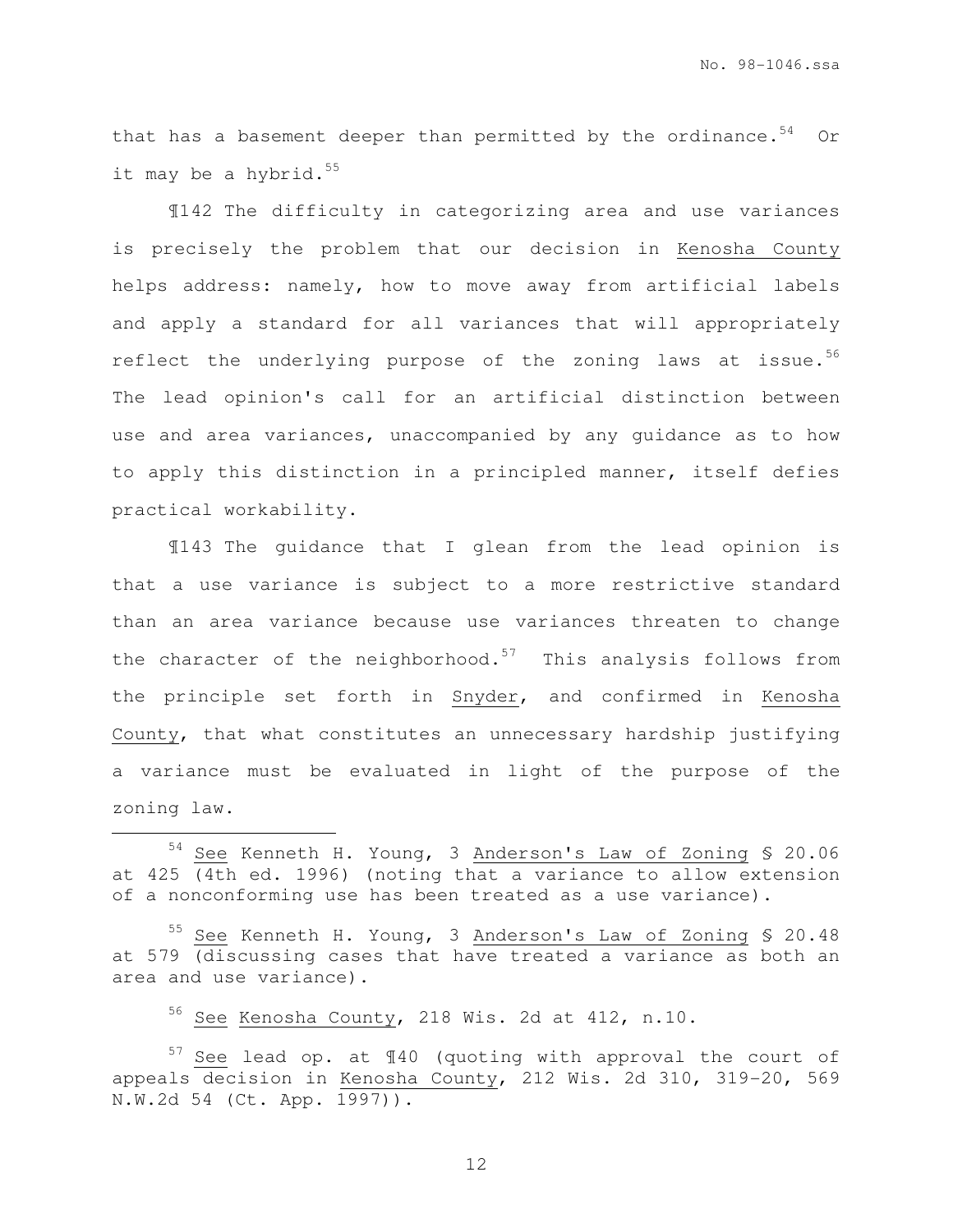¶144 But even if it correctly reflected Wisconsin law, the lead opinion's analysis begs a key question: what is the purpose of the floodplain zoning law at issue in this case, and to what standard should a variance from a floodplain zoning law be held?<sup>58</sup>

¶145 Elsewhere, the lead opinion tells us that the purposes of the floodplain zoning laws are "promoting public health and safety and protecting private property from flood damage."<sup>59</sup>

¶146 The lead opinion is thus implicitly concluding that variances from zoning laws that promote health and safety and protect private property from flood damage are subject to a less restrictive standard than zoning laws that preserve the character of a neighborhood. I cannot agree. Thus, even if the lead opinion mustered four votes to overrule Kenosha County, which it did not, and this court were bound by the lead opinion, I could not conclude that future homeowners in the Warnings' position are subject to anything less than the no reasonable use standard. To conclude otherwise is to fail to promote health and safety and protect private property from flood damage.

¶147 So where does the law governing variances stand? Three members of this court want to erect a binary standard that reflects an artificial distinction between area and use

i<br>H

See lead op. at ¶36. Indeed, as Justice Crooks' concurring opinion points out, Kenosha County has preserved the principle in Snyder that the existence of an "unnecessary hardship" requires consideration of the purpose of the zoning law. See Justice Crooks' concurring op. at ¶76.

<sup>59</sup> See lead op. at ¶43.